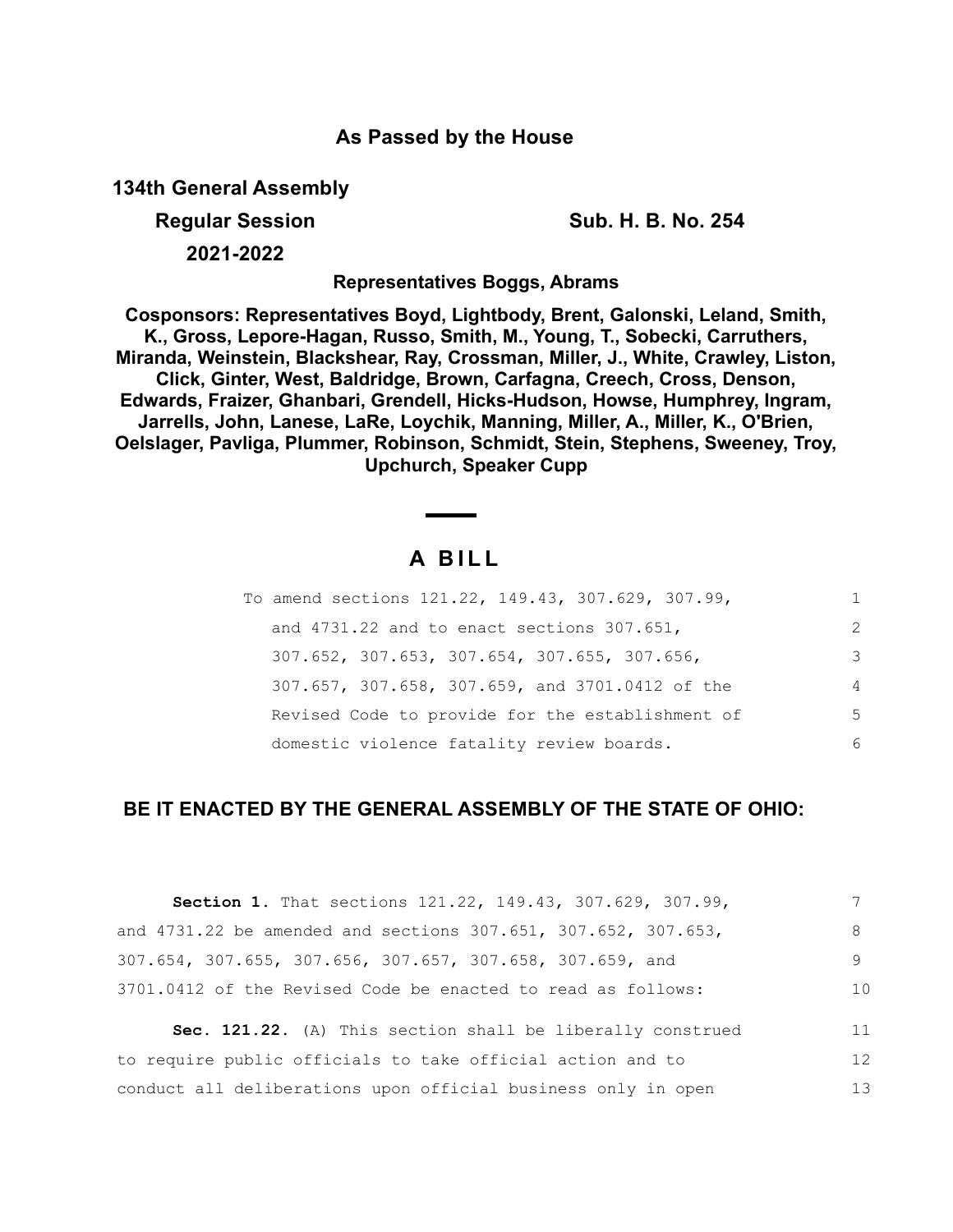meetings unless the subject matter is specifically excepted by law. (B) As used in this section: (1) "Public body" means any of the following: (a) Any board, commission, committee, council, or similar decision-making body of a state agency, institution, or authority, and any legislative authority or board, commission, committee, council, agency, authority, or similar decisionmaking body of any county, township, municipal corporation, school district, or other political subdivision or local public institution; (b) Any committee or subcommittee of a body described in division (B)(1)(a) of this section; (c) A court of jurisdiction of a sanitary district organized wholly for the purpose of providing a water supply for domestic, municipal, and public use when meeting for the purpose of the appointment, removal, or reappointment of a member of the board of directors of such a district pursuant to section 6115.10 of the Revised Code, if applicable, or for any other matter related to such a district other than litigation involving the district. As used in division (B)(1)(c) of this section, "court of jurisdiction" has the same meaning as "court" in section 6115.01 of the Revised Code. (2) "Meeting" means any prearranged discussion of the public business of the public body by a majority of its members. (3) "Regulated individual" means either of the following: (a) A student in a state or local public educational institution; 14 15 16 17 18 19  $20$ 21 22 23 24 25 26 27 28 29 30 31 32 33 34 35 36 37 38 39 40 41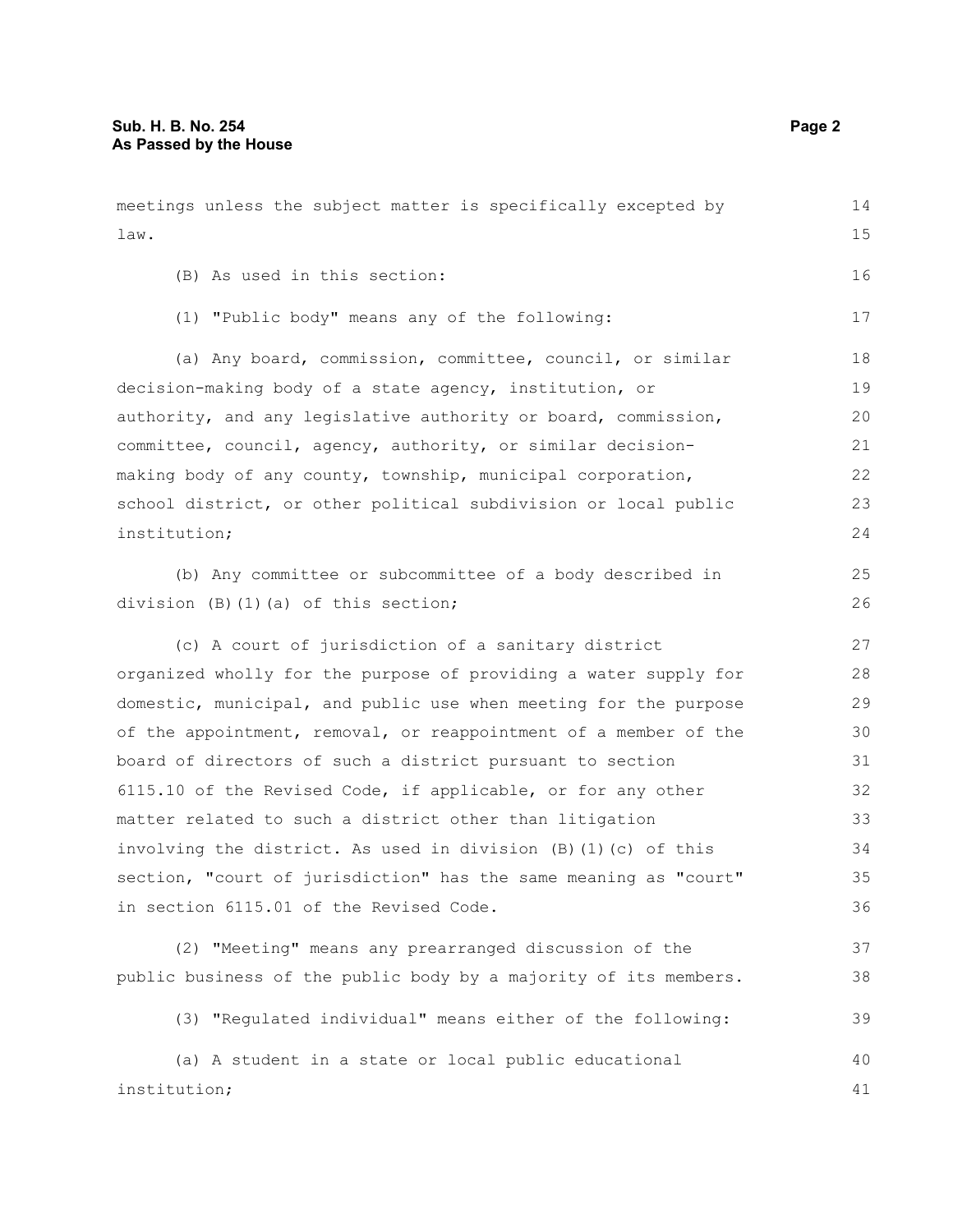#### **Sub. H. B. No. 254 Page 3 As Passed by the House**

(b) A person who is, voluntarily or involuntarily, an inmate, patient, or resident of a state or local institution because of criminal behavior, mental illness, an intellectual disability, disease, disability, age, or other condition requiring custodial care. 42 43 44 45 46

(4) "Public office" has the same meaning as in section 149.011 of the Revised Code.

(C) All meetings of any public body are declared to be public meetings open to the public at all times. A member of a public body shall be present in person at a meeting open to the public to be considered present or to vote at the meeting and for purposes of determining whether a quorum is present at the meeting.

The minutes of a regular or special meeting of any public body shall be promptly prepared, filed, and maintained and shall be open to public inspection. The minutes need only reflect the general subject matter of discussions in executive sessions authorized under division (G) or (J) of this section.

(D) This section does not apply to any of the following:

(1) A grand jury;

(2) An audit conference conducted by the auditor of state or independent certified public accountants with officials of the public office that is the subject of the audit;

(3) The adult parole authority when its hearings are conducted at a correctional institution for the sole purpose of interviewing inmates to determine parole or pardon and the department of rehabilitation and correction when its hearings are conducted at a correctional institution for the sole purpose of making determinations under section 2967.271 of the Revised 65 66 67 68 69 70

60

61

62 63 64

47 48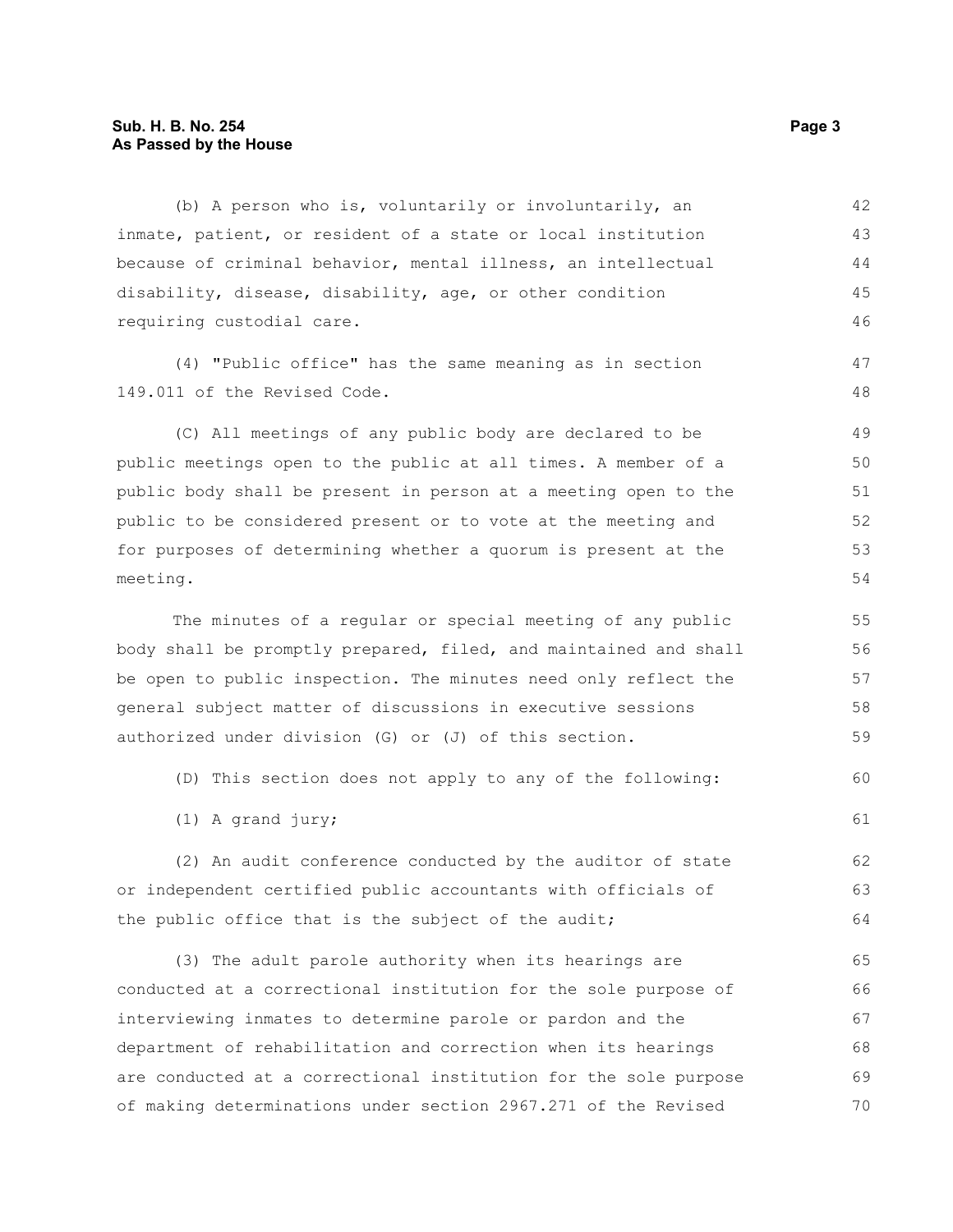section 4729.86 of the Revised Code.

Code regarding the release or maintained incarceration of an offender to whom that section applies; (4) The organized crime investigations commission established under section 177.01 of the Revised Code; (5) Meetings of a child fatality review board established under section 307.621 of the Revised Code, meetings related to a review conducted pursuant to guidelines established by the director of health under section 3701.70 of the Revised Code, and meetings conducted pursuant to sections 5153.171 to 5153.173 of the Revised Code; (6) The state medical board when determining whether to suspend a license or certificate without a prior hearing pursuant to division (G) of either section 4730.25 or 4731.22 of the Revised Code; (7) The board of nursing when determining whether to suspend a license or certificate without a prior hearing pursuant to division (B) of section 4723.281 of the Revised Code; (8) The state board of pharmacy when determining whether to do either of the following: (a) Suspend a license, certification, or registration without a prior hearing, including during meetings conducted by telephone conference, pursuant to Chapters 3719., 3796., 4729., and 4752. of the Revised Code and rules adopted thereunder; or (b) Restrict a person from obtaining further information from the drug database established in section 4729.75 of the Revised Code without a prior hearing pursuant to division (C) of 71 72 73 74 75 76 77 78 79 80 81 82 83 84 85 86 87 88 89 90 91 92 93 94 95 96 97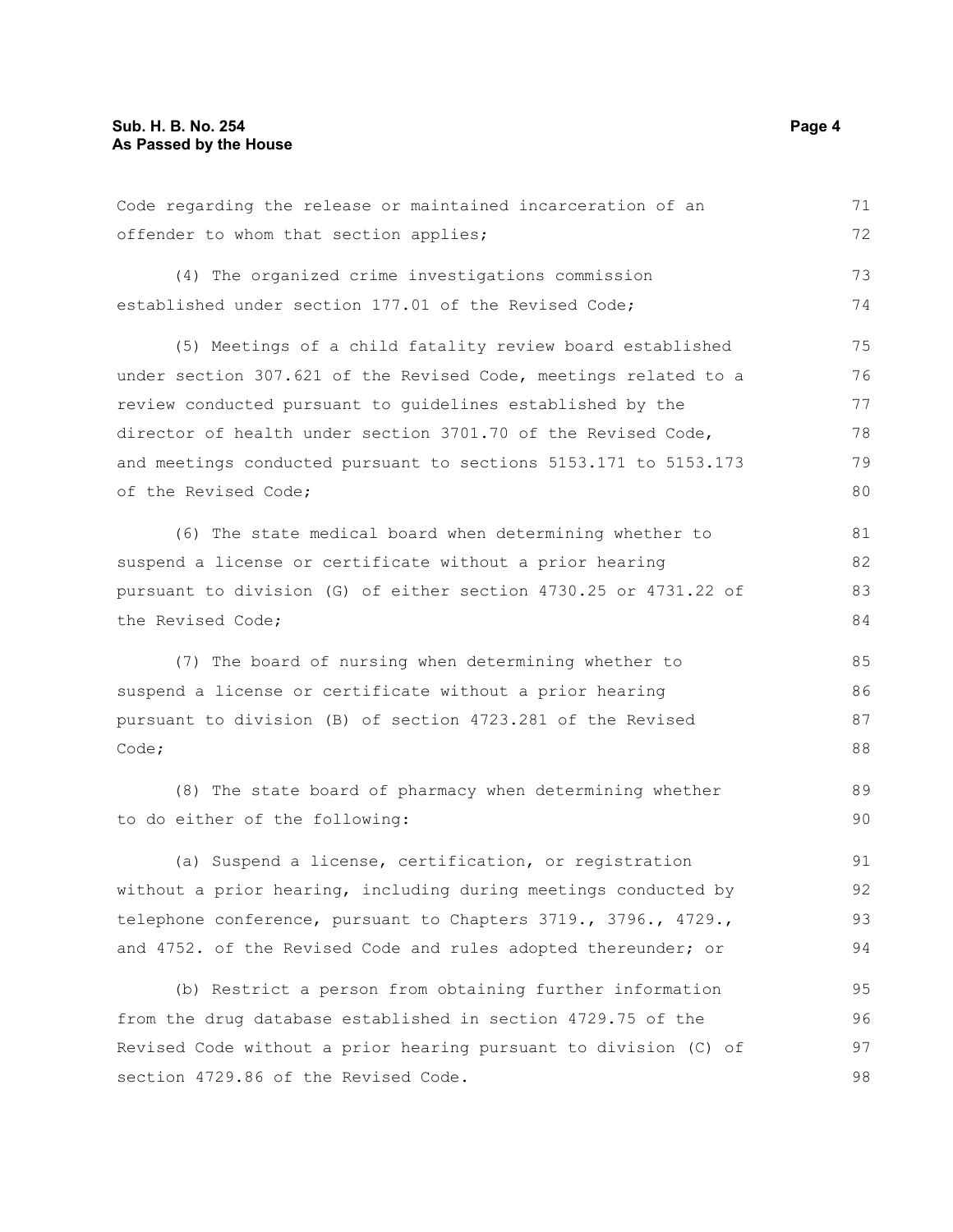| (9) The state chiropractic board when determining whether        | 99  |
|------------------------------------------------------------------|-----|
| to suspend a license without a hearing pursuant to section       | 100 |
| 4734.37 of the Revised Code;                                     | 101 |
| (10) The executive committee of the emergency response           | 102 |
| commission when determining whether to issue an enforcement      | 103 |
| order or request that a civil action, civil penalty action, or   | 104 |
| criminal action be brought to enforce Chapter 3750. of the       | 105 |
| Revised Code;                                                    | 106 |
| (11) The board of directors of the nonprofit corporation         | 107 |
| formed under section 187.01 of the Revised Code or any committee | 108 |
| thereof, and the board of directors of any subsidiary of that    | 109 |
| corporation or a committee thereof;                              | 110 |
| (12) An audit conference conducted by the audit staff of         | 111 |
| the department of job and family services with officials of the  | 112 |
| public office that is the subject of that audit under section    | 113 |
| 5101.37 of the Revised Code;                                     | 114 |
| (13) The occupational therapy section of the occupational        | 115 |
| therapy, physical therapy, and athletic trainers board when      | 116 |
| determining whether to suspend a license without a hearing       | 117 |
| pursuant to division (E) of section 4755.11 of the Revised Code; | 118 |
| (14) The physical therapy section of the occupational            | 119 |
| therapy, physical therapy, and athletic trainers board when      | 120 |
| determining whether to suspend a license without a hearing       | 121 |
| pursuant to division (F) of section 4755.47 of the Revised Code; | 122 |
| (15) The athletic trainers section of the occupational           | 123 |
| therapy, physical therapy, and athletic trainers board when      | 124 |
| determining whether to suspend a license without a hearing       | 125 |
| pursuant to division (E) of section 4755.64 of the Revised Code; | 126 |
|                                                                  |     |

(16) Meetings of the pregnancy-associated mortality review 127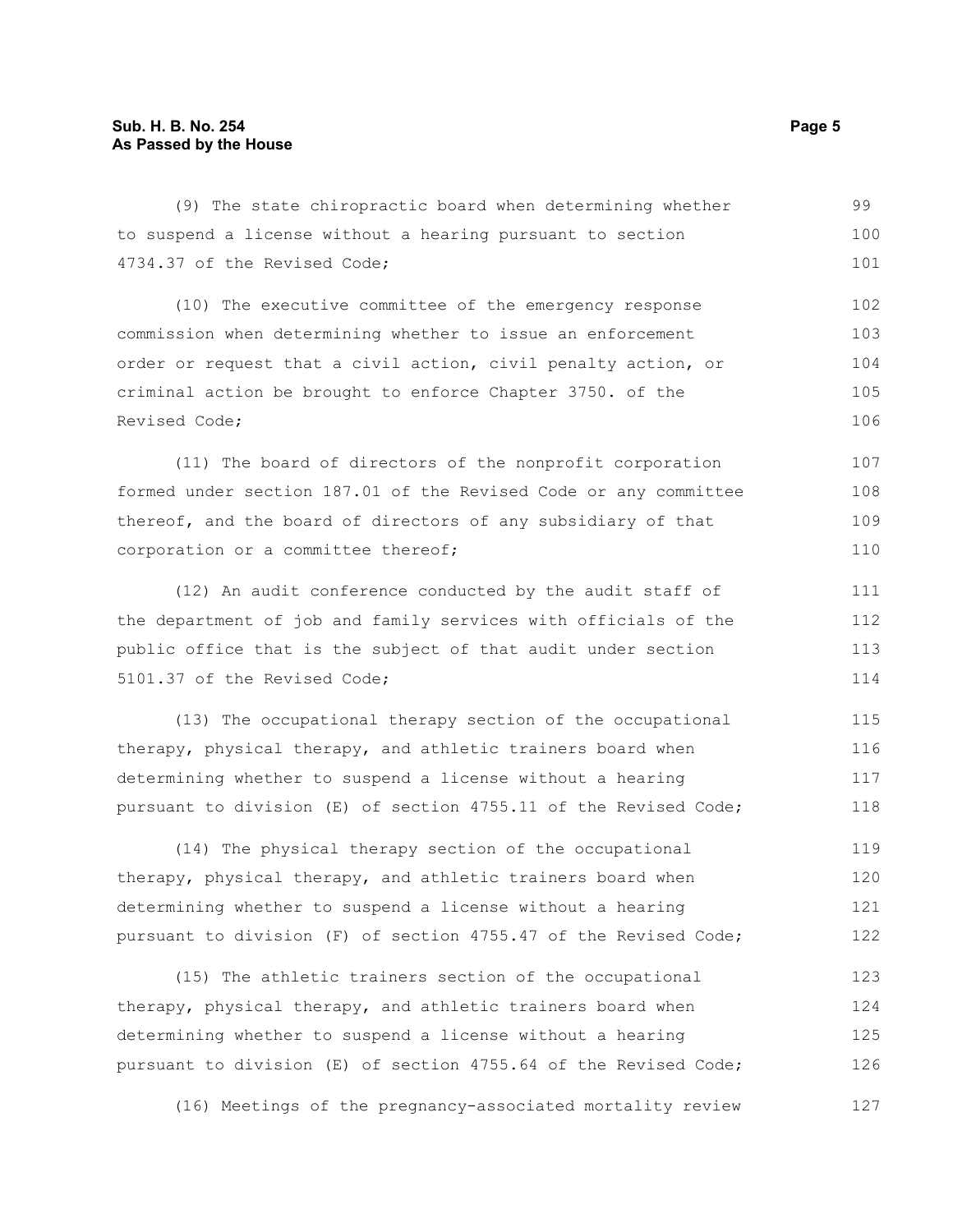| board established under section 3738.01 of the Revised Code;     | 128 |  |  |  |  |  |  |
|------------------------------------------------------------------|-----|--|--|--|--|--|--|
| (17) Meetings of a fetal-infant mortality review board           | 129 |  |  |  |  |  |  |
| established under section 3707.71 of the Revised Code;           | 130 |  |  |  |  |  |  |
| (18) Meetings of a drug overdose fatality review committee       | 131 |  |  |  |  |  |  |
| described in section 307.631 of the Revised Code;                | 132 |  |  |  |  |  |  |
| (19) Meetings of a suicide fatality review committee             | 133 |  |  |  |  |  |  |
| described in section 307.641 of the Revised Code;                | 134 |  |  |  |  |  |  |
| (20) Meetings of a domestic violence fatality review board       | 135 |  |  |  |  |  |  |
| established under section 307.651 of the Revised Code.           | 136 |  |  |  |  |  |  |
| (E) The controlling board, the tax credit authority, or          | 137 |  |  |  |  |  |  |
| the minority development financing advisory board, when meeting  | 138 |  |  |  |  |  |  |
| to consider granting assistance pursuant to Chapter 122. or 166. | 139 |  |  |  |  |  |  |
| of the Revised Code, in order to protect the interest of the     |     |  |  |  |  |  |  |
| applicant or the possible investment of public funds, by         |     |  |  |  |  |  |  |
| unanimous vote of all board or authority members present, may    |     |  |  |  |  |  |  |
| close the meeting during consideration of the following          |     |  |  |  |  |  |  |
| information confidentially received by the authority or board    |     |  |  |  |  |  |  |
| from the applicant:                                              | 145 |  |  |  |  |  |  |
| (1) Marketing plans;                                             | 146 |  |  |  |  |  |  |
| (2) Specific business strategy;                                  | 147 |  |  |  |  |  |  |
| (3) Production techniques and trade secrets;                     | 148 |  |  |  |  |  |  |
| (4) Financial projections;                                       | 149 |  |  |  |  |  |  |
| (5) Personal financial statements of the applicant or            | 150 |  |  |  |  |  |  |
| members of the applicant's immediate family, including, but not  | 151 |  |  |  |  |  |  |
| limited to, tax records or other similar information not open to | 152 |  |  |  |  |  |  |
| public inspection.                                               | 153 |  |  |  |  |  |  |
| The vote by the authority or board to accept or reject the       | 154 |  |  |  |  |  |  |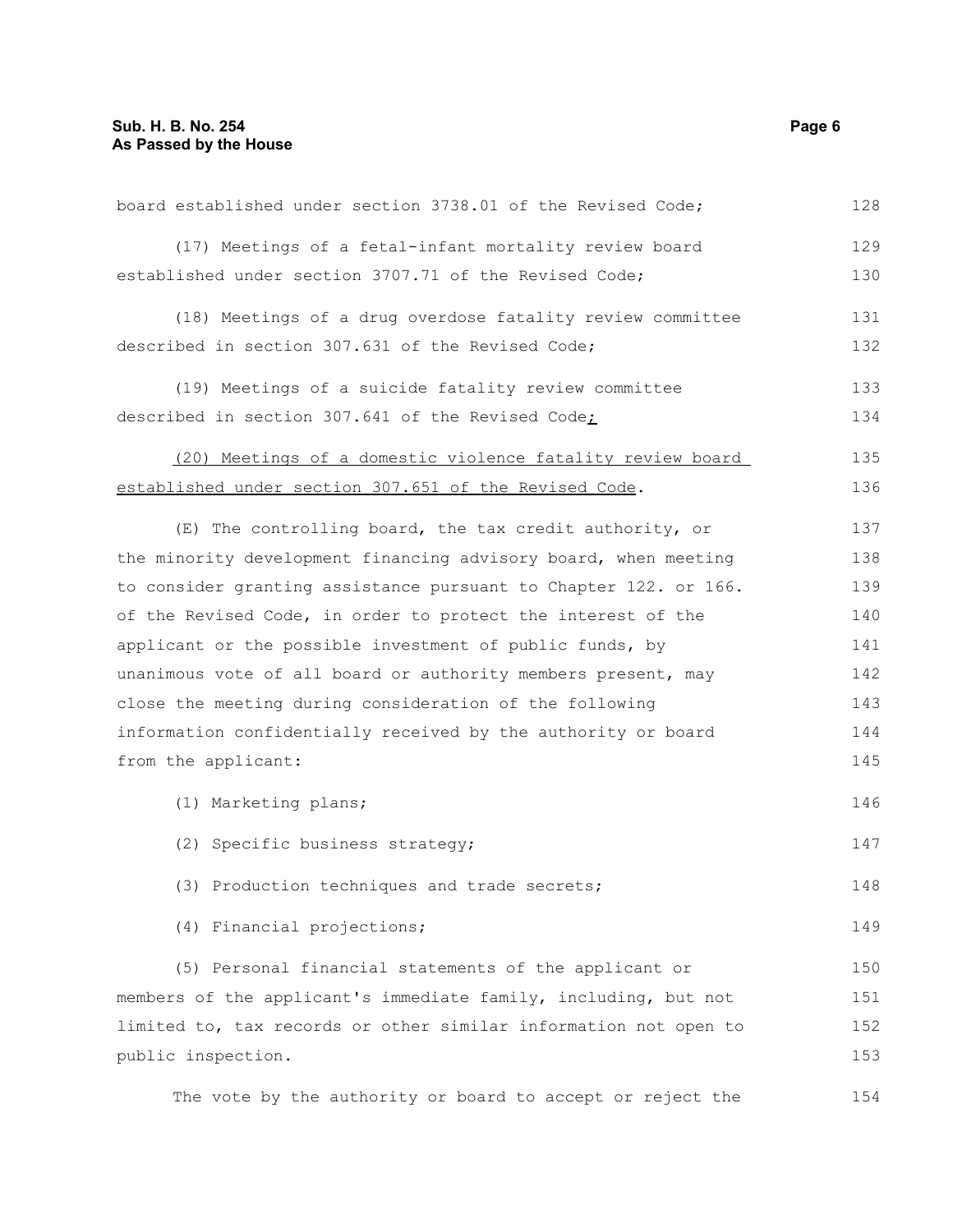application, as well as all proceedings of the authority or board not subject to this division, shall be open to the public and governed by this section. 155 156 157

(F) Every public body, by rule, shall establish a reasonable method whereby any person may determine the time and place of all regularly scheduled meetings and the time, place, and purpose of all special meetings. A public body shall not hold a special meeting unless it gives at least twenty-four hours' advance notice to the news media that have requested notification, except in the event of an emergency requiring immediate official action. In the event of an emergency, the member or members calling the meeting shall notify the news media that have requested notification immediately of the time, place, and purpose of the meeting. 158 159 160 161 162 163 164 165 166 167 168

The rule shall provide that any person, upon request and payment of a reasonable fee, may obtain reasonable advance notification of all meetings at which any specific type of public business is to be discussed. Provisions for advance notification may include, but are not limited to, mailing the agenda of meetings to all subscribers on a mailing list or mailing notices in self-addressed, stamped envelopes provided by the person. 169 170 171 172 173 174 175 176

(G) Except as provided in divisions (G)(8) and (J) of this section, the members of a public body may hold an executive session only after a majority of a quorum of the public body determines, by a roll call vote, to hold an executive session and only at a regular or special meeting for the sole purpose of the consideration of any of the following matters: 177 178 179 180 181 182

(1) To consider the appointment, employment, dismissal, discipline, promotion, demotion, or compensation of a public 183 184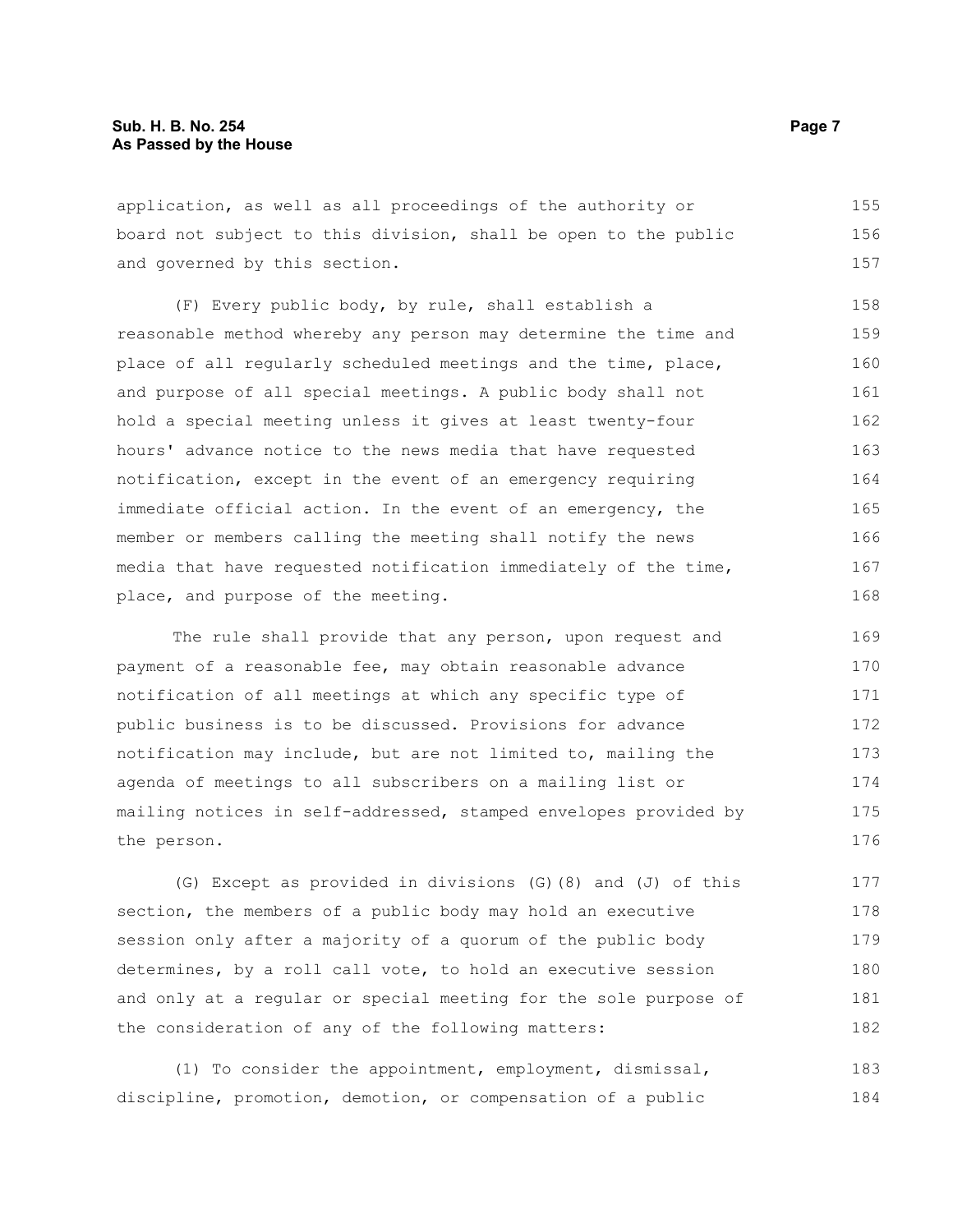employee or official, or the investigation of charges or complaints against a public employee, official, licensee, or regulated individual, unless the public employee, official, licensee, or regulated individual requests a public hearing. Except as otherwise provided by law, no public body shall hold an executive session for the discipline of an elected official for conduct related to the performance of the elected official's official duties or for the elected official's removal from office. If a public body holds an executive session pursuant to division (G)(1) of this section, the motion and vote to hold that executive session shall state which one or more of the approved purposes listed in division (G)(1) of this section are the purposes for which the executive session is to be held, but need not include the name of any person to be considered at the meeting. 185 186 187 188 189 190 191 192 193 194 195 196 197 198 199

(2) To consider the purchase of property for public purposes, the sale of property at competitive bidding, or the sale or other disposition of unneeded, obsolete, or unfit-foruse property in accordance with section 505.10 of the Revised Code, if premature disclosure of information would give an unfair competitive or bargaining advantage to a person whose personal, private interest is adverse to the general public interest. No member of a public body shall use division (G)(2) of this section as a subterfuge for providing covert information to prospective buyers or sellers. A purchase or sale of public property is void if the seller or buyer of the public property has received covert information from a member of a public body that has not been disclosed to the general public in sufficient time for other prospective buyers and sellers to prepare and submit offers. 200 201 202 203 204 205 206 207 208 209 210 211 212 213 214

If the minutes of the public body show that all meetings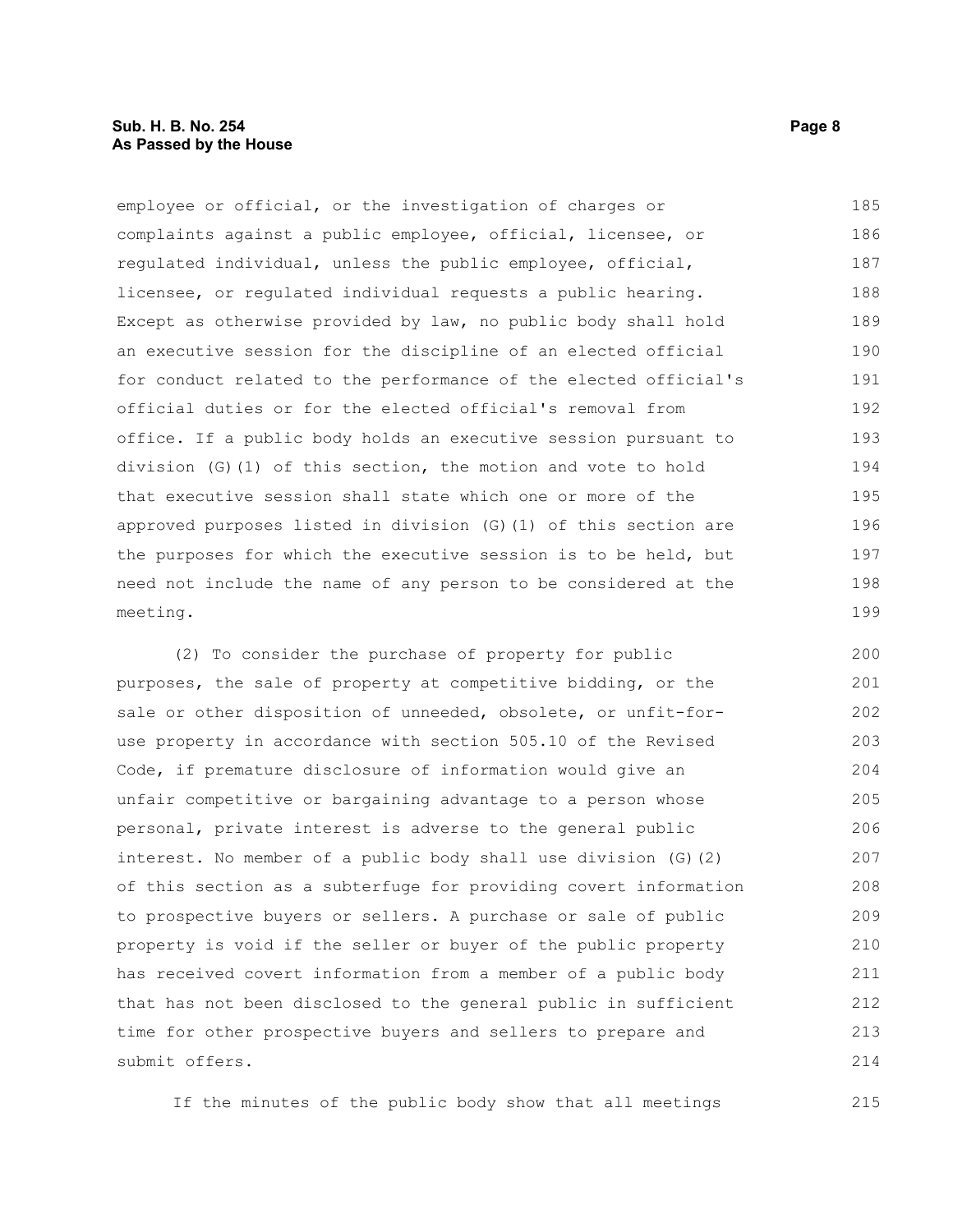#### **Sub. H. B. No. 254 Page 9 As Passed by the House**

and deliberations of the public body have been conducted in compliance with this section, any instrument executed by the public body purporting to convey, lease, or otherwise dispose of any right, title, or interest in any public property shall be conclusively presumed to have been executed in compliance with this section insofar as title or other interest of any bona fide purchasers, lessees, or transferees of the property is concerned. 216 217 218 219 220 221 222 223

(3) Conferences with an attorney for the public body concerning disputes involving the public body that are the subject of pending or imminent court action; 224 225 226

(4) Preparing for, conducting, or reviewing negotiations or bargaining sessions with public employees concerning their compensation or other terms and conditions of their employment;

(5) Matters required to be kept confidential by federal law or regulations or state statutes;

(6) Details relative to the security arrangements and emergency response protocols for a public body or a public office, if disclosure of the matters discussed could reasonably be expected to jeopardize the security of the public body or public office;

(7) In the case of a county hospital operated pursuant to Chapter 339. of the Revised Code, a joint township hospital operated pursuant to Chapter 513. of the Revised Code, or a municipal hospital operated pursuant to Chapter 749. of the Revised Code, to consider trade secrets, as defined in section 1333.61 of the Revised Code; 237 238 239 240 241 242

(8) To consider confidential information related to the marketing plans, specific business strategy, production 243 244

227 228 229

230 231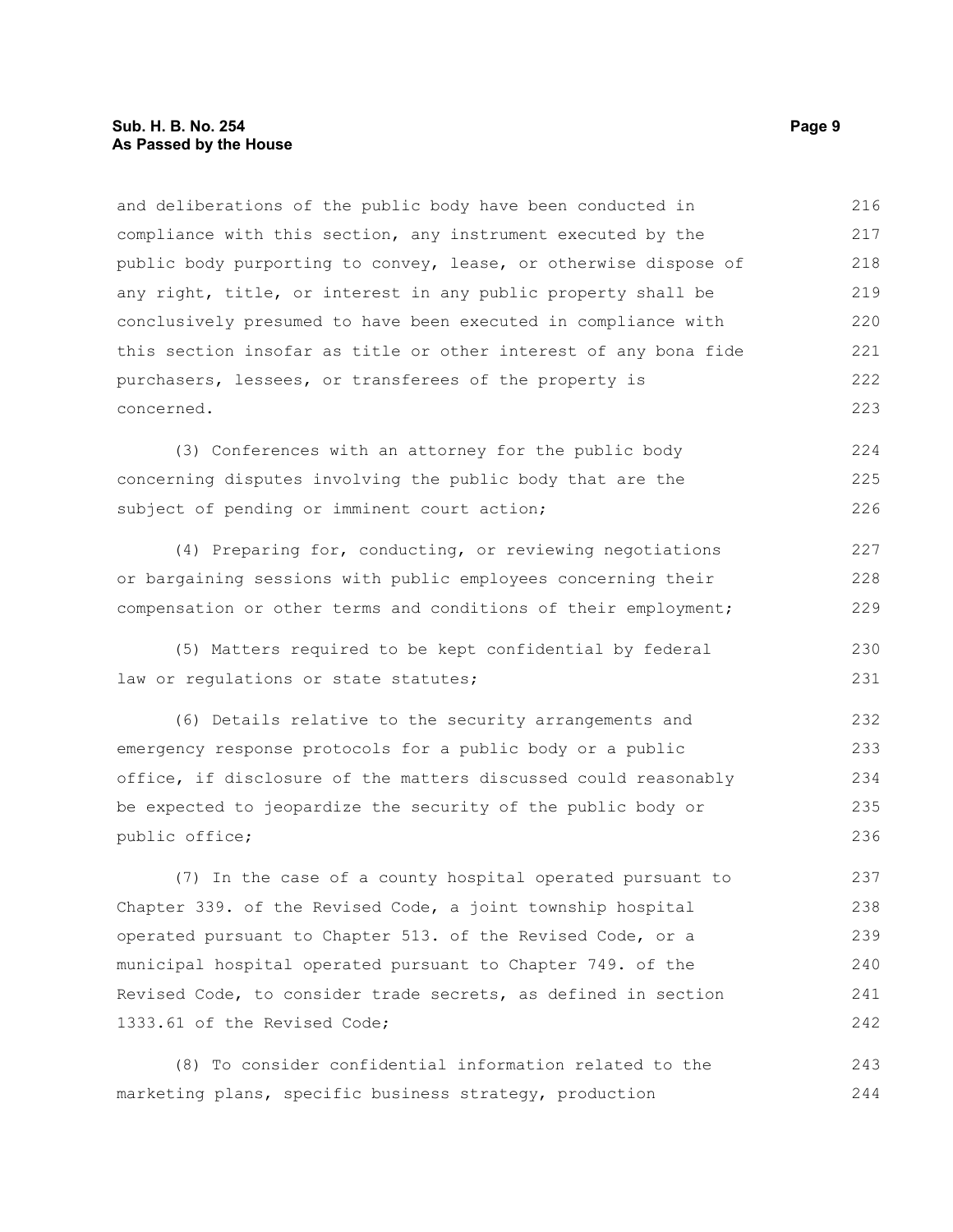#### **Sub. H. B. No. 254 Page 10 As Passed by the House**

techniques, trade secrets, or personal financial statements of an applicant for economic development assistance, or to negotiations with other political subdivisions respecting requests for economic development assistance, provided that both of the following conditions apply: 245 246 247 248 249

(a) The information is directly related to a request for economic development assistance that is to be provided or administered under any provision of Chapter 715., 725., 1724., or 1728. or sections 701.07, 3735.67 to 3735.70, 5709.40 to 5709.43, 5709.61 to 5709.69, 5709.73 to 5709.75, or 5709.77 to 5709.81 of the Revised Code, or that involves public infrastructure improvements or the extension of utility services that are directly related to an economic development project. 250 251 252 253 254 255 256 257

(b) A unanimous quorum of the public body determines, by a roll call vote, that the executive session is necessary to protect the interests of the applicant or the possible investment or expenditure of public funds to be made in connection with the economic development project. 258 259 260 261 262

If a public body holds an executive session to consider any of the matters listed in divisions (G)(2) to (8) of this section, the motion and vote to hold that executive session shall state which one or more of the approved matters listed in those divisions are to be considered at the executive session. 263 264 265 266 267

A public body specified in division (B)(1)(c) of this section shall not hold an executive session when meeting for the purposes specified in that division. 268 269 270

(H) A resolution, rule, or formal action of any kind is invalid unless adopted in an open meeting of the public body. A resolution, rule, or formal action adopted in an open meeting 271 272 273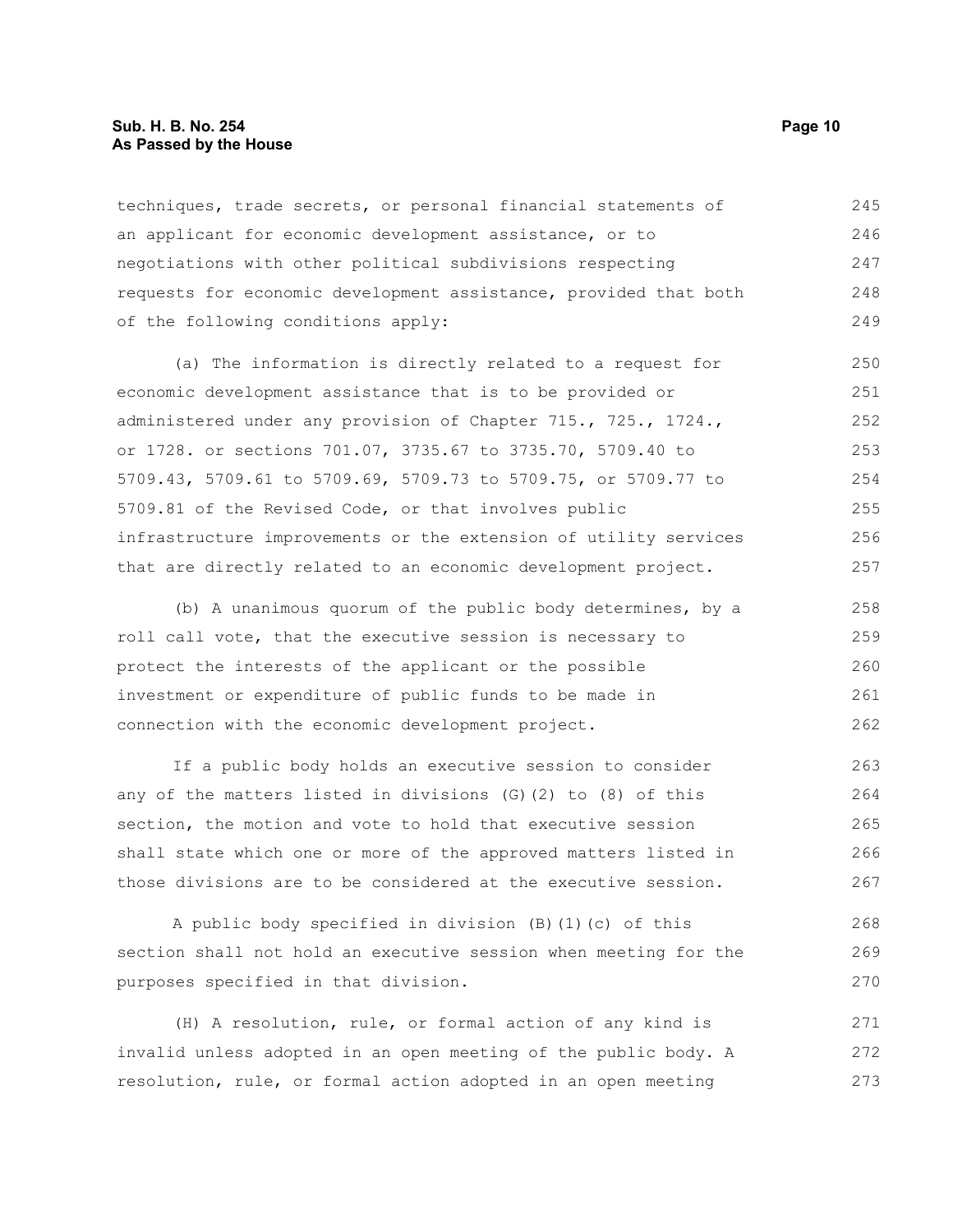#### **Sub. H. B. No. 254 Page 11 As Passed by the House**

that results from deliberations in a meeting not open to the public is invalid unless the deliberations were for a purpose specifically authorized in division (G) or (J) of this section and conducted at an executive session held in compliance with this section. A resolution, rule, or formal action adopted in an open meeting is invalid if the public body that adopted the resolution, rule, or formal action violated division (F) of this section. 274 275 276 277 278 279 280 281

(I)(1) Any person may bring an action to enforce this section. An action under division (I)(1) of this section shall be brought within two years after the date of the alleged violation or threatened violation. Upon proof of a violation or threatened violation of this section in an action brought by any person, the court of common pleas shall issue an injunction to compel the members of the public body to comply with its provisions. 282 283 284 285 286 287 288 289

(2)(a) If the court of common pleas issues an injunction pursuant to division (I)(1) of this section, the court shall order the public body that it enjoins to pay a civil forfeiture of five hundred dollars to the party that sought the injunction and shall award to that party all court costs and, subject to reduction as described in division (I)(2) of this section, reasonable attorney's fees. The court, in its discretion, may reduce an award of attorney's fees to the party that sought the injunction or not award attorney's fees to that party if the court determines both of the following: 290 291 292 293 294 295 296 297 298 299

(i) That, based on the ordinary application of statutory law and case law as it existed at the time of violation or threatened violation that was the basis of the injunction, a well-informed public body reasonably would believe that the 300 301 302 303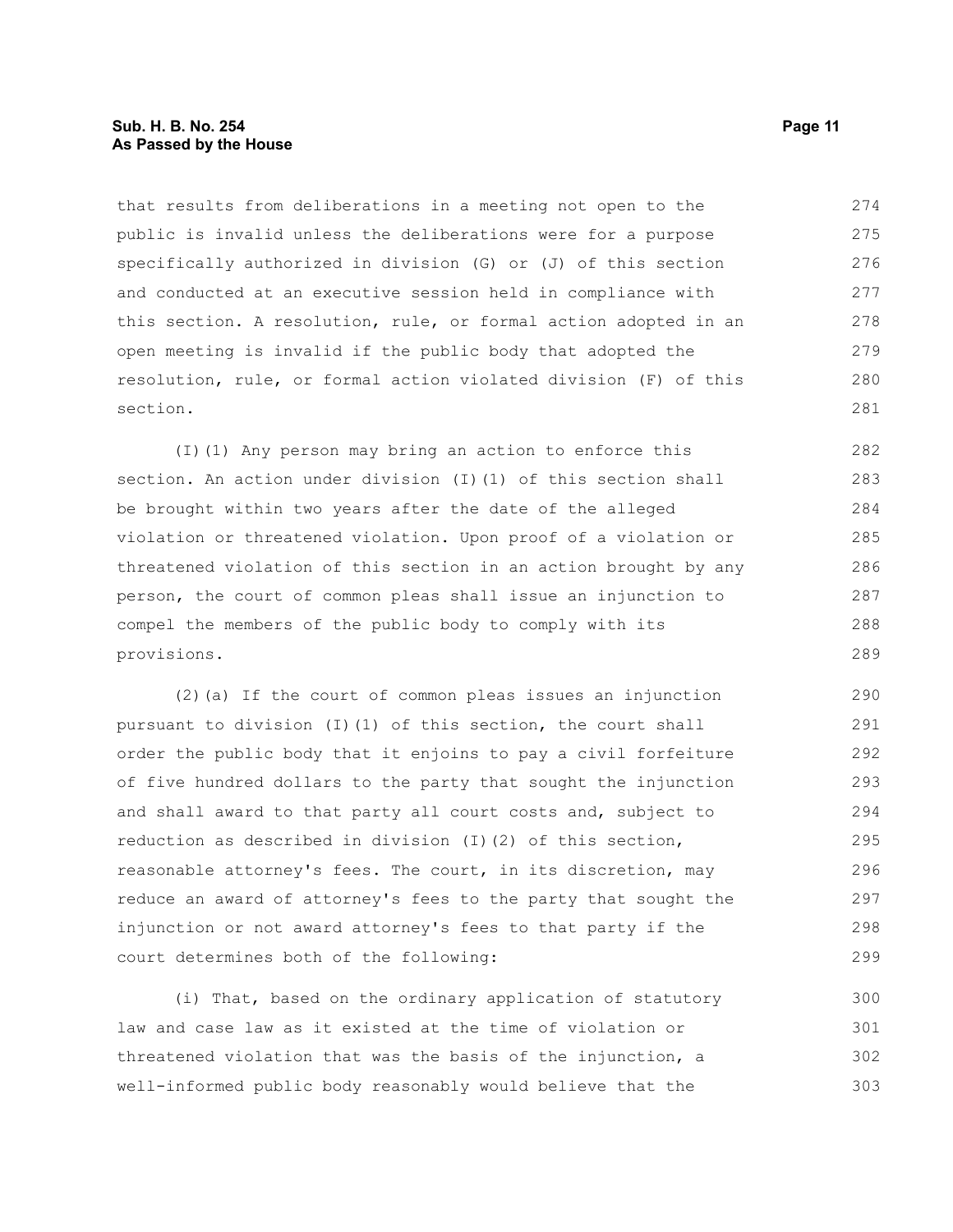public body was not violating or threatening to violate this section; (ii) That a well-informed public body reasonably would believe that the conduct or threatened conduct that was the basis of the injunction would serve the public policy that underlies the authority that is asserted as permitting that conduct or threatened conduct. (b) If the court of common pleas does not issue an injunction pursuant to division (I)(1) of this section and the court determines at that time that the bringing of the action was frivolous conduct, as defined in division (A) of section 2323.51 of the Revised Code, the court shall award to the public body all court costs and reasonable attorney's fees, as determined by the court. (3) Irreparable harm and prejudice to the party that sought the injunction shall be conclusively and irrebuttably presumed upon proof of a violation or threatened violation of this section. (4) A member of a public body who knowingly violates an injunction issued pursuant to division (I)(1) of this section 304 305 306 307 308 309 310 311 312 313 314 315 316 317 318 319 320 321 322 323

may be removed from office by an action brought in the court of common pleas for that purpose by the prosecuting attorney or the attorney general. 324 325 326

(J)(1) Pursuant to division (C) of section 5901.09 of the Revised Code, a veterans service commission shall hold an executive session for one or more of the following purposes unless an applicant requests a public hearing: 327 328 329 330

(a) Interviewing an applicant for financial assistance under sections 5901.01 to 5901.15 of the Revised Code; 331 332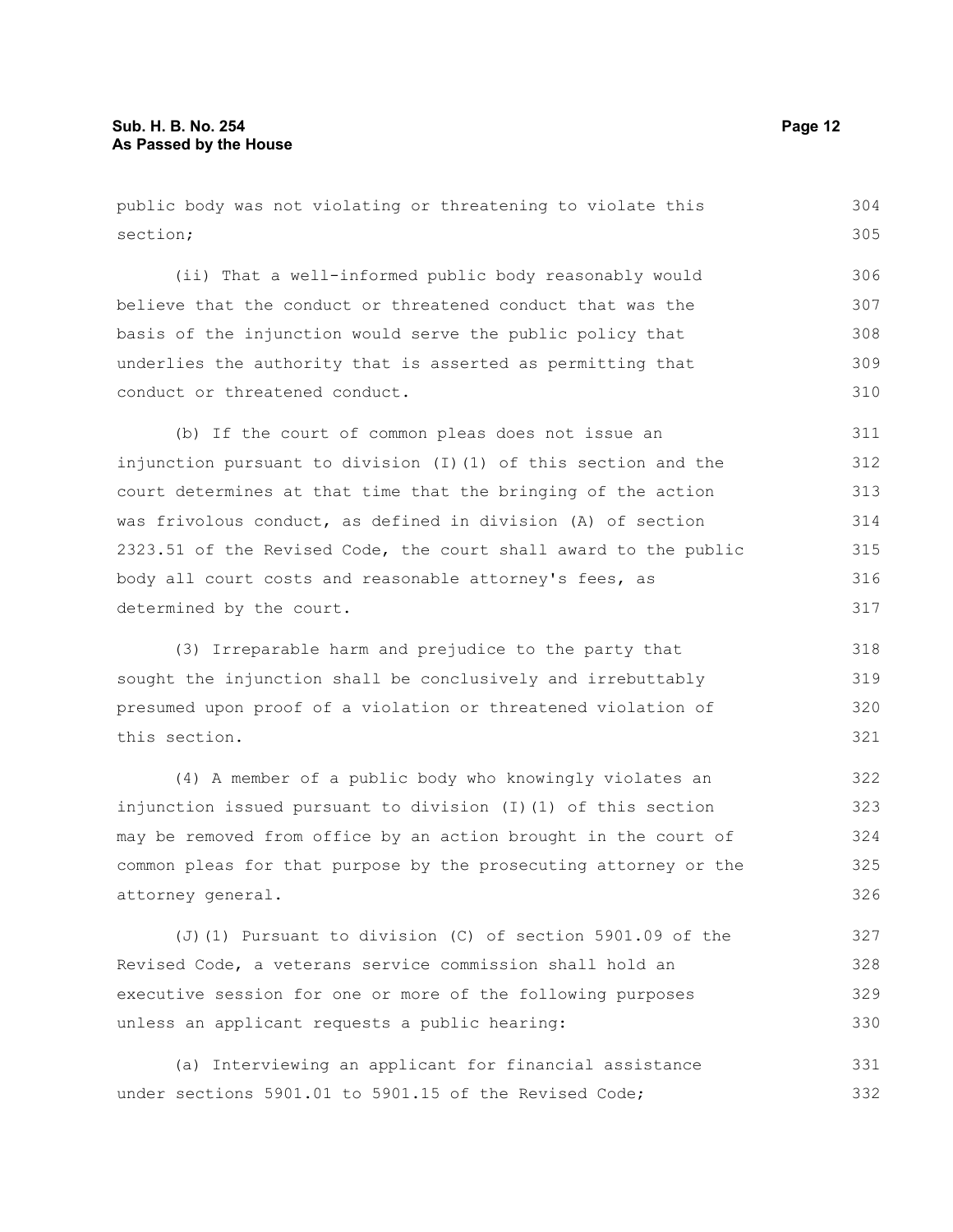(b) Discussing applications, statements, and other documents described in division (B) of section 5901.09 of the Revised Code;

(c) Reviewing matters relating to an applicant's request for financial assistance under sections 5901.01 to 5901.15 of the Revised Code. 336 337 338

(2) A veterans service commission shall not exclude an applicant for, recipient of, or former recipient of financial assistance under sections 5901.01 to 5901.15 of the Revised Code, and shall not exclude representatives selected by the applicant, recipient, or former recipient, from a meeting that the commission conducts as an executive session that pertains to the applicant's, recipient's, or former recipient's application for financial assistance. 339 340 341 342 343 344 345 346

(3) A veterans service commission shall vote on the grant or denial of financial assistance under sections 5901.01 to 5901.15 of the Revised Code only in an open meeting of the commission. The minutes of the meeting shall indicate the name, address, and occupation of the applicant, whether the assistance was granted or denied, the amount of the assistance if assistance is granted, and the votes for and against the granting of assistance. 347 348 349 350 351 352 353 354

**Sec. 149.43.** (A) As used in this section:

(1) "Public record" means records kept by any public office, including, but not limited to, state, county, city, village, township, and school district units, and records pertaining to the delivery of educational services by an alternative school in this state kept by the nonprofit or forprofit entity operating the alternative school pursuant to 356 357 358 359 360 361

333 334 335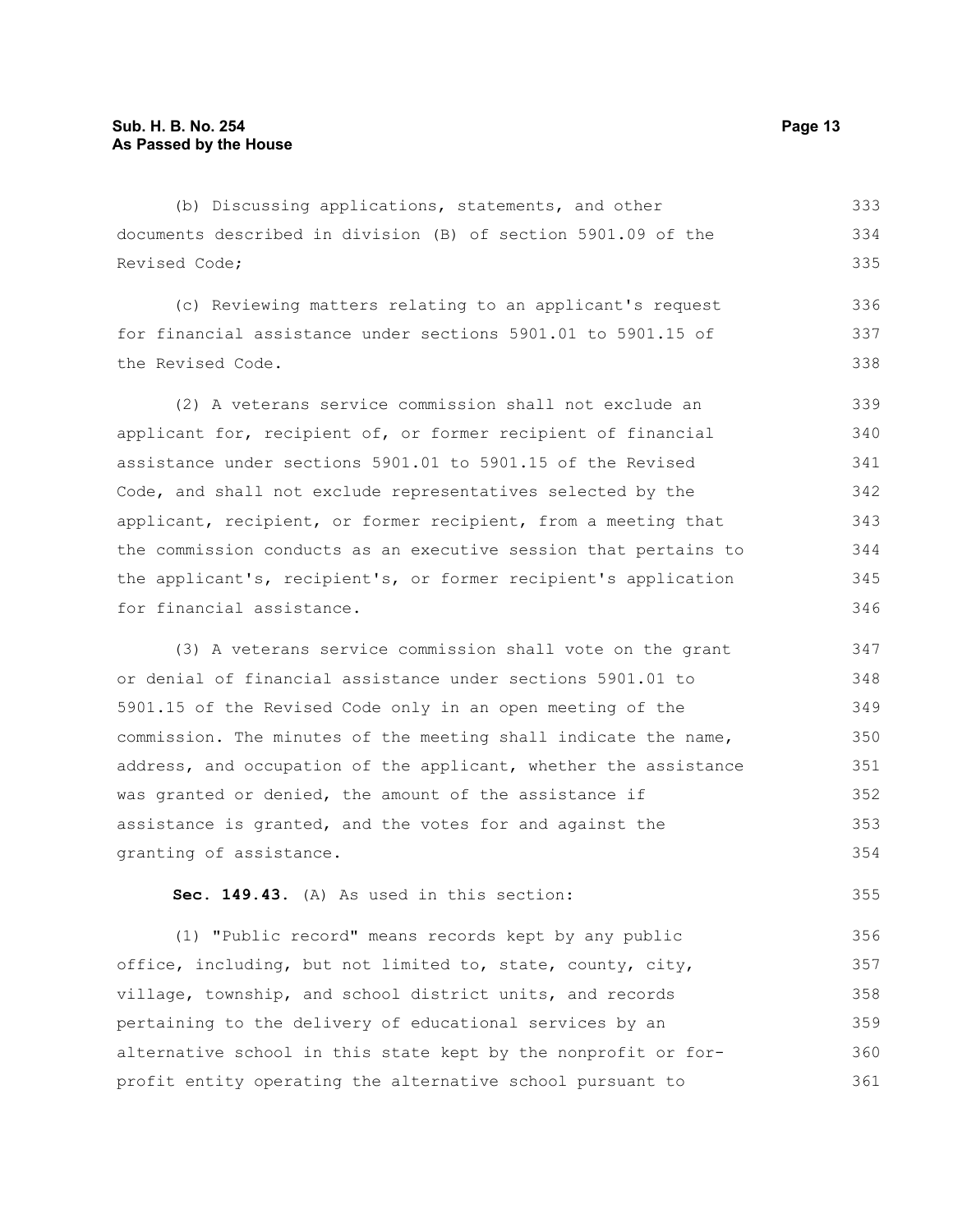362

| mean any of the following:                                       |     |  |  |  |  |  |  |  |  |  |
|------------------------------------------------------------------|-----|--|--|--|--|--|--|--|--|--|
| (a) Medical records;                                             | 364 |  |  |  |  |  |  |  |  |  |
| (b) Records pertaining to probation and parole                   | 365 |  |  |  |  |  |  |  |  |  |
| proceedings, to proceedings related to the imposition of         |     |  |  |  |  |  |  |  |  |  |
| community control sanctions and post-release control sanctions,  |     |  |  |  |  |  |  |  |  |  |
| or to proceedings related to determinations under section        | 368 |  |  |  |  |  |  |  |  |  |
| 2967.271 of the Revised Code regarding the release or maintained | 369 |  |  |  |  |  |  |  |  |  |
| incarceration of an offender to whom that section applies;       | 370 |  |  |  |  |  |  |  |  |  |
| (c) Records pertaining to actions under section 2151.85          | 371 |  |  |  |  |  |  |  |  |  |
| and division (C) of section 2919.121 of the Revised Code and to  | 372 |  |  |  |  |  |  |  |  |  |
| appeals of actions arising under those sections;                 | 373 |  |  |  |  |  |  |  |  |  |
| (d) Records pertaining to adoption proceedings, including        | 374 |  |  |  |  |  |  |  |  |  |
| the contents of an adoption file maintained by the department of |     |  |  |  |  |  |  |  |  |  |
| health under sections 3705.12 to 3705.124 of the Revised Code;   |     |  |  |  |  |  |  |  |  |  |
| (e) Information in a record contained in the putative            | 377 |  |  |  |  |  |  |  |  |  |
| father registry established by section 3107.062 of the Revised   |     |  |  |  |  |  |  |  |  |  |
| Code, regardless of whether the information is held by the       | 379 |  |  |  |  |  |  |  |  |  |
| department of job and family services or, pursuant to section    | 380 |  |  |  |  |  |  |  |  |  |
| 3111.69 of the Revised Code, the office of child support in the  | 381 |  |  |  |  |  |  |  |  |  |
| department or a child support enforcement agency;                | 382 |  |  |  |  |  |  |  |  |  |
| (f) Records specified in division (A) of section 3107.52         | 383 |  |  |  |  |  |  |  |  |  |
| of the Revised Code;                                             | 384 |  |  |  |  |  |  |  |  |  |
| (g) Trial preparation records;                                   | 385 |  |  |  |  |  |  |  |  |  |
| (h) Confidential law enforcement investigatory records;          | 386 |  |  |  |  |  |  |  |  |  |
| (i) Records containing information that is confidential          | 387 |  |  |  |  |  |  |  |  |  |
| under section 2710.03 or 4112.05 of the Revised Code;            | 388 |  |  |  |  |  |  |  |  |  |

section 3313.533 of the Revised Code. "Public record" does not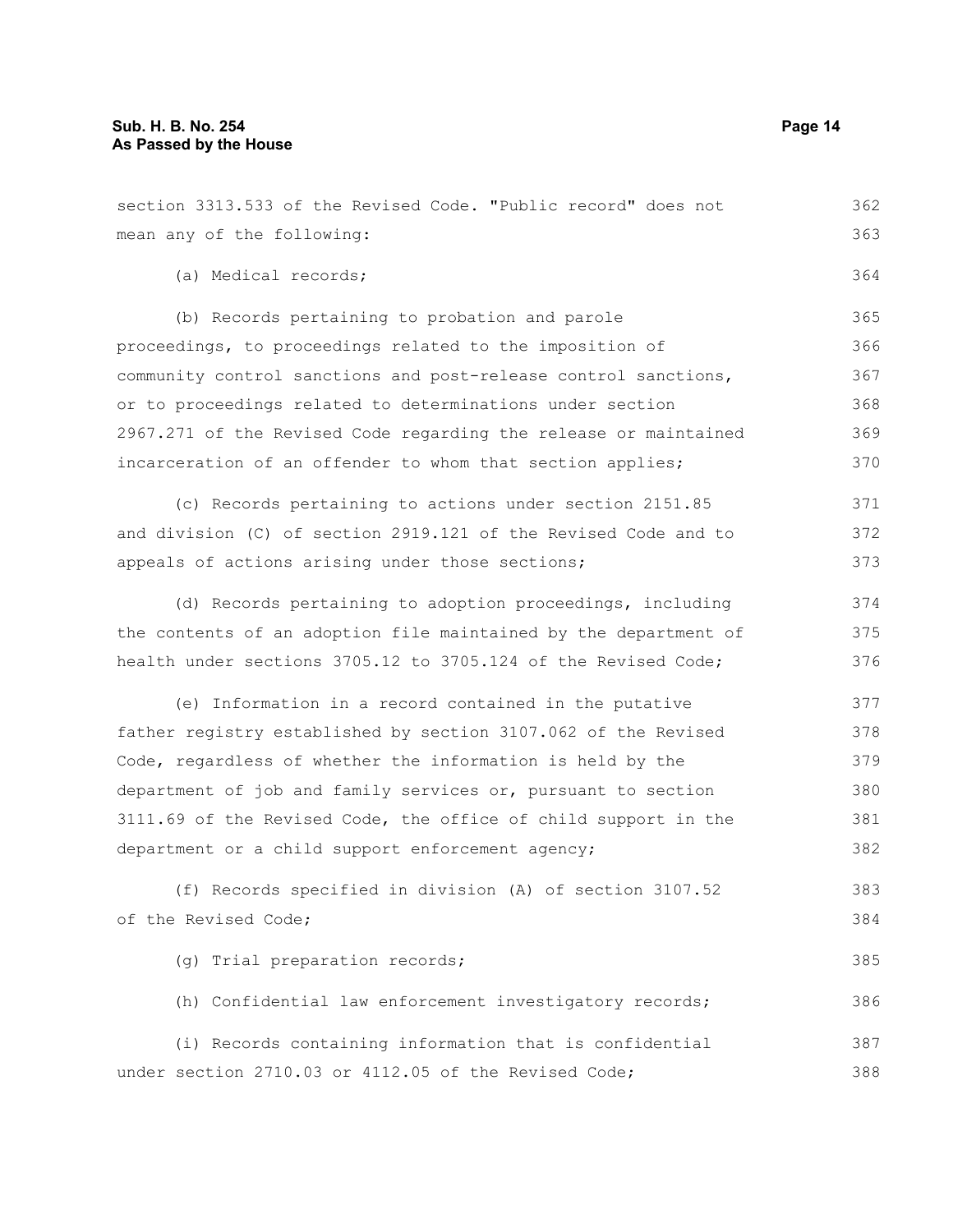### **Sub. H. B. No. 254** Page 15 **As Passed by the House**

| (j) DNA records stored in the DNA database pursuant to           | 389 |
|------------------------------------------------------------------|-----|
| section 109.573 of the Revised Code;                             | 390 |
| (k) Inmate records released by the department of                 | 391 |
| rehabilitation and correction to the department of youth         | 392 |
| services or a court of record pursuant to division (E) of        | 393 |
| section 5120.21 of the Revised Code;                             | 394 |
| (1) Records maintained by the department of youth services       | 395 |
| pertaining to children in its custody released by the department | 396 |
| of youth services to the department of rehabilitation and        | 397 |
| correction pursuant to section 5139.05 of the Revised Code;      | 398 |
| (m) Intellectual property records;                               | 399 |
| (n) Donor profile records;                                       | 400 |
| (o) Records maintained by the department of job and family       | 401 |
| services pursuant to section 3121.894 of the Revised Code;       | 402 |
| (p) Designated public service worker residential and             | 403 |
| familial information;                                            | 404 |
| (q) In the case of a county hospital operated pursuant to        | 405 |
| Chapter 339. of the Revised Code or a municipal hospital         | 406 |
| operated pursuant to Chapter 749. of the Revised Code,           | 407 |
| information that constitutes a trade secret, as defined in       | 408 |
| section 1333.61 of the Revised Code;                             | 409 |
| (r) Information pertaining to the recreational activities        | 410 |
| of a person under the age of eighteen;                           | 411 |
| (s) In the case of a child fatality review board acting          | 412 |
| under sections 307.621 to 307.629 of the Revised Code or a       | 413 |
|                                                                  |     |

review conducted pursuant to guidelines established by the director of health under section 3701.70 of the Revised Code, records provided to the board or director, statements made by 414 415 416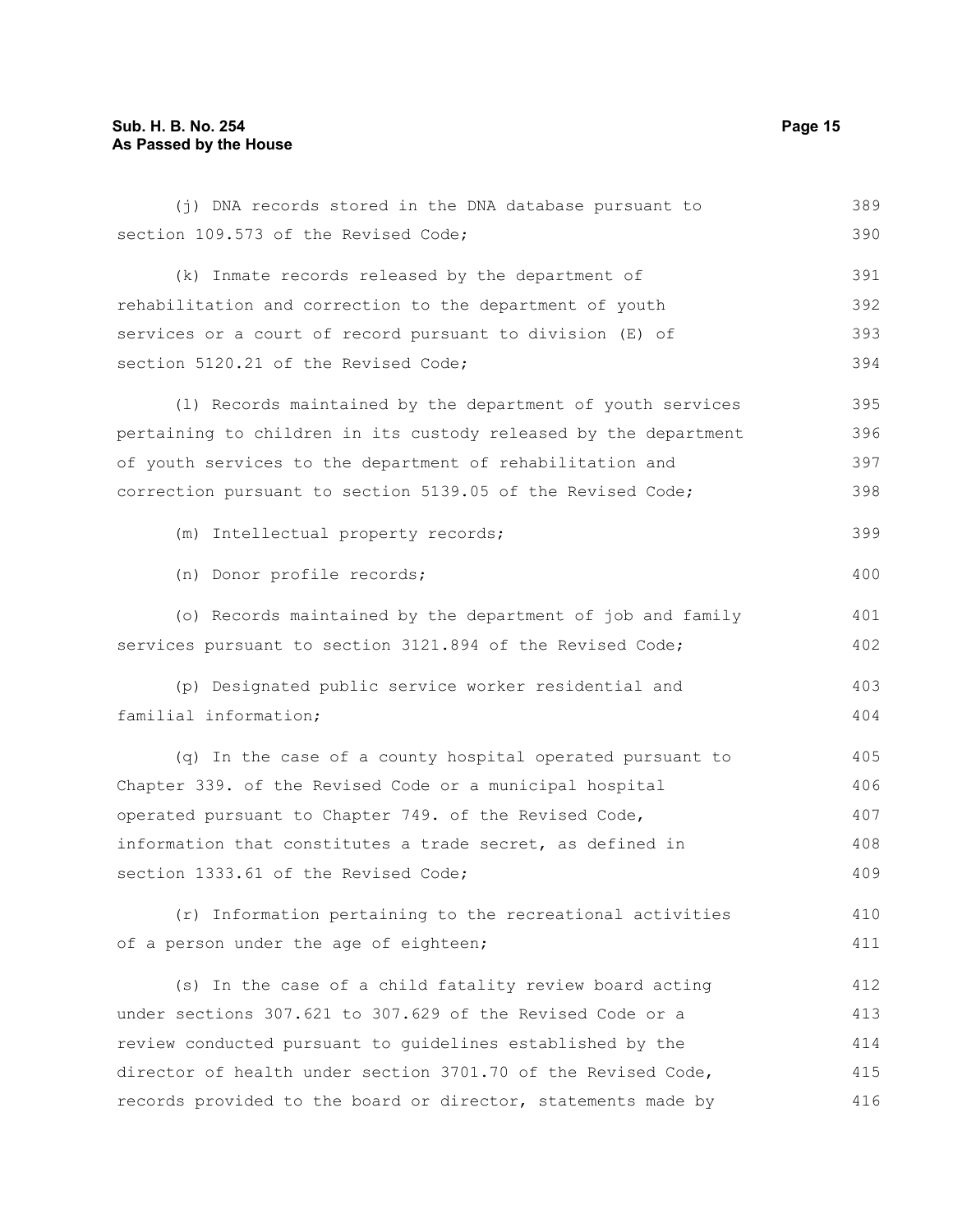#### **Sub. H. B. No. 254 Page 16 As Passed by the House**

board members during meetings of the board or by persons participating in the director's review, and all work products of the board or director, and in the case of a child fatality review board, child fatality review data submitted by the board to the department of health or a national child death review database, other than the report prepared pursuant to division (A) of section 307.626 of the Revised Code; 417 418 419 420 421 422 423

(t) Records provided to and statements made by the executive director of a public children services agency or a prosecuting attorney acting pursuant to section 5153.171 of the Revised Code other than the information released under that section; 424 425 426 427 428

(u) Test materials, examinations, or evaluation tools used in an examination for licensure as a nursing home administrator that the board of executives of long-term services and supports administers under section 4751.15 of the Revised Code or contracts under that section with a private or government entity to administer; 429 430 431 432 433 434

(v) Records the release of which is prohibited by state or federal law;

(w) Proprietary information of or relating to any person that is submitted to or compiled by the Ohio venture capital authority created under section 150.01 of the Revised Code; 437 438 439

(x) Financial statements and data any person submits for any purpose to the Ohio housing finance agency or the controlling board in connection with applying for, receiving, or accounting for financial assistance from the agency, and information that identifies any individual who benefits directly or indirectly from financial assistance from the agency; 440 441 442 443 444 445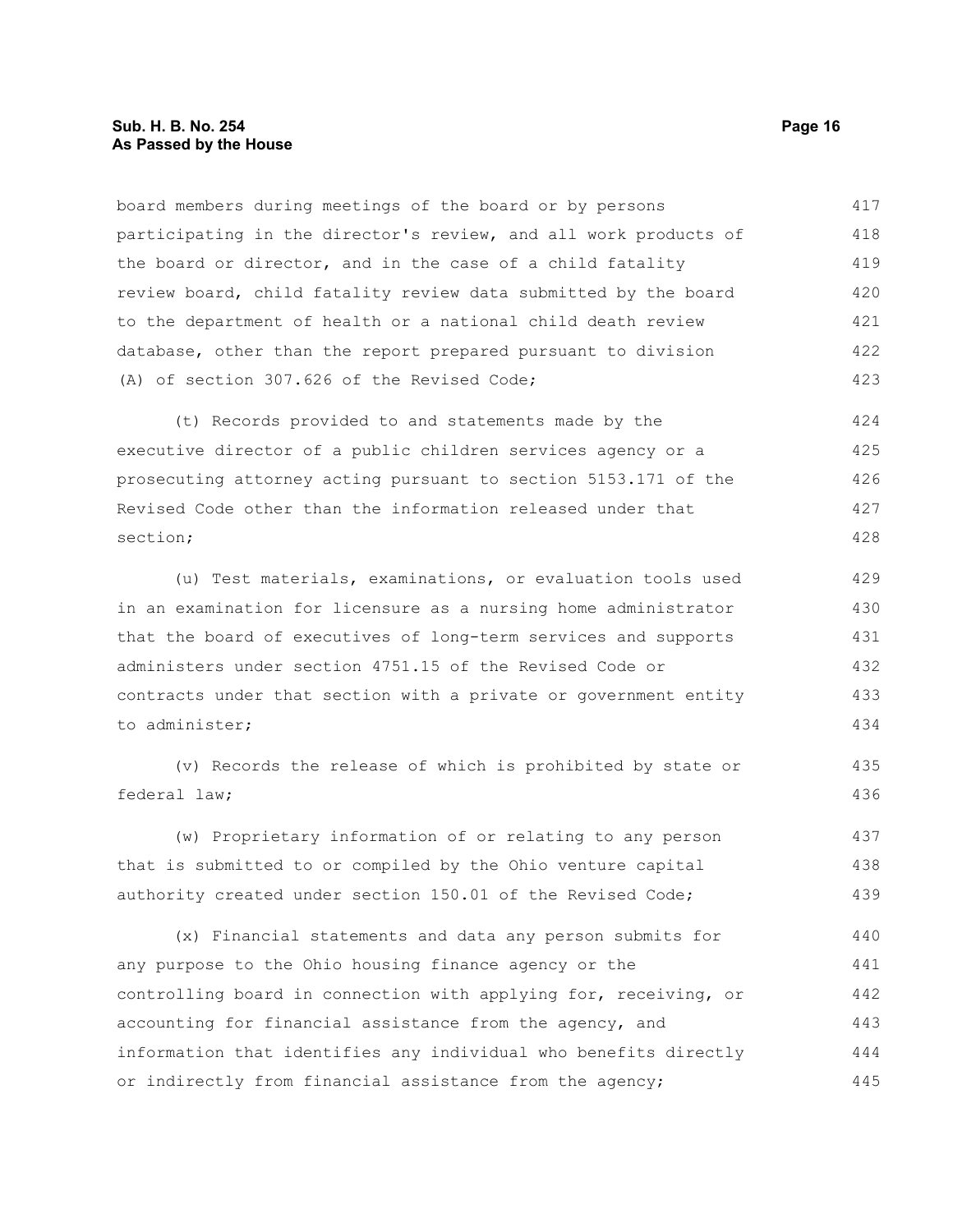| (y) Records listed in section 5101.29 of the Revised Code;       | 446 |
|------------------------------------------------------------------|-----|
| (z) Discharges recorded with a county recorder under             | 447 |
| section 317.24 of the Revised Code, as specified in division (B) | 448 |
| (2) of that section;                                             | 449 |
| (aa) Usage information including names and addresses of          | 450 |
| specific residential and commercial customers of a municipally   | 451 |
| owned or operated public utility;                                | 452 |
| (bb) Records described in division (C) of section 187.04         | 453 |
| of the Revised Code that are not designated to be made available | 454 |
| to the public as provided in that division;                      | 455 |
| (cc) Information and records that are made confidential,         | 456 |
| privileged, and not subject to disclosure under divisions (B)    | 457 |
| and (C) of section 2949.221 of the Revised Code;                 | 458 |
| (dd) Personal information, as defined in section 149.45 of       | 459 |
| the Revised Code;                                                | 460 |
| (ee) The confidential name, address, and other personally        | 461 |
| identifiable information of a program participant in the address | 462 |
| confidentiality program established under sections 111.41 to     | 463 |
| 111.47 of the Revised Code, including the contents of any        | 464 |
| application for absent voter's ballots, absent voter's ballot    | 465 |
| identification envelope statement of voter, or provisional       | 466 |
| ballot affirmation completed by a program participant who has a  | 467 |
| confidential voter registration record, and records or portions  | 468 |
| of records pertaining to that program that identify the number   | 469 |
| of program participants that reside within a precinct, ward,     | 470 |
| township, municipal corporation, county, or any other geographic | 471 |
| area smaller than the state. As used in this division,           | 472 |
| "confidential address" and "program participant" have the        | 473 |
|                                                                  |     |

meaning defined in section 111.41 of the Revised Code.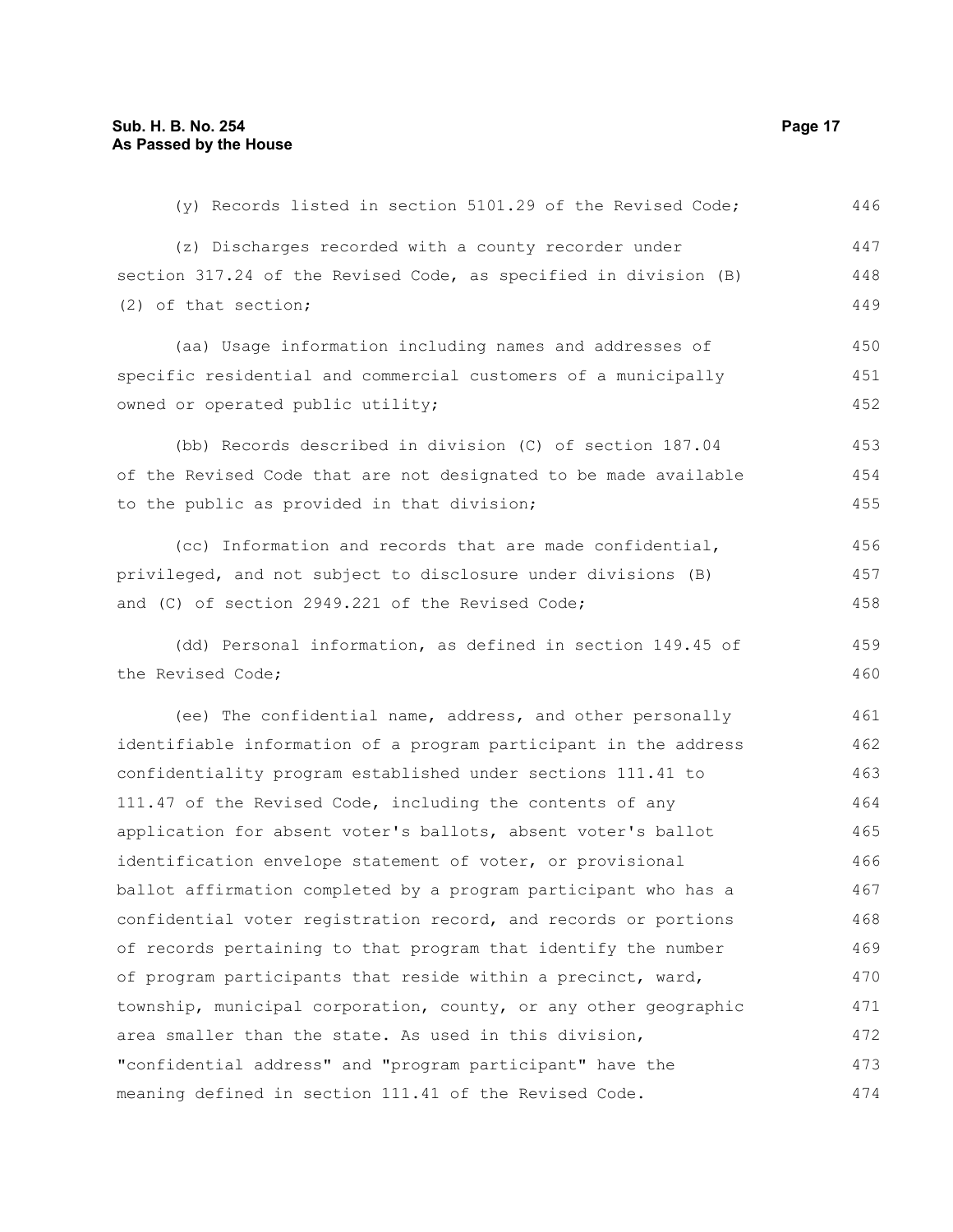#### **Sub. H. B. No. 254 Page 18 As Passed by the House**

(ff) Orders for active military service of an individual serving or with previous service in the armed forces of the United States, including a reserve component, or the Ohio organized militia, except that, such order becomes a public record on the day that is fifteen years after the published date or effective date of the call to order; 475 476 477 478 479 480

(gg) The name, address, contact information, or other personal information of an individual who is less than eighteen years of age that is included in any record related to a traffic accident involving a school vehicle in which the individual was an occupant at the time of the accident; 481 482 483 484 485

(hh) Protected health information, as defined in 45 C.F.R. 160.103, that is in a claim for payment for a health care product, service, or procedure, as well as any other health claims data in another document that reveals the identity of an individual who is the subject of the data or could be used to reveal that individual's identity; 486 487 488 489 490 491

(ii) Any depiction by photograph, film, videotape, or printed or digital image under either of the following circumstances: 492 493 494

(i) The depiction is that of a victim of an offense the release of which would be, to a reasonable person of ordinary sensibilities, an offensive and objectionable intrusion into the victim's expectation of bodily privacy and integrity. 495 496 497 498

(ii) The depiction captures or depicts the victim of a sexually oriented offense, as defined in section 2950.01 of the Revised Code, at the actual occurrence of that offense. 499 500 501

(jj) Restricted portions of a body-worn camera or dashboard camera recording; 502 503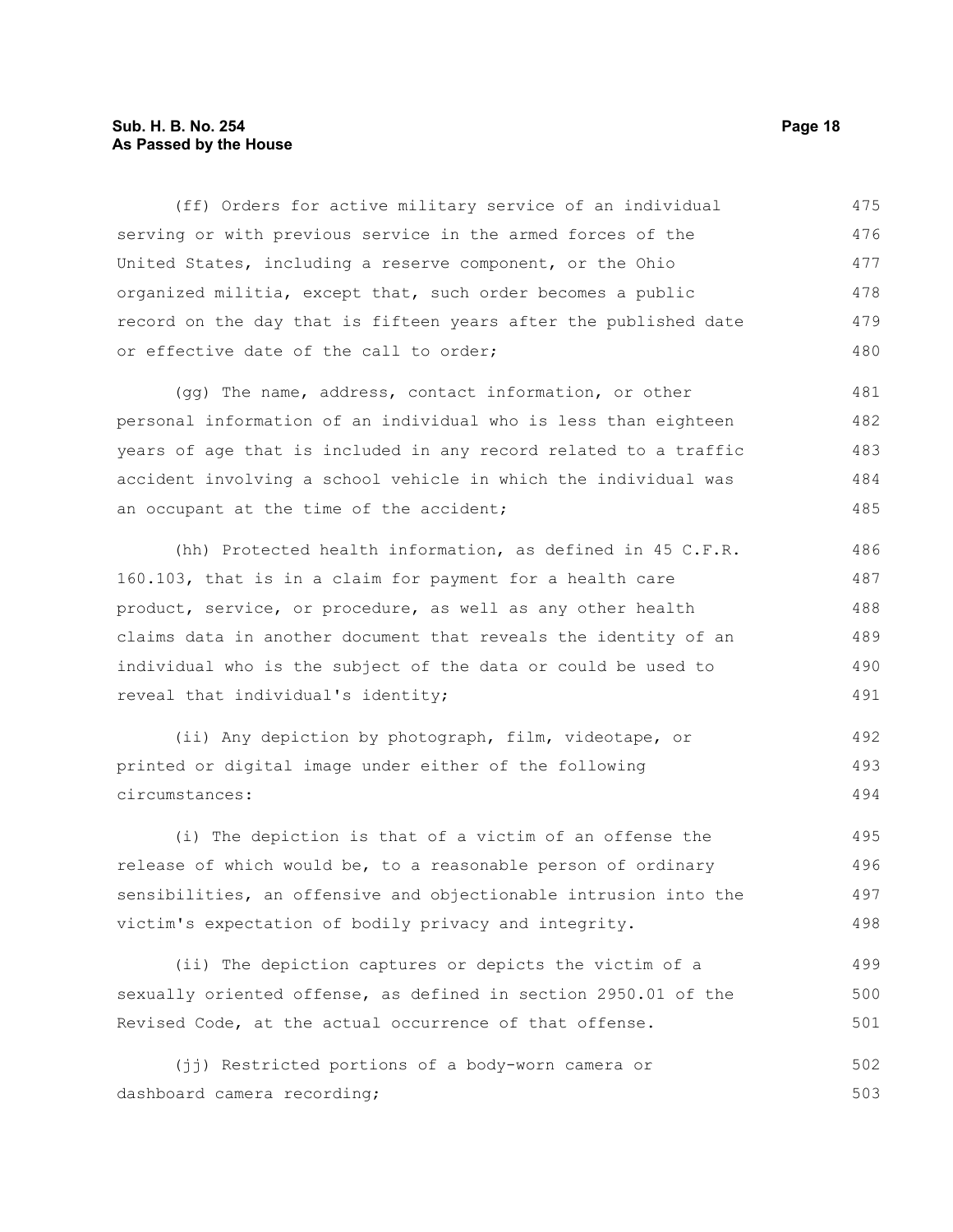#### **Sub. H. B. No. 254 Page 19 As Passed by the House**

(kk) In the case of a fetal-infant mortality review board acting under sections 3707.70 to 3707.77 of the Revised Code, records, documents, reports, or other information presented to the board or a person abstracting such materials on the board's behalf, statements made by review board members during board meetings, all work products of the board, and data submitted by the board to the department of health or a national infant death review database, other than the report prepared pursuant to section 3707.77 of the Revised Code. 504 505 506 507 508 509 510 511 512

(ll) Records, documents, reports, or other information presented to the pregnancy-associated mortality review board established under section 3738.01 of the Revised Code, statements made by board members during board meetings, all work products of the board, and data submitted by the board to the department of health, other than the biennial reports prepared under section 3738.08 of the Revised Code; 513 514 515 516 517 518 519

(mm) Except as otherwise provided in division (A)(1)(oo) of this section, telephone numbers for a victim, as defined in section 2930.01 of the Revised Code or a witness to a crime that are listed on any law enforcement record or report. 520 521 522 523

(nn) A preneed funeral contract, as defined in section 4717.01 of the Revised Code, and contract terms and personally identifying information of a preneed funeral contract, that is contained in a report submitted by or for a funeral home to the board of embalmers and funeral directors under division (C) of section 4717.13, division (J) of section 4717.31, or section 4717.41 of the Revised Code. 524 525 526 527 528 529 530

(oo) Telephone numbers for a party to a motor vehicle accident subject to the requirements of section 5502.11 of the Revised Code that are listed on any law enforcement record or 531 532 533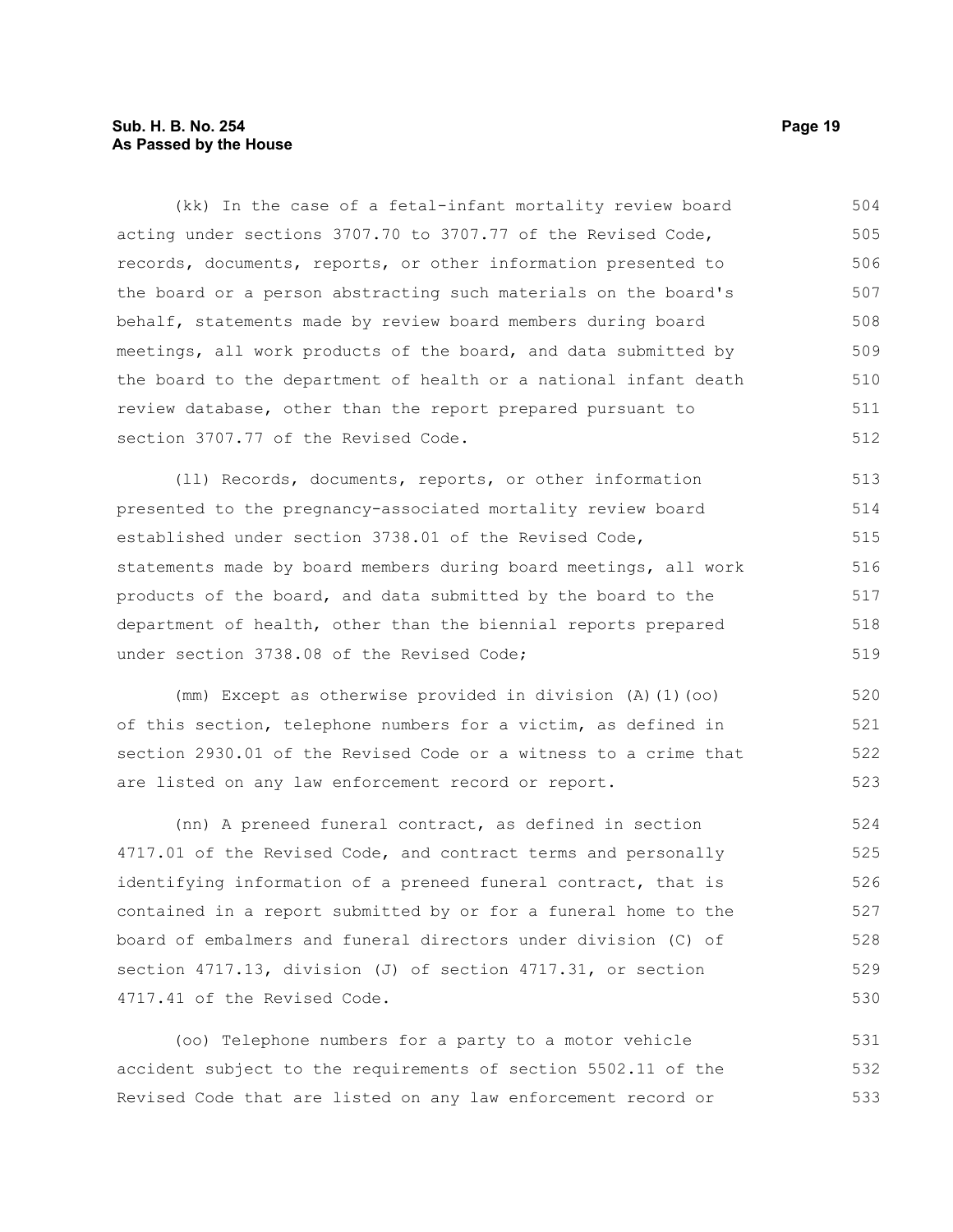report, except that the telephone numbers described in this division are not excluded from the definition of "public record" under this division on and after the thirtieth day after the occurrence of the motor vehicle accident; 534 535 536 537

(pp) Records, documents, reports, or other information presented to a domestic violence fatality review board established under section 307.651 of the Revised Code, statements made by board members during board meetings, all work products of the board, and data submitted by the board to the department of health, other than a report prepared pursuant to section 307.656 of the Revised Code. 538 539 540 541 542 543 544

A record that is not a public record under division (A)(1) of this section and that, under law, is permanently retained becomes a public record on the day that is seventy-five years after the day on which the record was created, except for any record protected by the attorney-client privilege, a trial preparation record as defined in this section, a statement prohibiting the release of identifying information signed under section 3107.083 of the Revised Code, a denial of release form filed pursuant to section 3107.46 of the Revised Code, or any record that is exempt from release or disclosure under section 149.433 of the Revised Code. If the record is a birth certificate and a biological parent's name redaction request form has been accepted under section 3107.391 of the Revised Code, the name of that parent shall be redacted from the birth certificate before it is released under this paragraph. If any other section of the Revised Code establishes a time period for disclosure of a record that conflicts with the time period specified in this section, the time period in the other section prevails. 545 546 547 548 549 550 551 552 553 554 555 556 557 558 559 560 561 562 563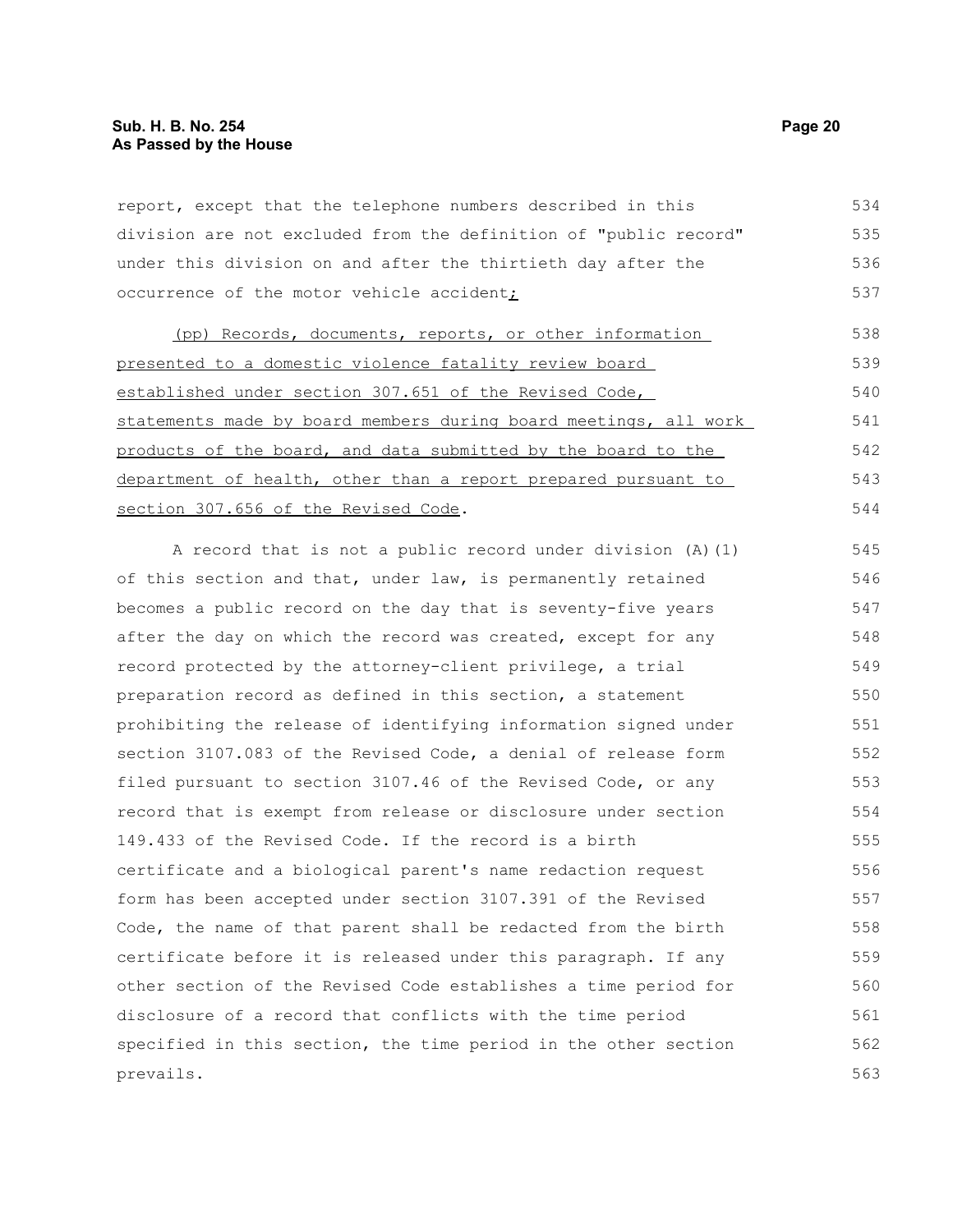### **Sub. H. B. No. 254** Page 21 **As Passed by the House**

| (2) "Confidential law enforcement investigatory record"          | 564 |  |  |  |  |  |  |  |  |
|------------------------------------------------------------------|-----|--|--|--|--|--|--|--|--|
| means any record that pertains to a law enforcement matter of a  | 565 |  |  |  |  |  |  |  |  |
| criminal, quasi-criminal, civil, or administrative nature, but   | 566 |  |  |  |  |  |  |  |  |
| only to the extent that the release of the record would create a |     |  |  |  |  |  |  |  |  |
| high probability of disclosure of any of the following:          | 568 |  |  |  |  |  |  |  |  |
| (a) The identity of a suspect who has not been charged           | 569 |  |  |  |  |  |  |  |  |
| with the offense to which the record pertains, or of an          |     |  |  |  |  |  |  |  |  |
| information source or witness to whom confidentiality has been   | 571 |  |  |  |  |  |  |  |  |
| reasonably promised;                                             | 572 |  |  |  |  |  |  |  |  |
| (b) Information provided by an information source or             | 573 |  |  |  |  |  |  |  |  |
| witness to whom confidentiality has been reasonably promised,    | 574 |  |  |  |  |  |  |  |  |
| which information would reasonably tend to disclose the source's | 575 |  |  |  |  |  |  |  |  |
| or witness's identity;                                           | 576 |  |  |  |  |  |  |  |  |
| (c) Specific confidential investigatory techniques or            | 577 |  |  |  |  |  |  |  |  |
| procedures or specific investigatory work product;               |     |  |  |  |  |  |  |  |  |
| (d) Information that would endanger the life or physical         | 579 |  |  |  |  |  |  |  |  |
| safety of law enforcement personnel, a crime victim, a witness,  | 580 |  |  |  |  |  |  |  |  |
| or a confidential information source.                            |     |  |  |  |  |  |  |  |  |
| (3) "Medical record" means any document or combination of        | 582 |  |  |  |  |  |  |  |  |
| documents, except births, deaths, and the fact of admission to   | 583 |  |  |  |  |  |  |  |  |
| or discharge from a hospital, that pertains to the medical       | 584 |  |  |  |  |  |  |  |  |
| history, diagnosis, prognosis, or medical condition of a patient | 585 |  |  |  |  |  |  |  |  |
| and that is generated and maintained in the process of medical   | 586 |  |  |  |  |  |  |  |  |
| treatment.                                                       | 587 |  |  |  |  |  |  |  |  |
| (4) "Trial preparation record" means any record that             | 588 |  |  |  |  |  |  |  |  |
| contains information that is specifically compiled in reasonable | 589 |  |  |  |  |  |  |  |  |
| anticipation of, or in defense of, a civil or criminal action or | 590 |  |  |  |  |  |  |  |  |
| proceeding, including the independent thought processes and      |     |  |  |  |  |  |  |  |  |

personal trial preparation of an attorney.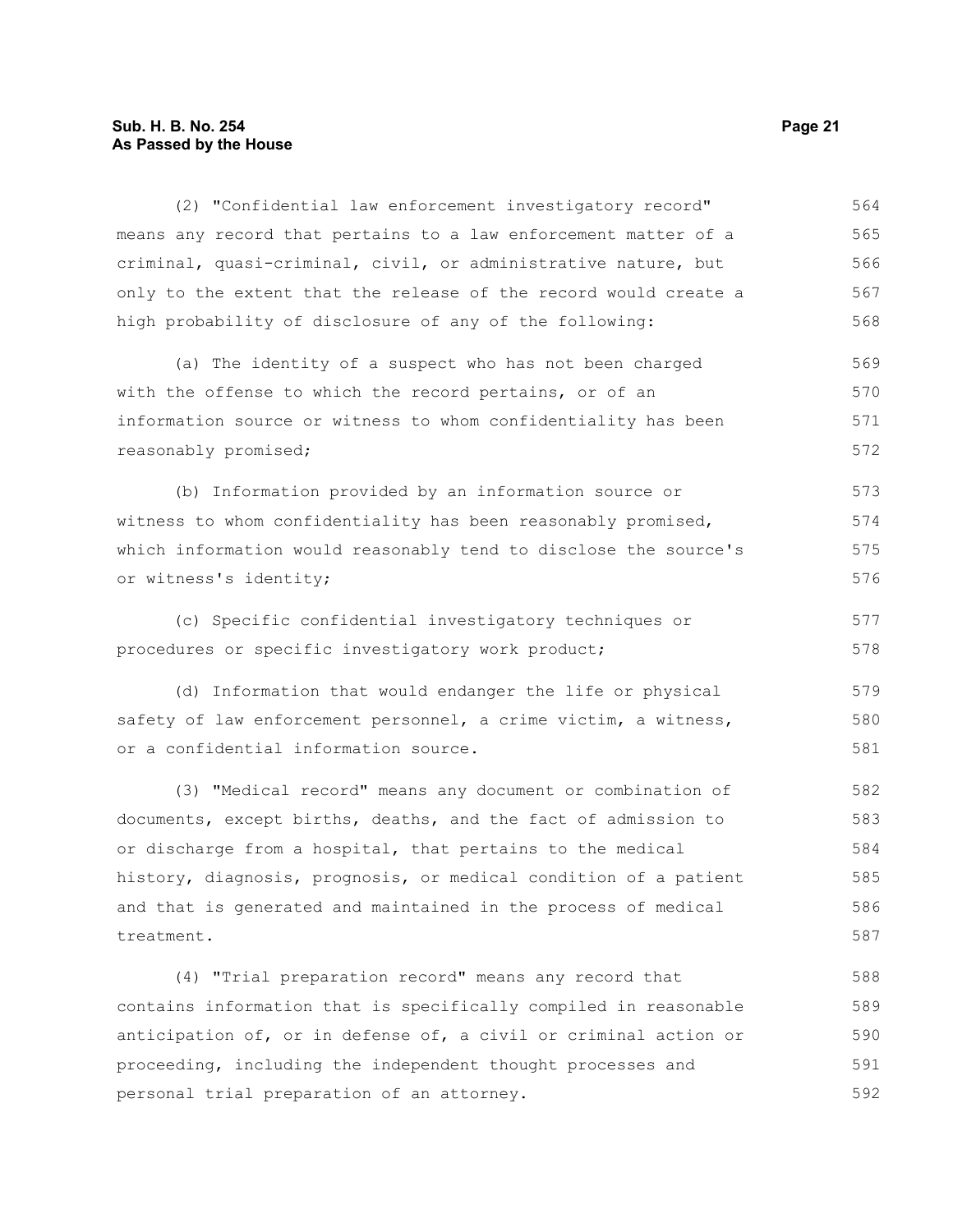#### **Sub. H. B. No. 254 Page 22 As Passed by the House**

(5) "Intellectual property record" means a record, other than a financial or administrative record, that is produced or collected by or for faculty or staff of a state institution of higher learning in the conduct of or as a result of study or research on an educational, commercial, scientific, artistic, technical, or scholarly issue, regardless of whether the study or research was sponsored by the institution alone or in conjunction with a governmental body or private concern, and that has not been publicly released, published, or patented. 593 594 595 596 597 598 599 600 601

(6) "Donor profile record" means all records about donors or potential donors to a public institution of higher education except the names and reported addresses of the actual donors and the date, amount, and conditions of the actual donation. 602 603 604 605

(7) "Designated public service worker" means a peace officer, parole officer, probation officer, bailiff, prosecuting attorney, assistant prosecuting attorney, correctional employee, county or multicounty corrections officer, community-based correctional facility employee, designated Ohio national guard member, protective services worker, youth services employee, firefighter, EMT, medical director or member of a cooperating physician advisory board of an emergency medical service organization, state board of pharmacy employee, investigator of the bureau of criminal identification and investigation, emergency service telecommunicator, forensic mental health provider, mental health evaluation provider, regional psychiatric hospital employee, judge, magistrate, or federal law enforcement officer. 606 607 608 609 610 611 612 613 614 615 616 617 618 619

(8) "Designated public service worker residential and familial information" means any information that discloses any of the following about a designated public service worker: 620 621 622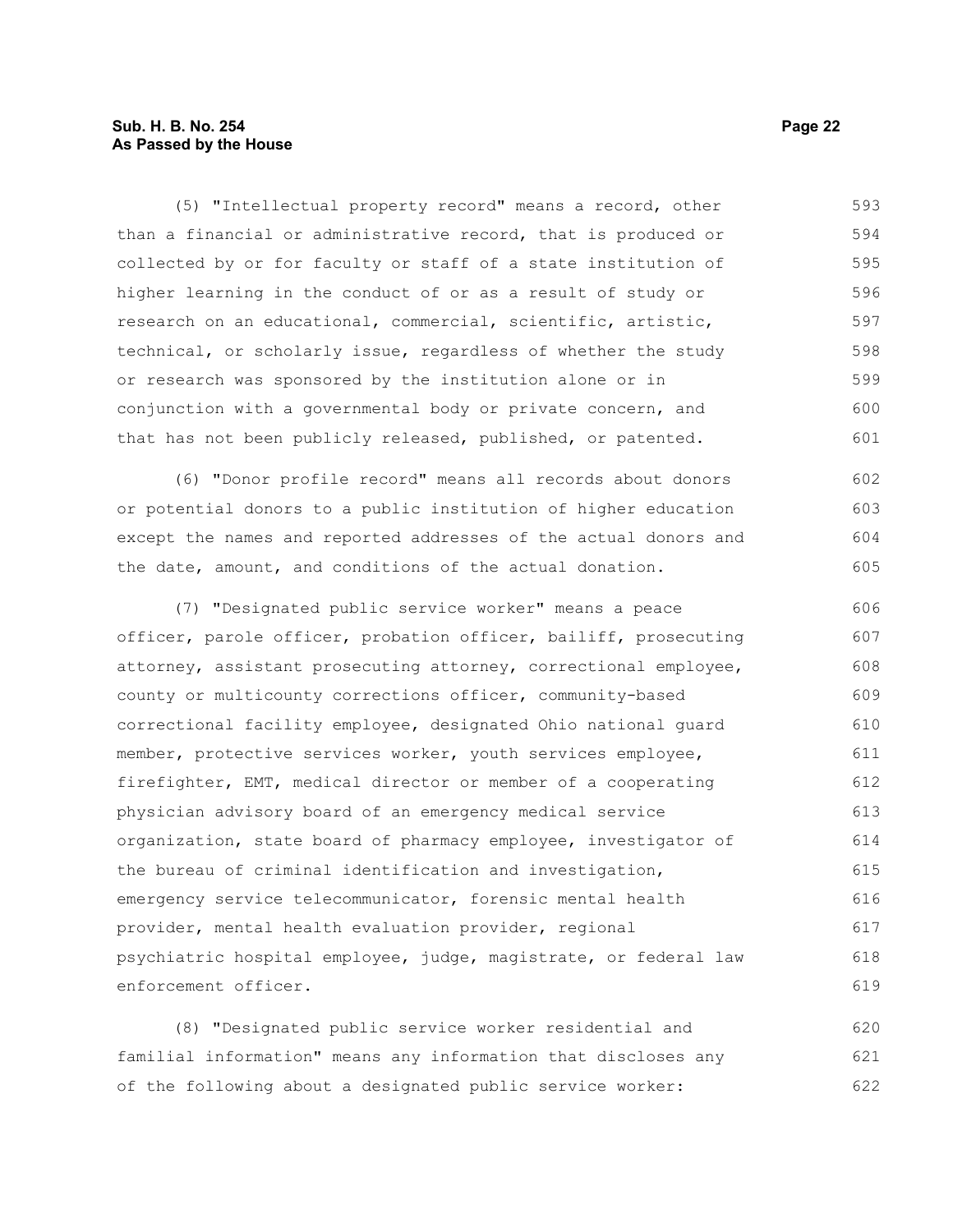designated public service worker, except for the following information: (i) The address of the actual personal residence of a prosecuting attorney or judge; and (ii) The state or political subdivision in which a designated public service worker resides. (b) Information compiled from referral to or participation in an employee assistance program; (c) The social security number, the residential telephone number, any bank account, debit card, charge card, or credit card number, or the emergency telephone number of, or any medical information pertaining to, a designated public service worker; 624 625 626 627 628 629 630 631 632 633 634 635 636

(a) The address of the actual personal residence of a

(d) The name of any beneficiary of employment benefits, including, but not limited to, life insurance benefits, provided to a designated public service worker by the designated public service worker's employer;

(e) The identity and amount of any charitable or employment benefit deduction made by the designated public service worker's employer from the designated public service worker's compensation, unless the amount of the deduction is required by state or federal law; 641 642 643 644 645

(f) The name, the residential address, the name of the employer, the address of the employer, the social security number, the residential telephone number, any bank account, debit card, charge card, or credit card number, or the emergency telephone number of the spouse, a former spouse, or any child of a designated public service worker; 646 647 648 649 650 651

623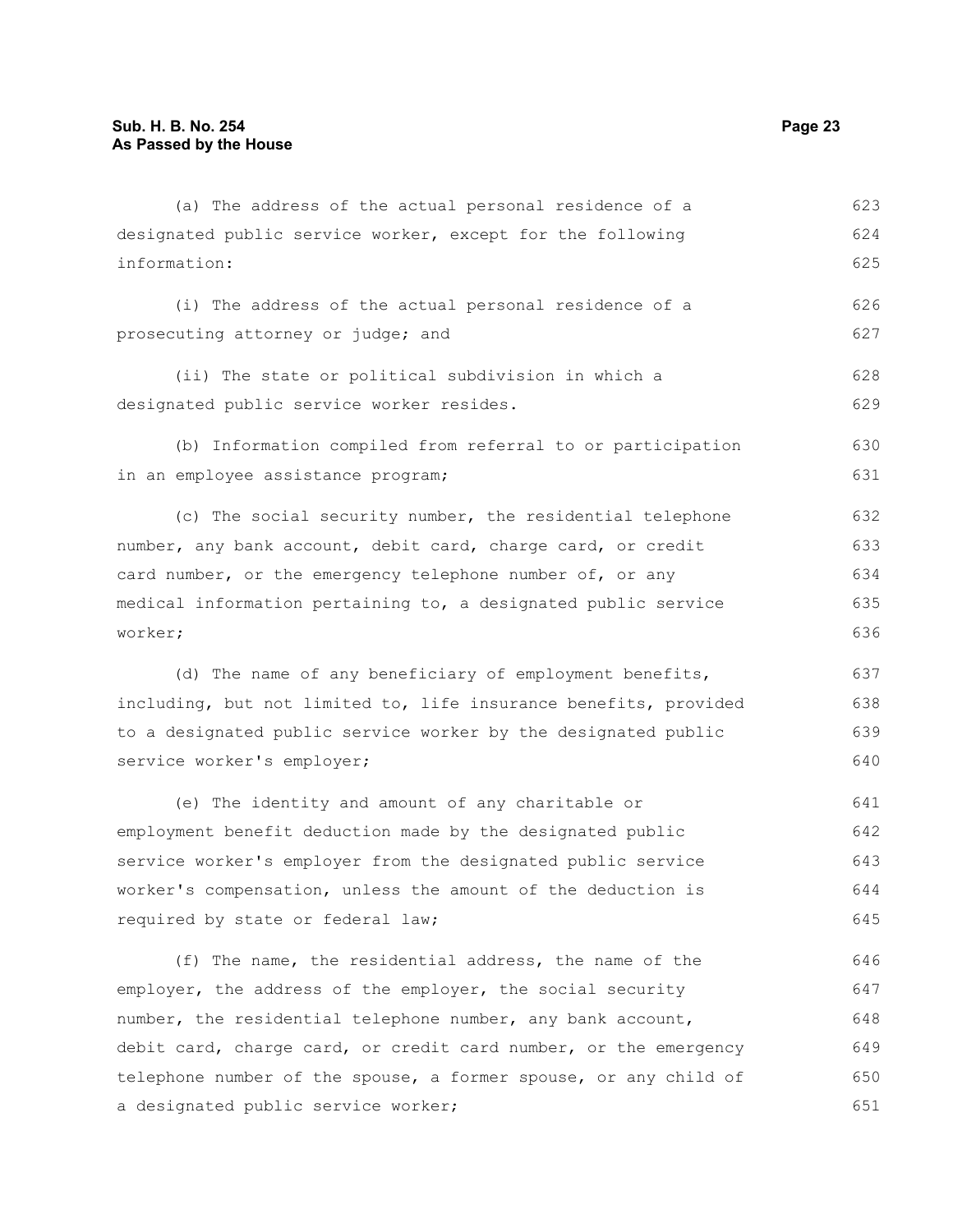(g) A photograph of a peace officer who holds a position or has an assignment that may include undercover or plain clothes positions or assignments as determined by the peace officer's appointing authority. (9) As used in divisions (A)(7) and (15) to (17) of this section: "Peace officer" has the meaning defined in section 109.71 of the Revised Code and also includes the superintendent and troopers of the state highway patrol; it does not include the sheriff of a county or a supervisory employee who, in the absence of the sheriff, is authorized to stand in for, exercise the authority of, and perform the duties of the sheriff. "Correctional employee" means any employee of the department of rehabilitation and correction who in the course of performing the employee's job duties has or has had contact with inmates and persons under supervision. "County or multicounty corrections officer" means any corrections officer employed by any county or multicounty correctional facility. "Designated Ohio national guard member" means a member of the Ohio national guard who is participating in duties related to remotely piloted aircraft, including, but not limited to, pilots, sensor operators, and mission intelligence personnel, duties related to special forces operations, or duties related to cybersecurity, and is designated by the adjutant general as a designated public service worker for those purposes. 652 653 654 655 656 657 658 659 660 661 662 663 664 665 666 667 668 669 670 671 672 673 674 675 676 677

"Protective services worker" means any employee of a county agency who is responsible for child protective services, child support services, or adult protective services. 678 679 680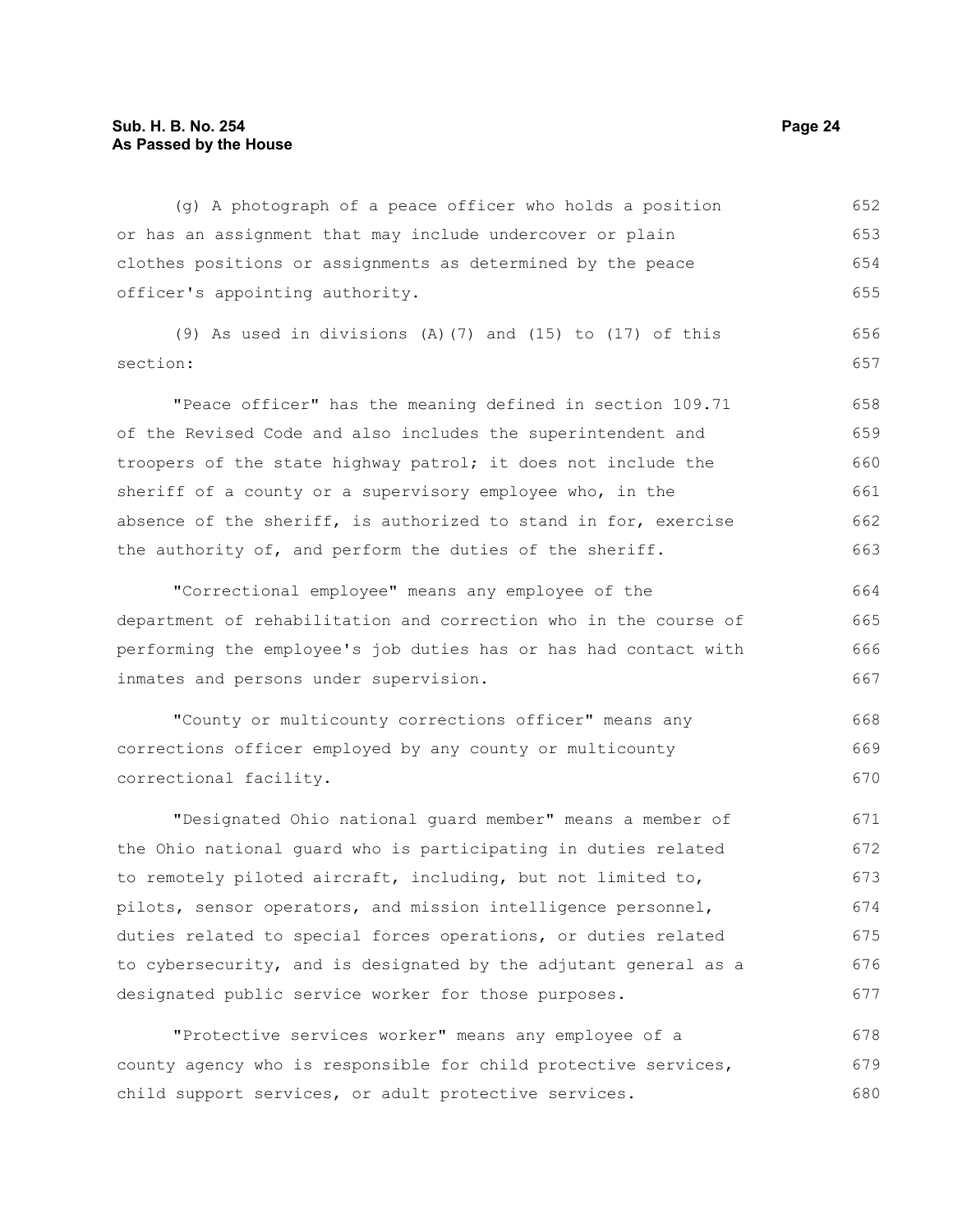#### **Sub. H. B. No. 254 Page 25 As Passed by the House**

"Youth services employee" means any employee of the department of youth services who in the course of performing the employee's job duties has or has had contact with children committed to the custody of the department of youth services. 681 682 683 684

"Firefighter" means any regular, paid or volunteer, member of a lawfully constituted fire department of a municipal corporation, township, fire district, or village. 685 686 687

"EMT" means EMTs-basic, EMTs-I, and paramedics that provide emergency medical services for a public emergency medical service organization. "Emergency medical service organization," "EMT-basic," "EMT-I," and "paramedic" have the meanings defined in section 4765.01 of the Revised Code. 688 689 690 691 692

"Investigator of the bureau of criminal identification and investigation" has the meaning defined in section 2903.11 of the Revised Code. 693 694 695

"Emergency service telecommunicator" has the meaning defined in section 4742.01 of the Revised Code. 696 697

"Forensic mental health provider" means any employee of a community mental health service provider or local alcohol, drug addiction, and mental health services board who, in the course of the employee's duties, has contact with persons committed to a local alcohol, drug addiction, and mental health services board by a court order pursuant to section 2945.38, 2945.39, 2945.40, or 2945.402 of the Revised Code. 698 699 700 701 702 703 704

"Mental health evaluation provider" means an individual who, under Chapter 5122. of the Revised Code, examines a respondent who is alleged to be a mentally ill person subject to court order, as defined in section 5122.01 of the Revised Code, and reports to the probate court the respondent's mental 705 706 707 708 709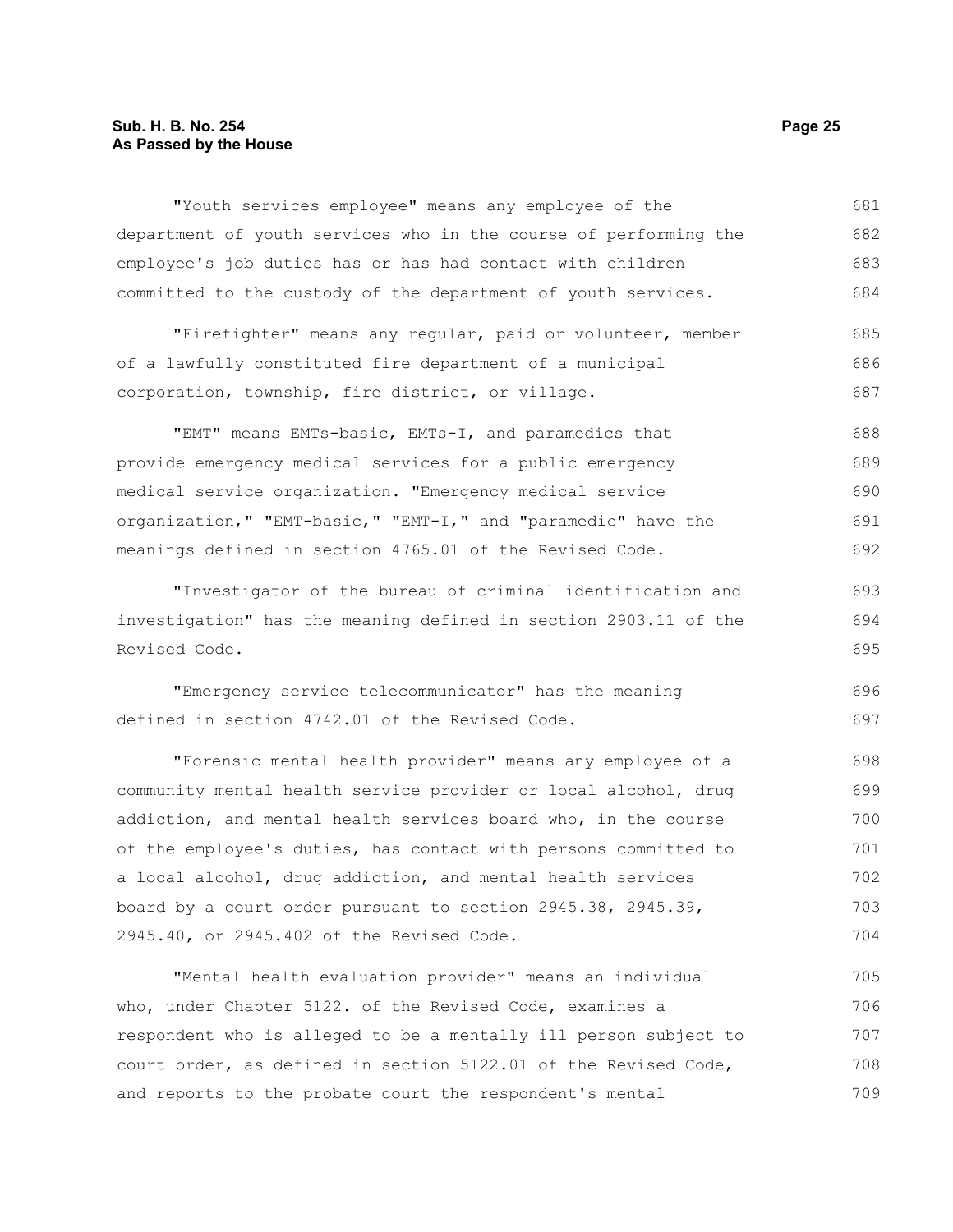#### condition.

718 719

| "Regional psychiatric hospital employee" means any               | 711 |
|------------------------------------------------------------------|-----|
| employee of the department of mental health and addiction        | 712 |
| services who, in the course of performing the employee's duties, | 713 |
| has contact with patients committed to the department of mental  | 714 |
| health and addiction services by a court order pursuant to       | 715 |
| section 2945.38, 2945.39, 2945.40, or 2945.402 of the Revised    | 716 |
| Code.                                                            | 717 |

"Federal law enforcement officer" has the meaning defined in section 9.88 of the Revised Code.

(10) "Information pertaining to the recreational activities of a person under the age of eighteen" means information that is kept in the ordinary course of business by a public office, that pertains to the recreational activities of a person under the age of eighteen years, and that discloses any of the following: 720 721 722 723 724 725

(a) The address or telephone number of a person under the age of eighteen or the address or telephone number of that person's parent, guardian, custodian, or emergency contact person; 726 727 728 729

(b) The social security number, birth date, or photographic image of a person under the age of eighteen; 730 731

(c) Any medical record, history, or information pertaining to a person under the age of eighteen; 732 733

(d) Any additional information sought or required about a person under the age of eighteen for the purpose of allowing that person to participate in any recreational activity conducted or sponsored by a public office or to use or obtain admission privileges to any recreational facility owned or 734 735 736 737 738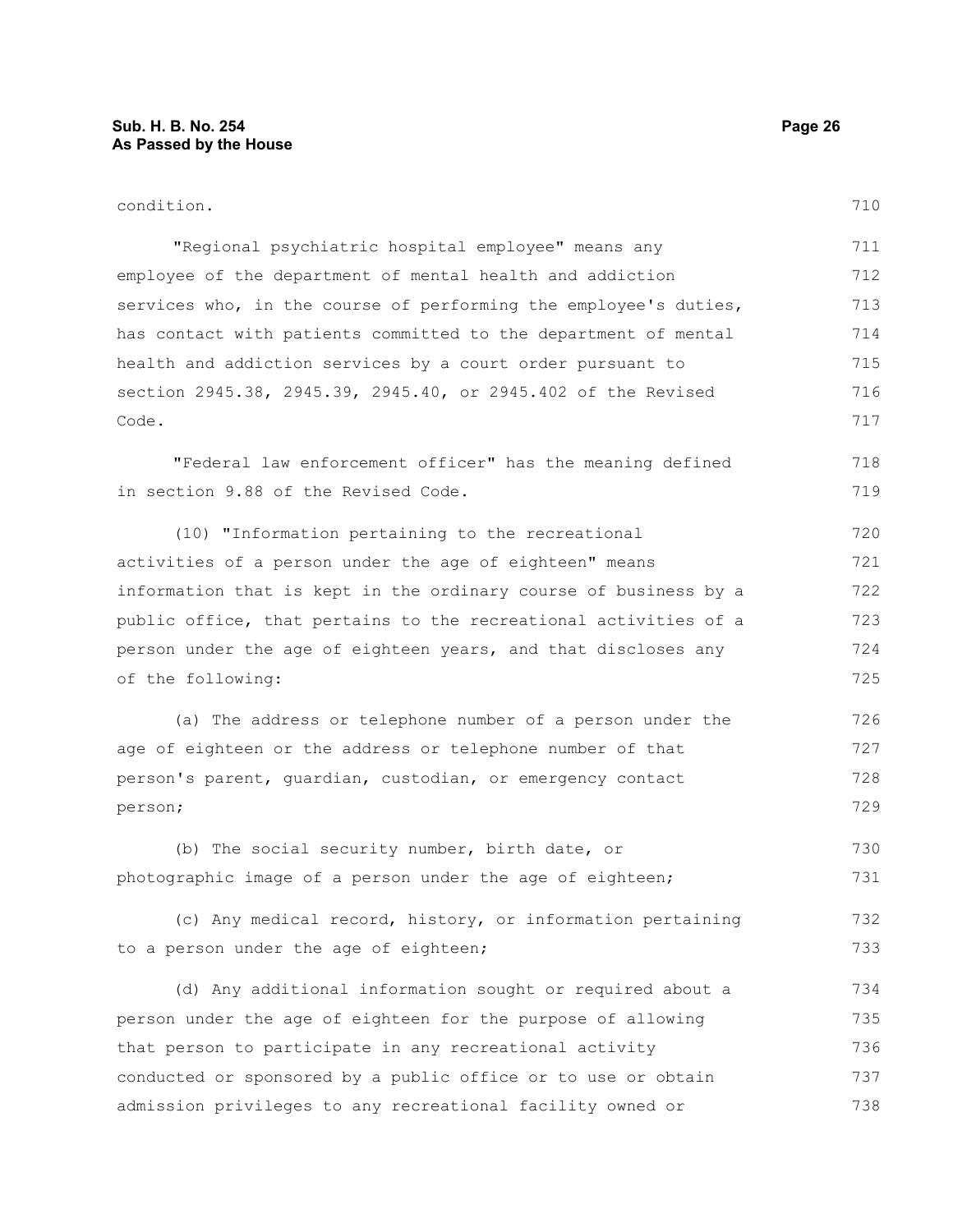operated by a public office. (11) "Community control sanction" has the meaning defined in section 2929.01 of the Revised Code. (12) "Post-release control sanction" has the meaning (13) "Redaction" means obscuring or deleting any information that is exempt from the duty to permit public (14) "Designee," "elected official," and "future official" (15) "Body-worn camera" means a visual and audio recording device worn on the person of a peace officer while the peace officer is engaged in the performance of the peace officer's duties. 739 740 741 742 743 744 745 746 747 748 749 750 751 752 753

(16) "Dashboard camera" means a visual and audio recording device mounted on a peace officer's vehicle or vessel that is used while the peace officer is engaged in the performance of the peace officer's duties. 754 755 756 757

(17) "Restricted portions of a body-worn camera or dashboard camera recording" means any visual or audio portion of a body-worn camera or dashboard camera recording that shows, communicates, or discloses any of the following: 758 759 760 761

(a) The image or identity of a child or information that could lead to the identification of a child who is a primary subject of the recording when the law enforcement agency knows or has reason to know the person is a child based on the law enforcement agency's records or the content of the recording; 762 763 764 765 766

- 
- 
- 

defined in section 2967.01 of the Revised Code.

inspection or copying from an item that otherwise meets the definition of a "record" in section 149.011 of the Revised Code. have the meanings defined in section 109.43 of the Revised Code.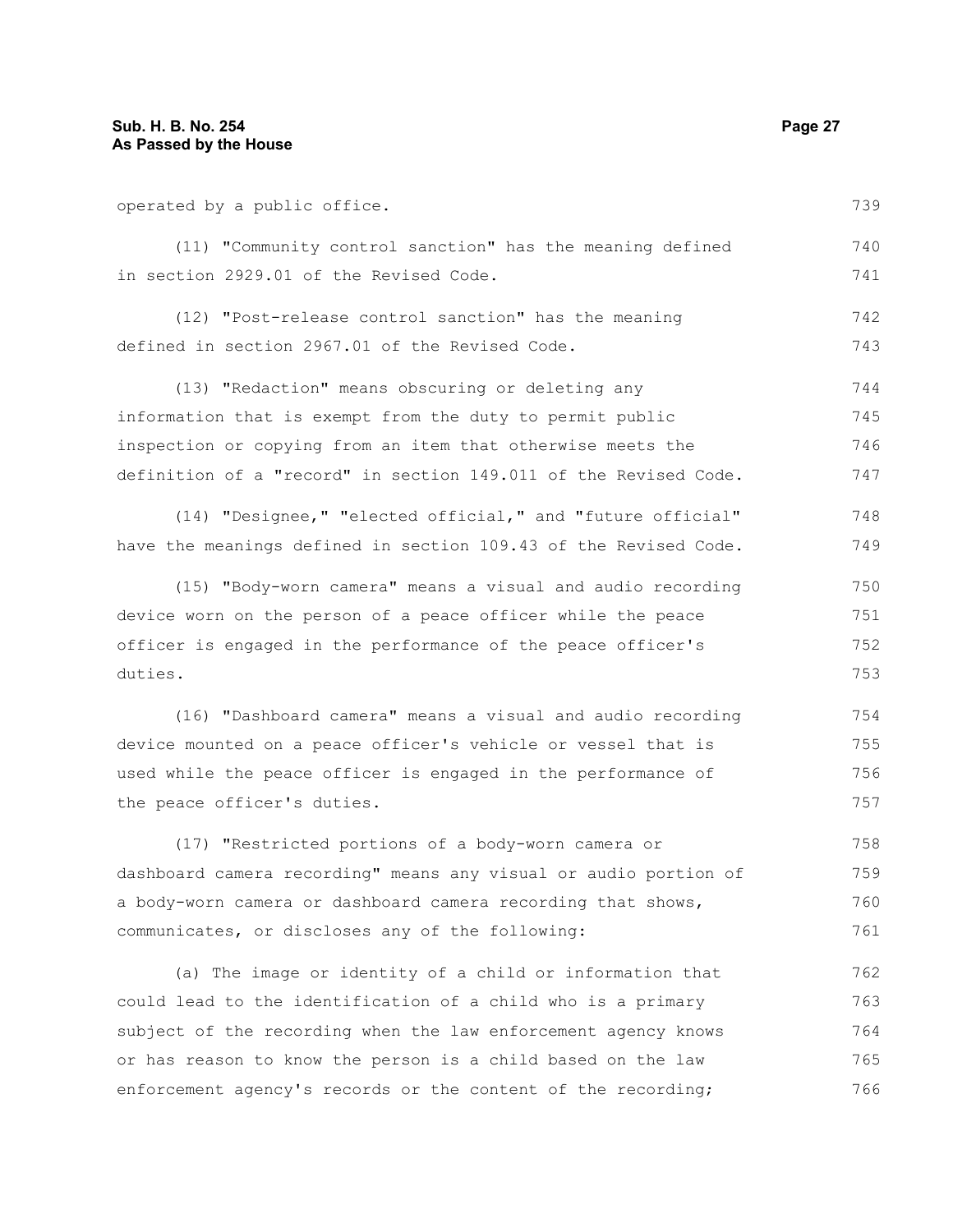#### **Sub. H. B. No. 254 Page 28 As Passed by the House**

(b) The death of a person or a deceased person's body, unless the death was caused by a peace officer or, subject to division (H)(1) of this section, the consent of the decedent's executor or administrator has been obtained; 767 768 769 770

(c) The death of a peace officer, firefighter, paramedic, or other first responder, occurring while the decedent was engaged in the performance of official duties, unless, subject to division (H)(1) of this section, the consent of the decedent's executor or administrator has been obtained; 771 772 773 774 775

(d) Grievous bodily harm, unless the injury was effected by a peace officer or, subject to division (H)(1) of this section, the consent of the injured person or the injured person's guardian has been obtained; 776 777 778 779

(e) An act of severe violence against a person that results in serious physical harm to the person, unless the act and injury was effected by a peace officer or, subject to division (H)(1) of this section, the consent of the injured person or the injured person's guardian has been obtained; 780 781 782 783 784

(f) Grievous bodily harm to a peace officer, firefighter, paramedic, or other first responder, occurring while the injured person was engaged in the performance of official duties, unless, subject to division (H)(1) of this section, the consent of the injured person or the injured person's guardian has been obtained;

(g) An act of severe violence resulting in serious physical harm against a peace officer, firefighter, paramedic, or other first responder, occurring while the injured person was engaged in the performance of official duties, unless, subject to division (H)(1) of this section, the consent of the injured 791 792 793 794 795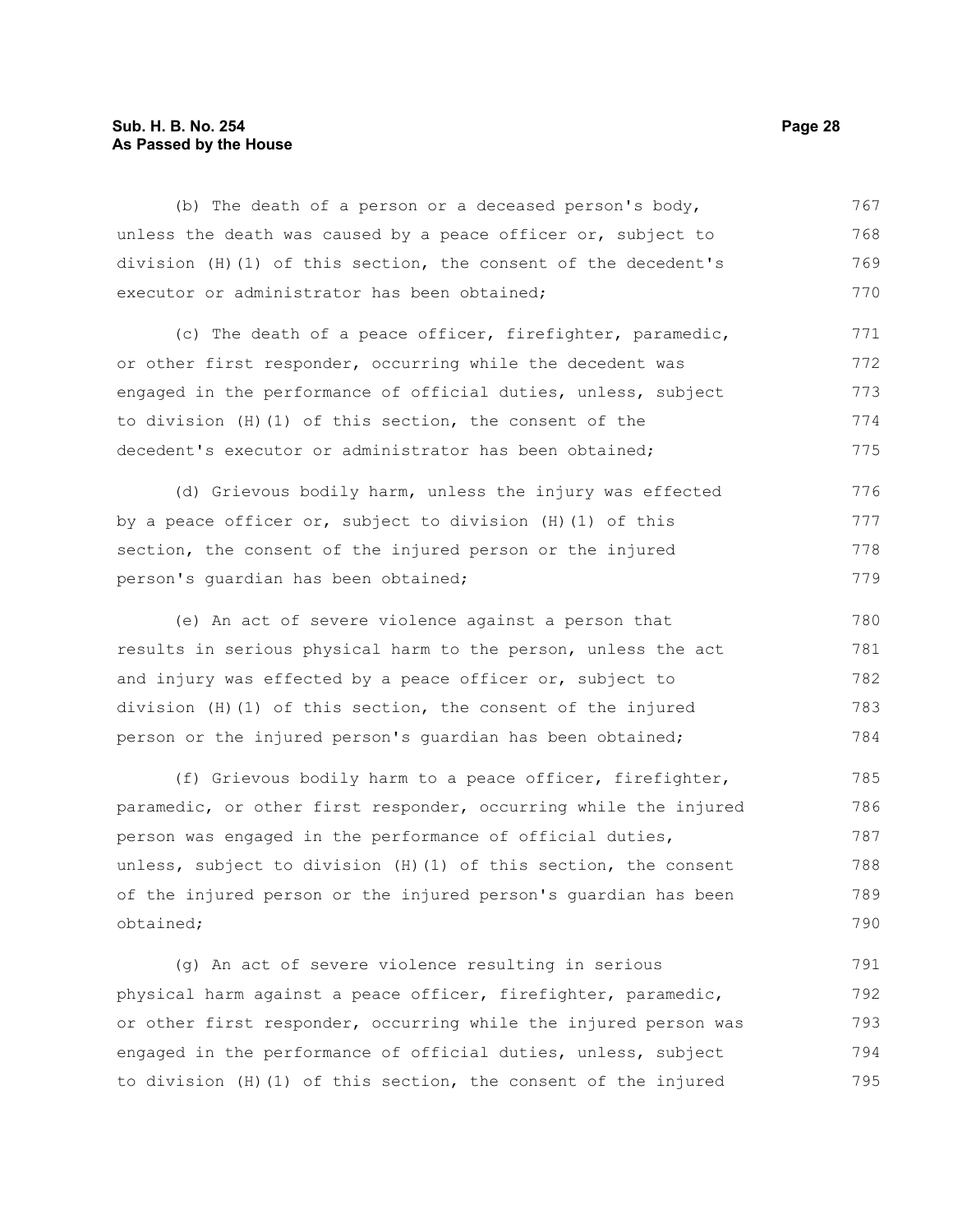person or the injured person's guardian has been obtained; (h) A person's nude body, unless, subject to division (H) (1) of this section, the person's consent has been obtained; (i) Protected health information, the identity of a person in a health care facility who is not the subject of a law enforcement encounter, or any other information in a health care facility that could identify a person who is not the subject of a law enforcement encounter; (j) Information that could identify the alleged victim of a sex offense, menacing by stalking, or domestic violence; (k) Information, that does not constitute a confidential law enforcement investigatory record, that could identify a person who provides sensitive or confidential information to a law enforcement agency when the disclosure of the person's identity or the information provided could reasonably be expected to threaten or endanger the safety or property of the person or another person; (l) Personal information of a person who is not arrested, cited, charged, or issued a written warning by a peace officer; (m) Proprietary police contingency plans or tactics that are intended to prevent crime and maintain public order and safety; (n) A personal conversation unrelated to work between peace officers or between a peace officer and an employee of a law enforcement agency; (o) A conversation between a peace officer and a member of the public that does not concern law enforcement activities; (p) The interior of a residence, unless the interior of a 796 797 798 799 800 801 802 803 804 805 806 807 808 809 810 811 812 813 814 815 816 817 818 819 820 821 822 823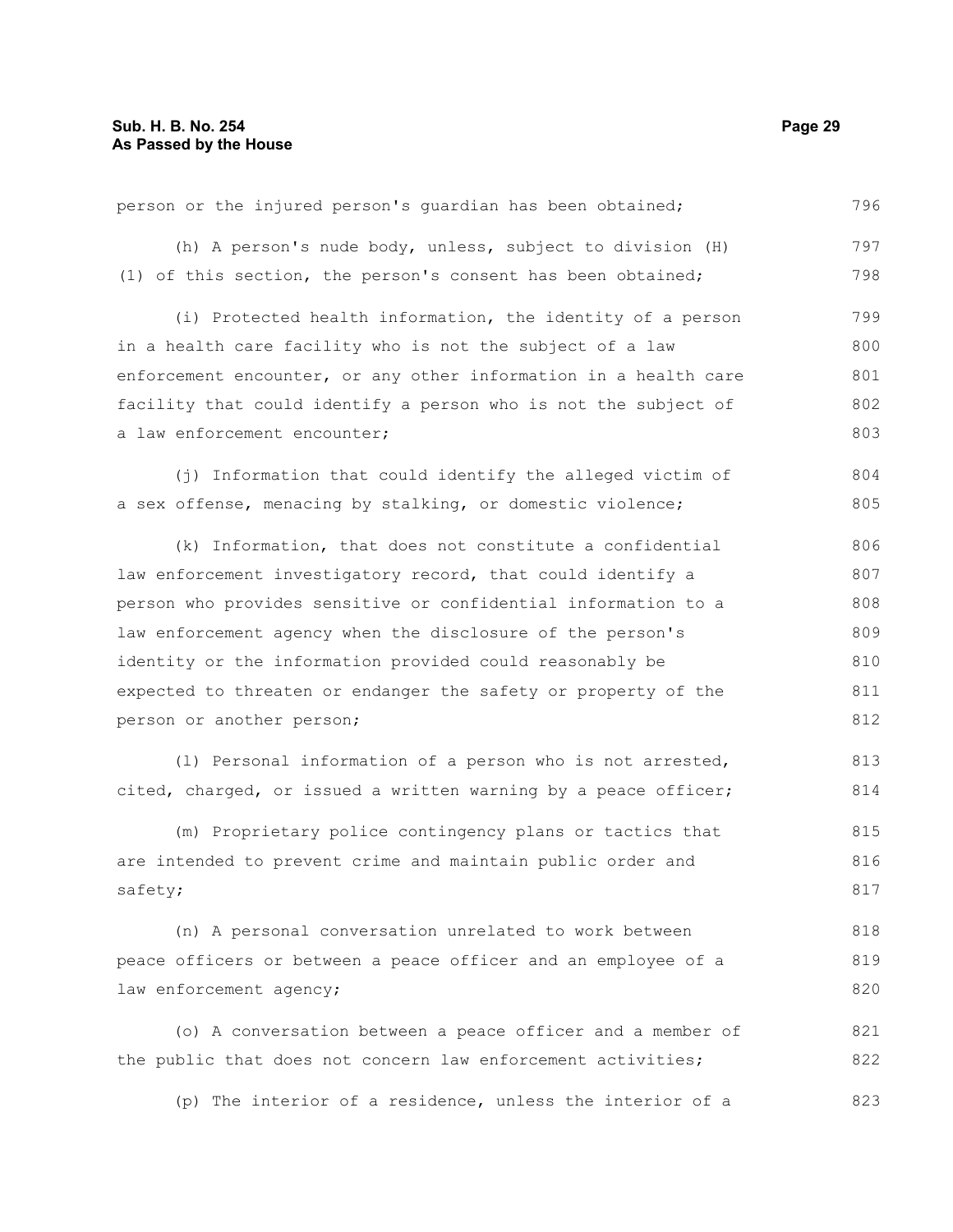| residence is the location of an adversarial encounter with, or a |  |
|------------------------------------------------------------------|--|
| use of force by, a peace officer;                                |  |
| $(q)$ Any portion of the interior of a private business that     |  |

|  |  |  |  |  |  | is not open to the public, unless an adversarial encounter with, | 827 |  |
|--|--|--|--|--|--|------------------------------------------------------------------|-----|--|
|  |  |  |  |  |  | or a use of force by, a peace officer occurs in that location.   | 828 |  |

As used in division (A)(17) of this section:

"Grievous bodily harm" has the same meaning as in section 5924.120 of the Revised Code. 830 831

"Health care facility" has the same meaning as in section 1337.11 of the Revised Code. 832 833

"Protected health information" has the same meaning as in 45 C.F.R. 160.103. 834 835

"Law enforcement agency" has the same meaning as in section 2925.61 of the Revised Code. 836 837

"Personal information" means any government-issued identification number, date of birth, address, financial information, or criminal justice information from the law enforcement automated data system or similar databases. 838 839 840 841

"Sex offense" has the same meaning as in section 2907.10 of the Revised Code. 842 843

"Firefighter," "paramedic," and "first responder" have the same meanings as in section 4765.01 of the Revised Code. 844 845

(B)(1) Upon request by any person and subject to division (B)(8) of this section, all public records responsive to the request shall be promptly prepared and made available for inspection to the requester at all reasonable times during regular business hours. Subject to division (B)(8) of this 846 847 848 849 850

824 825

826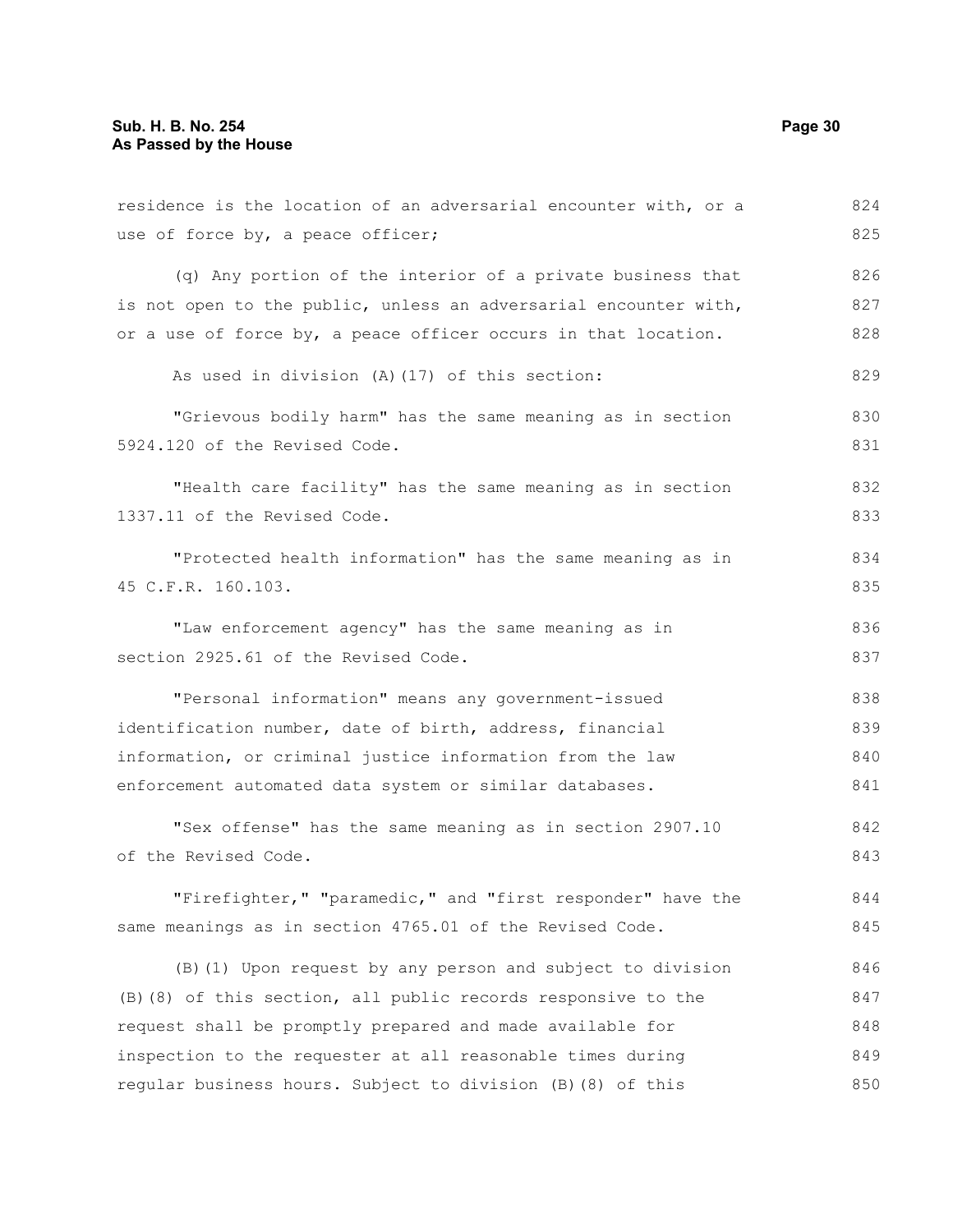section, upon request by any person, a public office or person responsible for public records shall make copies of the requested public record available to the requester at cost and within a reasonable period of time. If a public record contains information that is exempt from the duty to permit public inspection or to copy the public record, the public office or the person responsible for the public record shall make available all of the information within the public record that is not exempt. When making that public record available for public inspection or copying that public record, the public office or the person responsible for the public record shall notify the requester of any redaction or make the redaction plainly visible. A redaction shall be deemed a denial of a request to inspect or copy the redacted information, except if federal or state law authorizes or requires a public office to make the redaction. 851 852 853 854 855 856 857 858 859 860 861 862 863 864 865 866

(2) To facilitate broader access to public records, a public office or the person responsible for public records shall organize and maintain public records in a manner that they can be made available for inspection or copying in accordance with division (B) of this section. A public office also shall have available a copy of its current records retention schedule at a location readily available to the public. If a requester makes an ambiguous or overly broad request or has difficulty in making a request for copies or inspection of public records under this section such that the public office or the person responsible for the requested public record cannot reasonably identify what public records are being requested, the public office or the person responsible for the requested public record may deny the request but shall provide the requester with an opportunity to revise the request by informing the requester of the manner in 867 868 869 870 871 872 873 874 875 876 877 878 879 880 881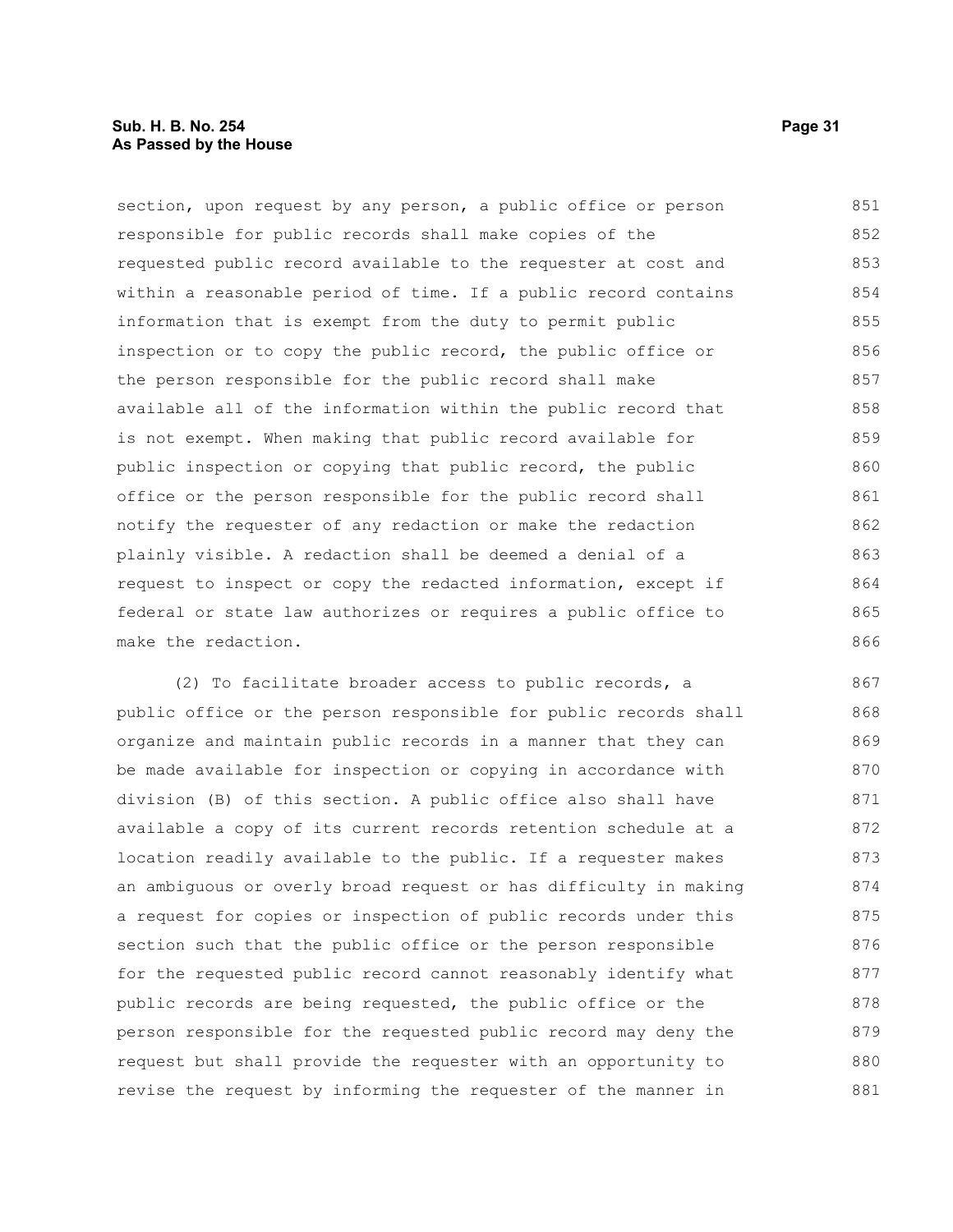which records are maintained by the public office and accessed in the ordinary course of the public office's or person's duties.

(3) If a request is ultimately denied, in part or in whole, the public office or the person responsible for the requested public record shall provide the requester with an explanation, including legal authority, setting forth why the request was denied. If the initial request was provided in writing, the explanation also shall be provided to the requester in writing. The explanation shall not preclude the public office or the person responsible for the requested public record from relying upon additional reasons or legal authority in defending an action commenced under division (C) of this section. 885 886 887 888 889 890 891 892 893 894

(4) Unless specifically required or authorized by state or federal law or in accordance with division (B) of this section, no public office or person responsible for public records may limit or condition the availability of public records by requiring disclosure of the requester's identity or the intended use of the requested public record. Any requirement that the requester disclose the requester's identity or the intended use of the requested public record constitutes a denial of the request. 895 896 897 898 899 900 901 902 903

(5) A public office or person responsible for public records may ask a requester to make the request in writing, may ask for the requester's identity, and may inquire about the intended use of the information requested, but may do so only after disclosing to the requester that a written request is not mandatory, that the requester may decline to reveal the requester's identity or the intended use, and when a written request or disclosure of the identity or intended use would 904 905 906 907 908 909 910 911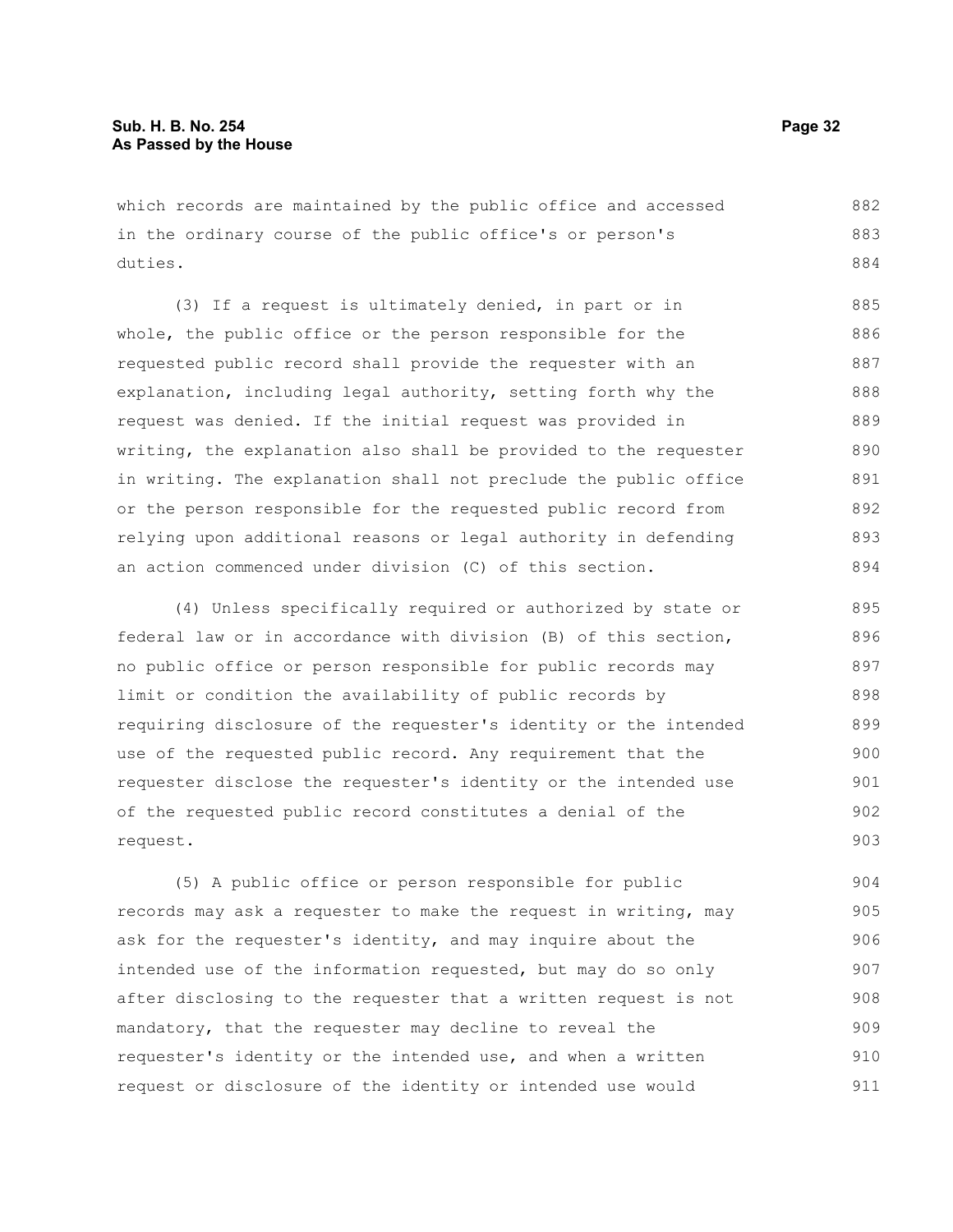benefit the requester by enhancing the ability of the public office or person responsible for public records to identify, locate, or deliver the public records sought by the requester. 912 913 914

(6) If any person requests a copy of a public record in accordance with division (B) of this section, the public office or person responsible for the public record may require the requester to pay in advance the cost involved in providing the copy of the public record in accordance with the choice made by the requester under this division. The public office or the person responsible for the public record shall permit the requester to choose to have the public record duplicated upon paper, upon the same medium upon which the public office or person responsible for the public record keeps it, or upon any other medium upon which the public office or person responsible for the public record determines that it reasonably can be duplicated as an integral part of the normal operations of the public office or person responsible for the public record. When the requester makes a choice under this division, the public office or person responsible for the public record shall provide a copy of it in accordance with the choice made by the requester. Nothing in this section requires a public office or person responsible for the public record to allow the requester of a copy of the public record to make the copies of the public record. 915 916 917 918 919 920 921 922 923 924 925 926 927 928 929 930 931 932 933 934 935

(7)(a) Upon a request made in accordance with division (B) of this section and subject to division (B)(6) of this section, a public office or person responsible for public records shall transmit a copy of a public record to any person by United States mail or by any other means of delivery or transmission within a reasonable period of time after receiving the request for the copy. The public office or person responsible for the 936 937 938 939 940 941 942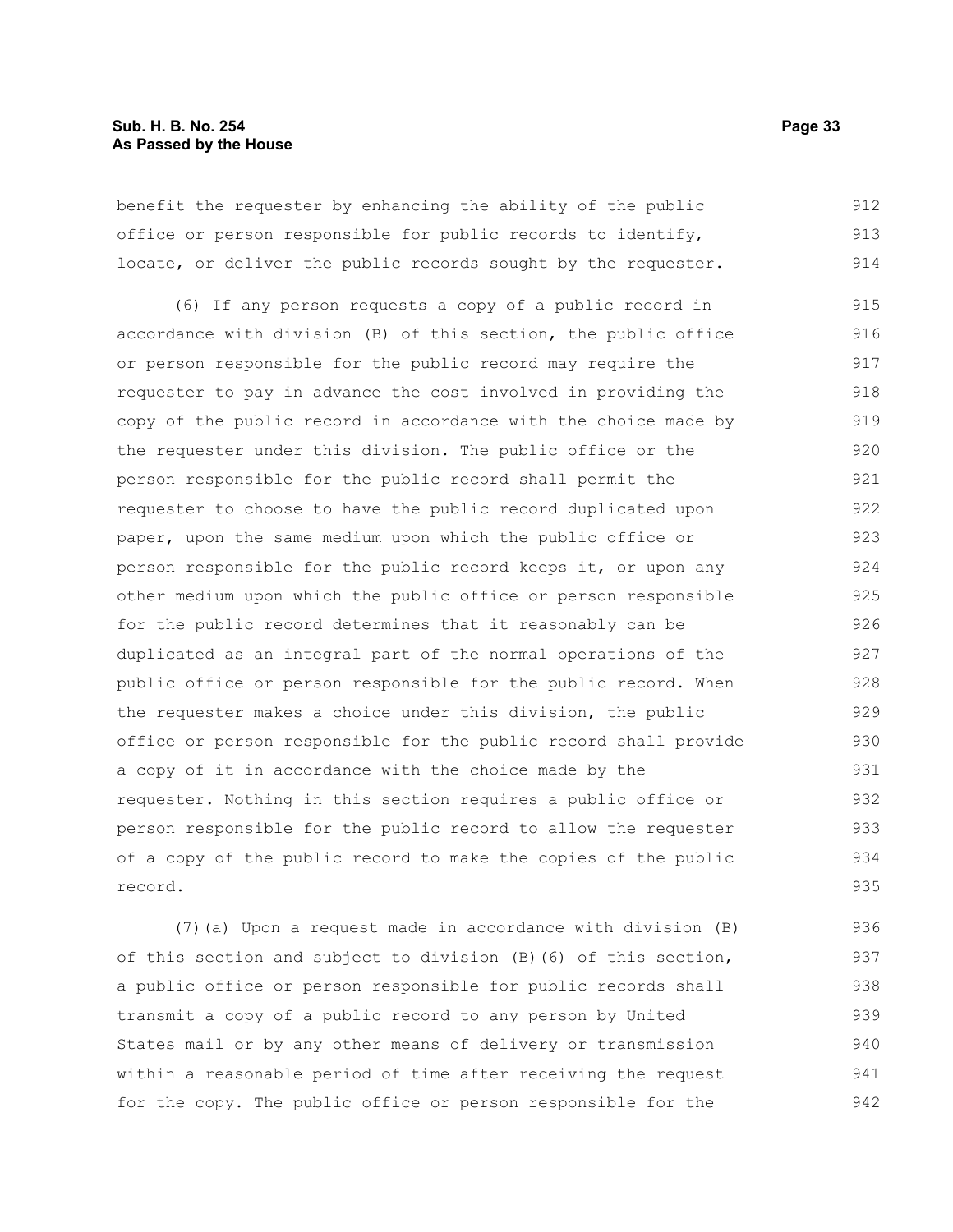#### **Sub. H. B. No. 254 Page 34 As Passed by the House**

public record may require the person making the request to pay in advance the cost of postage if the copy is transmitted by United States mail or the cost of delivery if the copy is transmitted other than by United States mail, and to pay in advance the costs incurred for other supplies used in the mailing, delivery, or transmission. 943 944 945 946 947 948

(b) Any public office may adopt a policy and procedures that it will follow in transmitting, within a reasonable period of time after receiving a request, copies of public records by United States mail or by any other means of delivery or transmission pursuant to division (B)(7) of this section. A public office that adopts a policy and procedures under division (B)(7) of this section shall comply with them in performing its duties under that division. 949 950 951 952 953 954 955 956

(c) In any policy and procedures adopted under division (B)(7) of this section:

(i) A public office may limit the number of records requested by a person that the office will physically deliver by United States mail or by another delivery service to ten per month, unless the person certifies to the office in writing that the person does not intend to use or forward the requested records, or the information contained in them, for commercial purposes; 959 960 961 962 963 964 965

(ii) A public office that chooses to provide some or all of its public records on a web site that is fully accessible to and searchable by members of the public at all times, other than during acts of God outside the public office's control or maintenance, and that charges no fee to search, access, download, or otherwise receive records provided on the web site, may limit to ten per month the number of records requested by a 966 967 968 969 970 971 972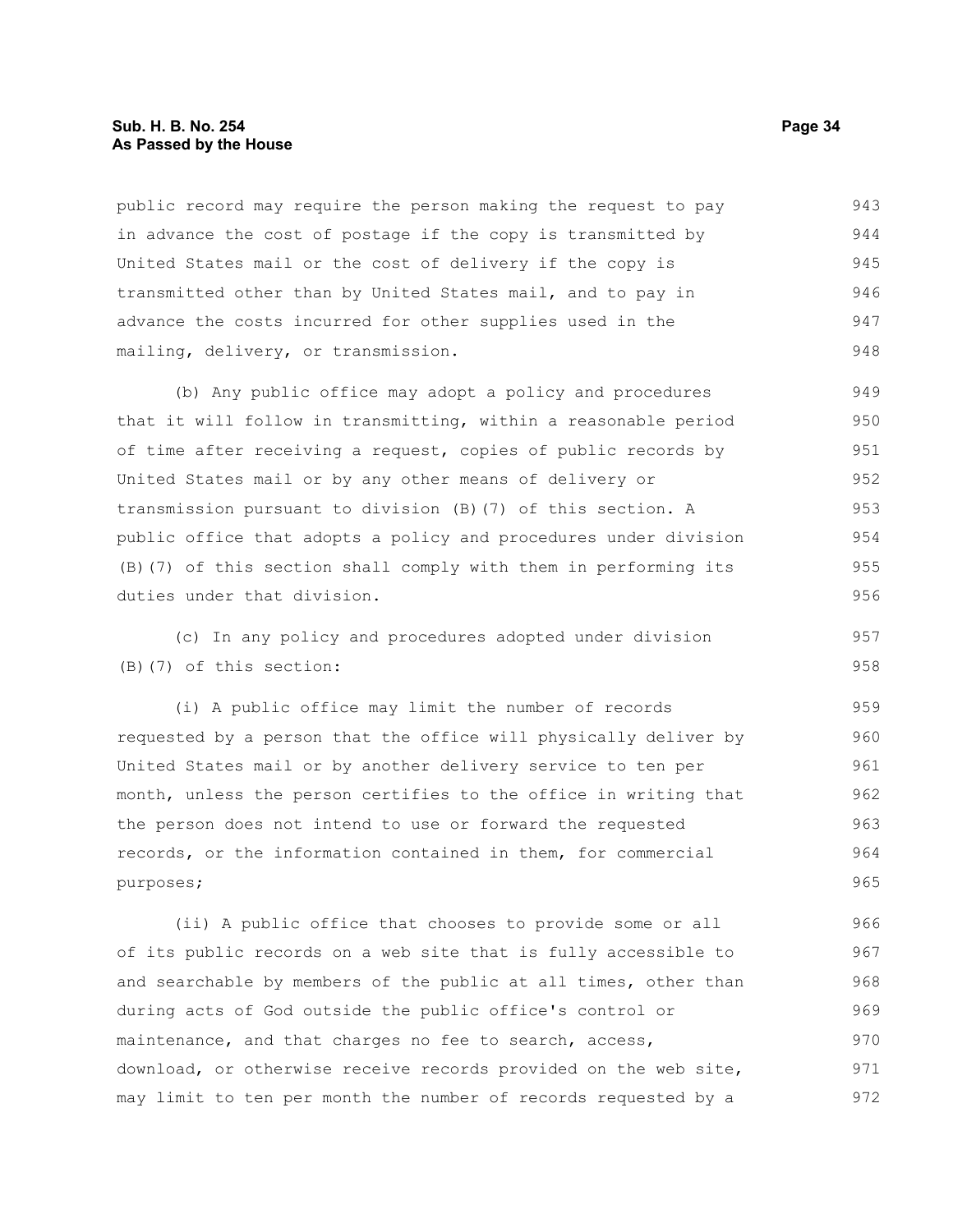#### **Sub. H. B. No. 254 Page 35 As Passed by the House**

person that the office will deliver in a digital format, unless the requested records are not provided on the web site and unless the person certifies to the office in writing that the person does not intend to use or forward the requested records, or the information contained in them, for commercial purposes. 973 974 975 976 977

(iii) For purposes of division (B)(7) of this section, "commercial" shall be narrowly construed and does not include reporting or gathering news, reporting or gathering information to assist citizen oversight or understanding of the operation or activities of government, or nonprofit educational research. 978 979 980 981 982

(8) A public office or person responsible for public records is not required to permit a person who is incarcerated pursuant to a criminal conviction or a juvenile adjudication to inspect or to obtain a copy of any public record concerning a criminal investigation or prosecution or concerning what would be a criminal investigation or prosecution if the subject of the investigation or prosecution were an adult, unless the request to inspect or to obtain a copy of the record is for the purpose of acquiring information that is subject to release as a public record under this section and the judge who imposed the sentence or made the adjudication with respect to the person, or the judge's successor in office, finds that the information sought in the public record is necessary to support what appears to be a justiciable claim of the person. 983 984 985 986 987 988 989 990 991 992 993 994 995 996

(9)(a) Upon written request made and signed by a journalist, a public office, or person responsible for public records, having custody of the records of the agency employing a specified designated public service worker shall disclose to the journalist the address of the actual personal residence of the designated public service worker and, if the designated public 997 998 999 1000 1001 1002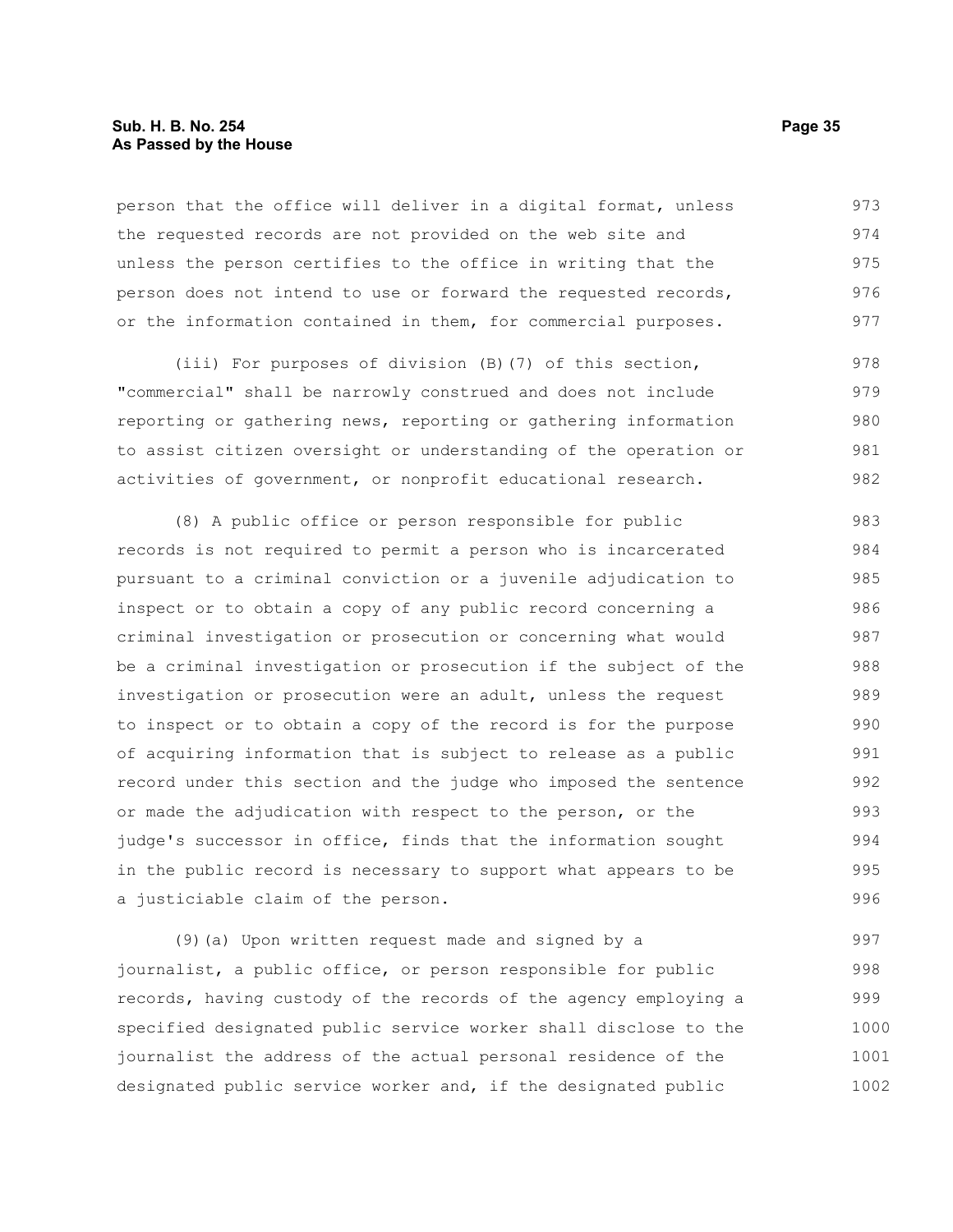service worker's spouse, former spouse, or child is employed by a public office, the name and address of the employer of the designated public service worker's spouse, former spouse, or child. The request shall include the journalist's name and title and the name and address of the journalist's employer and shall state that disclosure of the information sought would be in the public interest. 1003 1004 1005 1006 1007 1008 1009

(b) Division (B)(9)(a) of this section also applies to journalist requests for: 1010 1011

(i) Customer information maintained by a municipally owned or operated public utility, other than social security numbers and any private financial information such as credit reports, payment methods, credit card numbers, and bank account information; 1012 1013 1014 1015 1016

(ii) Information about minors involved in a school vehicle accident as provided in division  $(A)$   $(1)$   $(qq)$  of this section, other than personal information as defined in section 149.45 of the Revised Code. 1017 1018 1019 1020

(c) As used in division (B)(9) of this section, "journalist" means a person engaged in, connected with, or employed by any news medium, including a newspaper, magazine, press association, news agency, or wire service, a radio or television station, or a similar medium, for the purpose of gathering, processing, transmitting, compiling, editing, or disseminating information for the general public. 1021 1022 1023 1024 1025 1026 1027

(10) Upon a request made by a victim, victim's attorney, or victim's representative, as that term is used in section 2930.02 of the Revised Code, a public office or person responsible for public records shall transmit a copy of a 1028 1029 1030 1031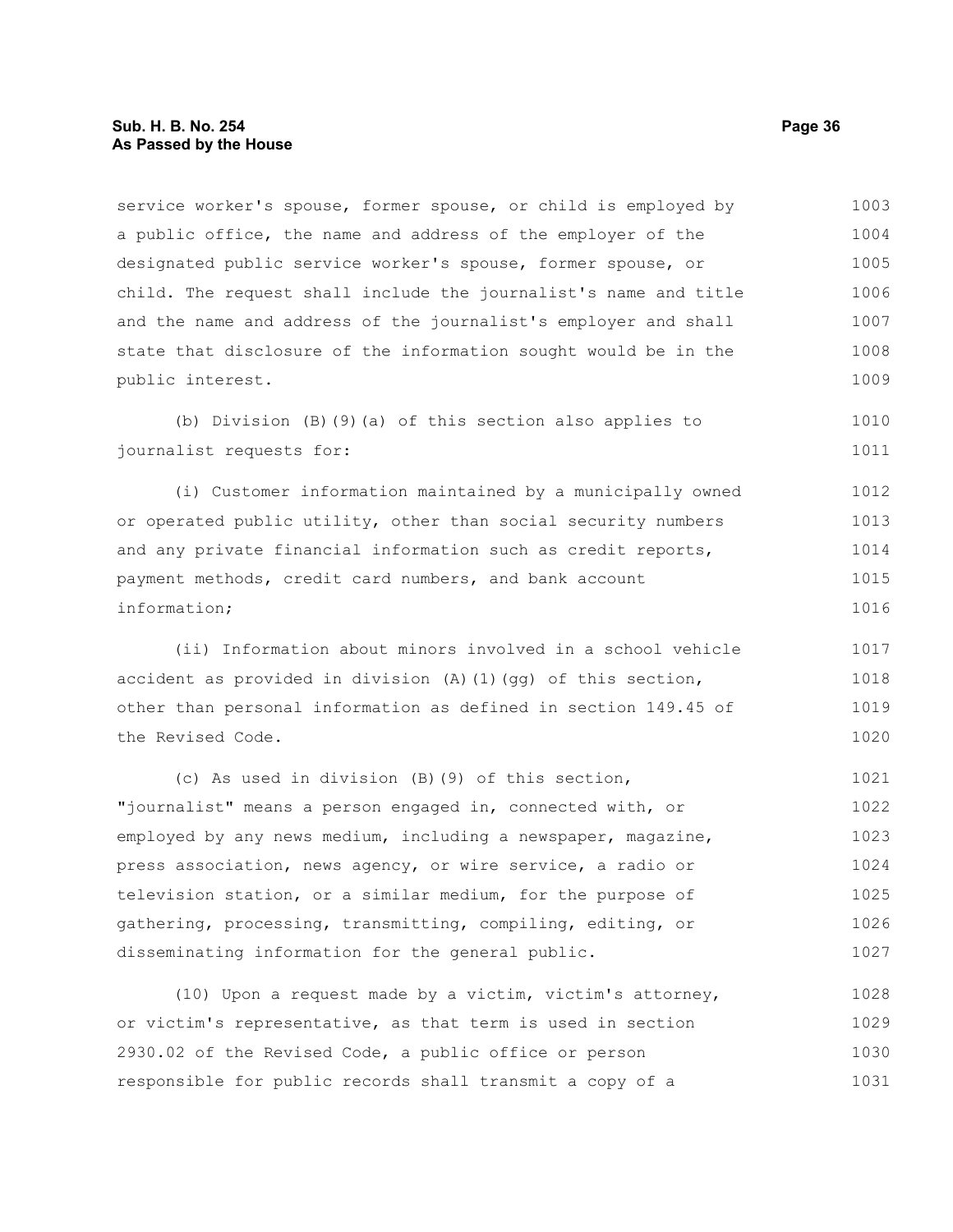depiction of the victim as described in division (A)(1)(ii) of this section to the victim, victim's attorney, or victim's representative. 1032 1033 1034

(C)(1) If a person allegedly is aggrieved by the failure of a public office or the person responsible for public records to promptly prepare a public record and to make it available to the person for inspection in accordance with division (B) of this section or by any other failure of a public office or the person responsible for public records to comply with an obligation in accordance with division (B) of this section, the person allegedly aggrieved may do only one of the following, and not both: 1035 1036 1037 1038 1039 1040 1041 1042 1043

(a) File a complaint with the clerk of the court of claims or the clerk of the court of common pleas under section 2743.75 of the Revised Code;

(b) Commence a mandamus action to obtain a judgment that orders the public office or the person responsible for the public record to comply with division (B) of this section, that awards court costs and reasonable attorney's fees to the person that instituted the mandamus action, and, if applicable, that includes an order fixing statutory damages under division (C)(2) of this section. The mandamus action may be commenced in the court of common pleas of the county in which division (B) of this section allegedly was not complied with, in the supreme court pursuant to its original jurisdiction under Section 2 of Article IV, Ohio Constitution, or in the court of appeals for the appellate district in which division (B) of this section allegedly was not complied with pursuant to its original jurisdiction under Section 3 of Article IV, Ohio Constitution. 1047 1048 1049 1050 1051 1052 1053 1054 1055 1056 1057 1058 1059 1060

(2) If a requester transmits a written request by hand 1061

1044 1045 1046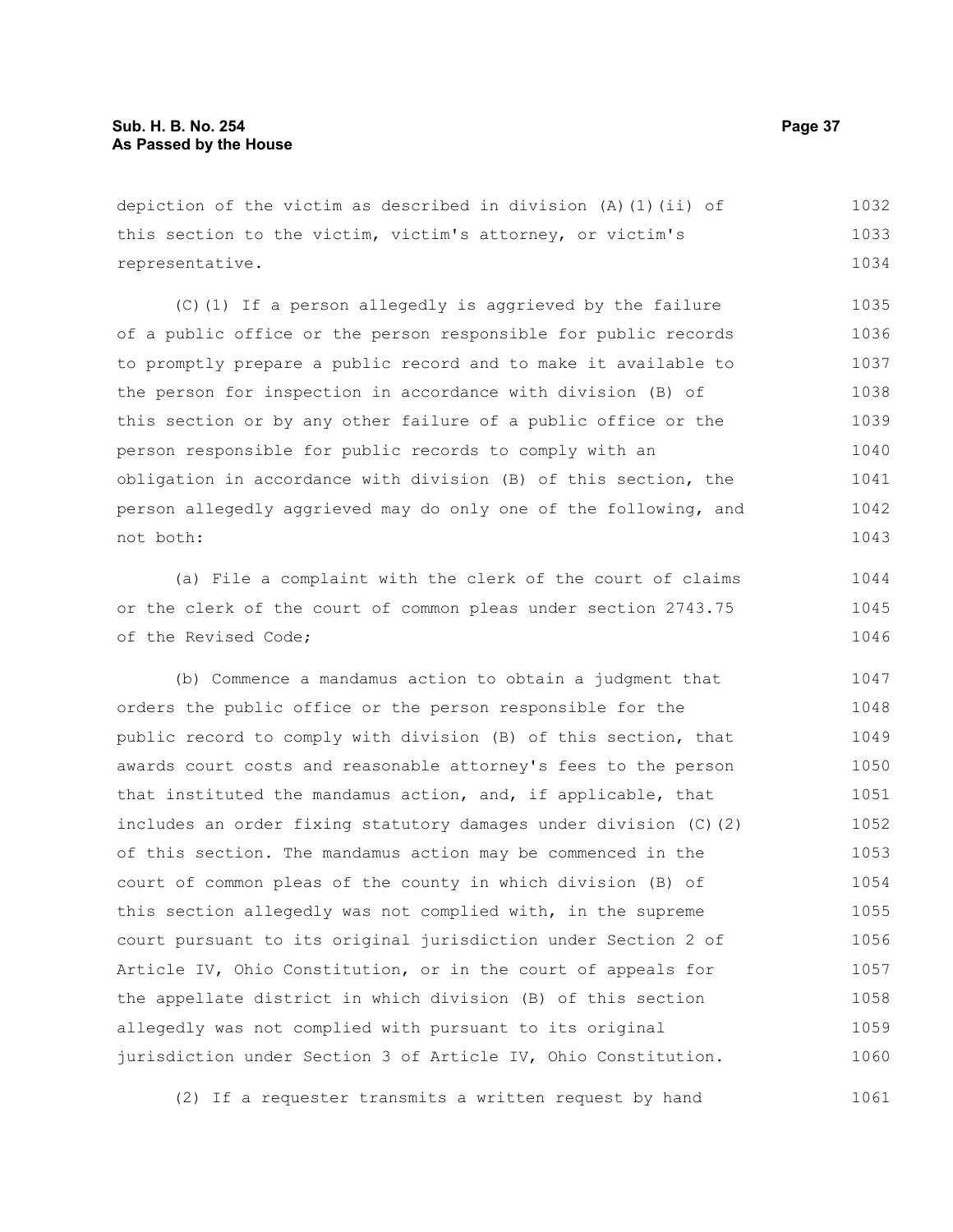# **Sub. H. B. No. 254 Page 38 As Passed by the House**

delivery, electronic submission, or certified mail to inspect or receive copies of any public record in a manner that fairly describes the public record or class of public records to the public office or person responsible for the requested public records, except as otherwise provided in this section, the requester shall be entitled to recover the amount of statutory damages set forth in this division if a court determines that the public office or the person responsible for public records failed to comply with an obligation in accordance with division (B) of this section. 1062 1063 1064 1065 1066 1067 1068 1069 1070 1071

The amount of statutory damages shall be fixed at one hundred dollars for each business day during which the public office or person responsible for the requested public records failed to comply with an obligation in accordance with division (B) of this section, beginning with the day on which the requester files a mandamus action to recover statutory damages, up to a maximum of one thousand dollars. The award of statutory damages shall not be construed as a penalty, but as compensation for injury arising from lost use of the requested information. The existence of this injury shall be conclusively presumed. The award of statutory damages shall be in addition to all other remedies authorized by this section. 1072 1073 1074 1075 1076 1077 1078 1079 1080 1081 1082 1083

The court may reduce an award of statutory damages or not award statutory damages if the court determines both of the following: 1084 1085 1086

(a) That, based on the ordinary application of statutory law and case law as it existed at the time of the conduct or threatened conduct of the public office or person responsible for the requested public records that allegedly constitutes a failure to comply with an obligation in accordance with division 1087 1088 1089 1090 1091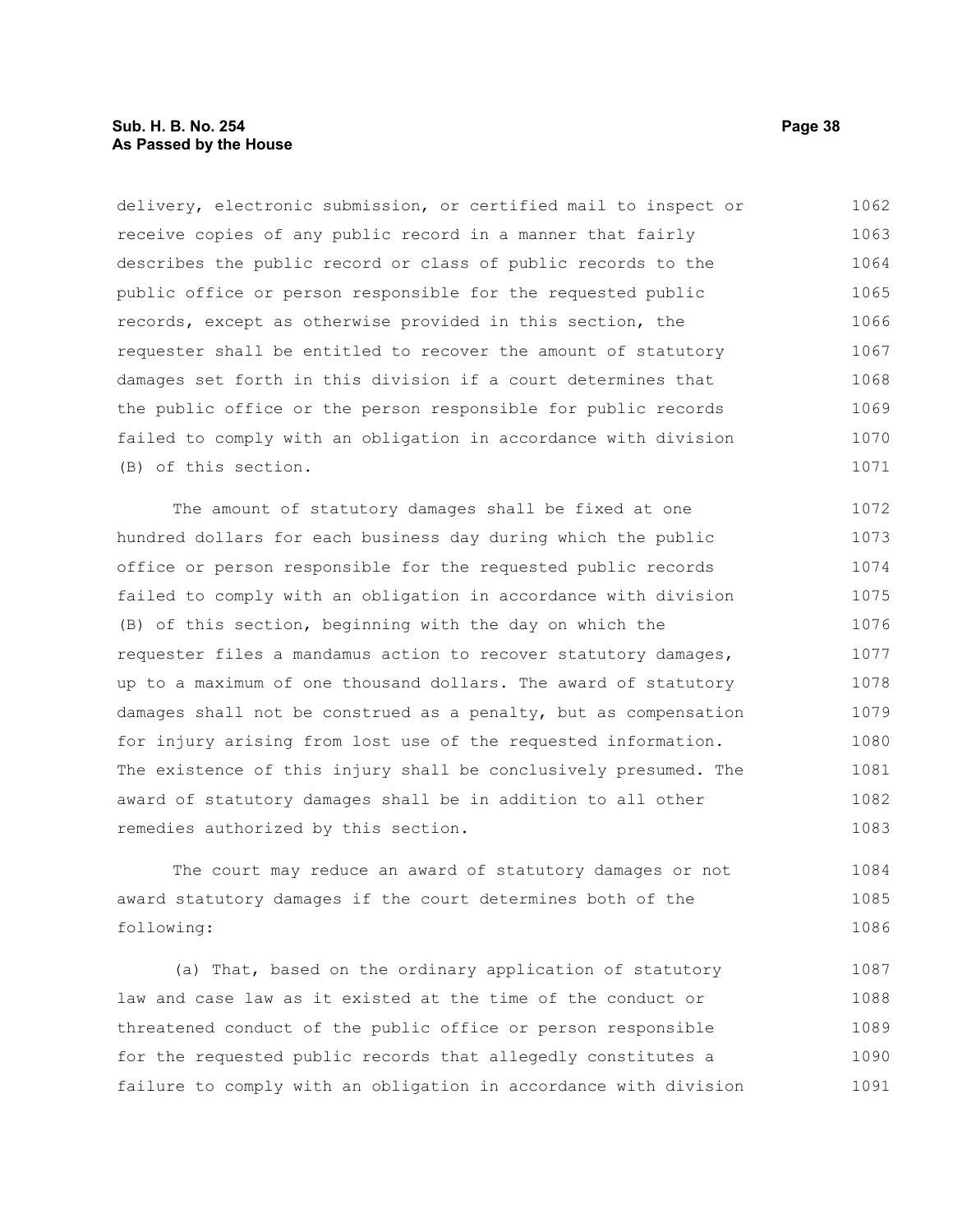## **Sub. H. B. No. 254 Page 39 As Passed by the House**

(B) of this section and that was the basis of the mandamus action, a well-informed public office or person responsible for the requested public records reasonably would believe that the conduct or threatened conduct of the public office or person responsible for the requested public records did not constitute a failure to comply with an obligation in accordance with division (B) of this section; 1092 1093 1094 1095 1096 1097 1098

(b) That a well-informed public office or person responsible for the requested public records reasonably would believe that the conduct or threatened conduct of the public office or person responsible for the requested public records would serve the public policy that underlies the authority that is asserted as permitting that conduct or threatened conduct. 1099 1100 1101 1102 1103 1104

(3) In a mandamus action filed under division (C)(1) of this section, the following apply: 1105 1106

(a)(i) If the court orders the public office or the person responsible for the public record to comply with division (B) of this section, the court shall determine and award to the relator all court costs, which shall be construed as remedial and not punitive. 1107 1108 1109 1110 1111

(ii) If the court makes a determination described in division (C)(3)(b)(iii) of this section, the court shall determine and award to the relator all court costs, which shall be construed as remedial and not punitive. 1112 1113 1114 1115

(b) If the court renders a judgment that orders the public office or the person responsible for the public record to comply with division (B) of this section or if the court determines any of the following, the court may award reasonable attorney's fees to the relator, subject to division (C)(4) of this section: 1116 1117 1118 1119 1120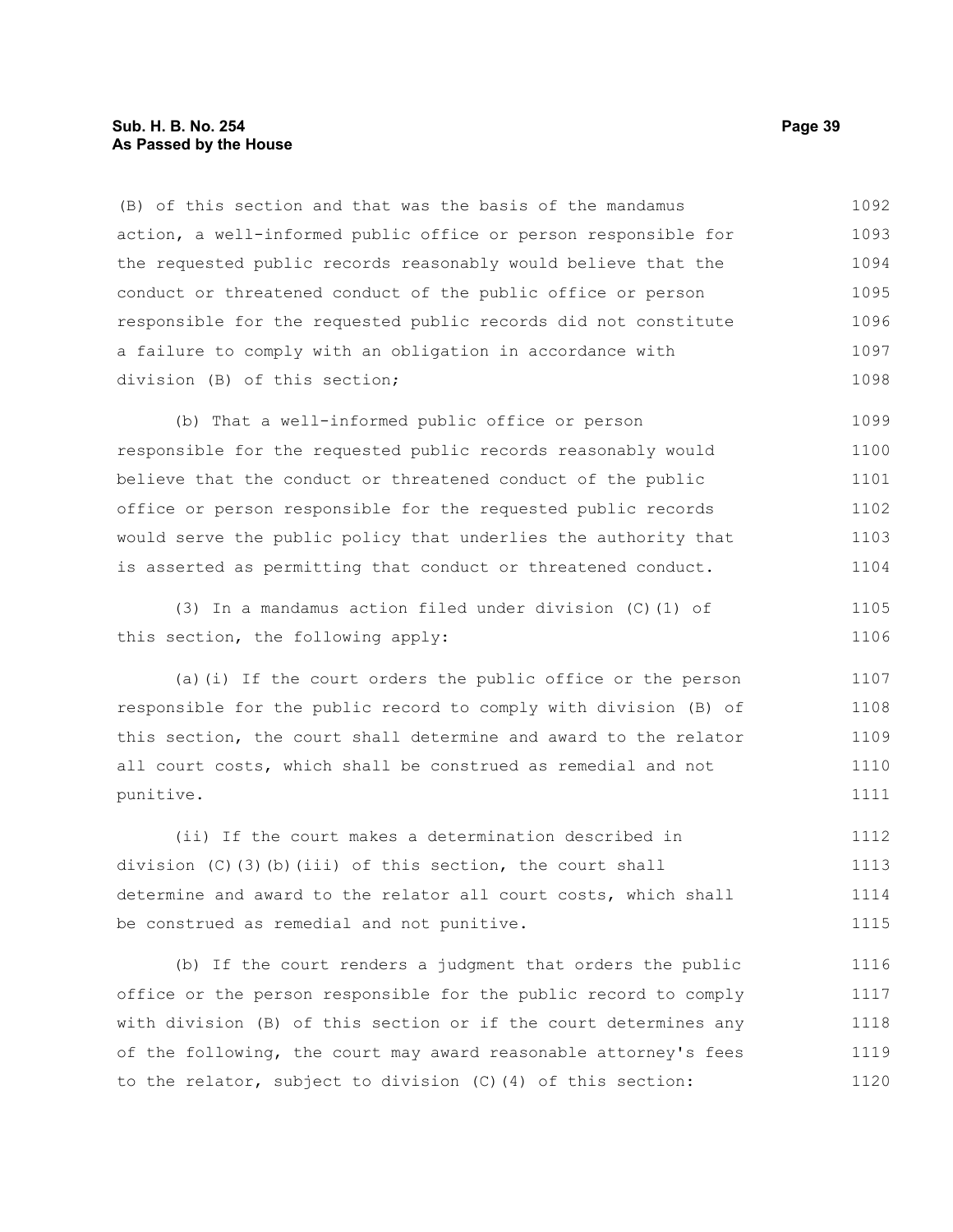# **Sub. H. B. No. 254 Page 40 As Passed by the House**

(i) The public office or the person responsible for the public records failed to respond affirmatively or negatively to the public records request in accordance with the time allowed under division (B) of this section. 1121 1122 1123 1124

(ii) The public office or the person responsible for the public records promised to permit the relator to inspect or receive copies of the public records requested within a specified period of time but failed to fulfill that promise within that specified period of time. 1125 1126 1127 1128 1129

(iii) The public office or the person responsible for the public records acted in bad faith when the office or person voluntarily made the public records available to the relator for the first time after the relator commenced the mandamus action, but before the court issued any order concluding whether or not the public office or person was required to comply with division (B) of this section. No discovery may be conducted on the issue of the alleged bad faith of the public office or person responsible for the public records. This division shall not be construed as creating a presumption that the public office or the person responsible for the public records acted in bad faith when the office or person voluntarily made the public records available to the relator for the first time after the relator commenced the mandamus action, but before the court issued any order described in this division. 1130 1131 1132 1133 1134 1135 1136 1137 1138 1139 1140 1141 1142 1143 1144

(c) The court shall not award attorney's fees to the relator if the court determines both of the following: 1145 1146

(i) That, based on the ordinary application of statutory law and case law as it existed at the time of the conduct or threatened conduct of the public office or person responsible for the requested public records that allegedly constitutes a 1147 1148 1149 1150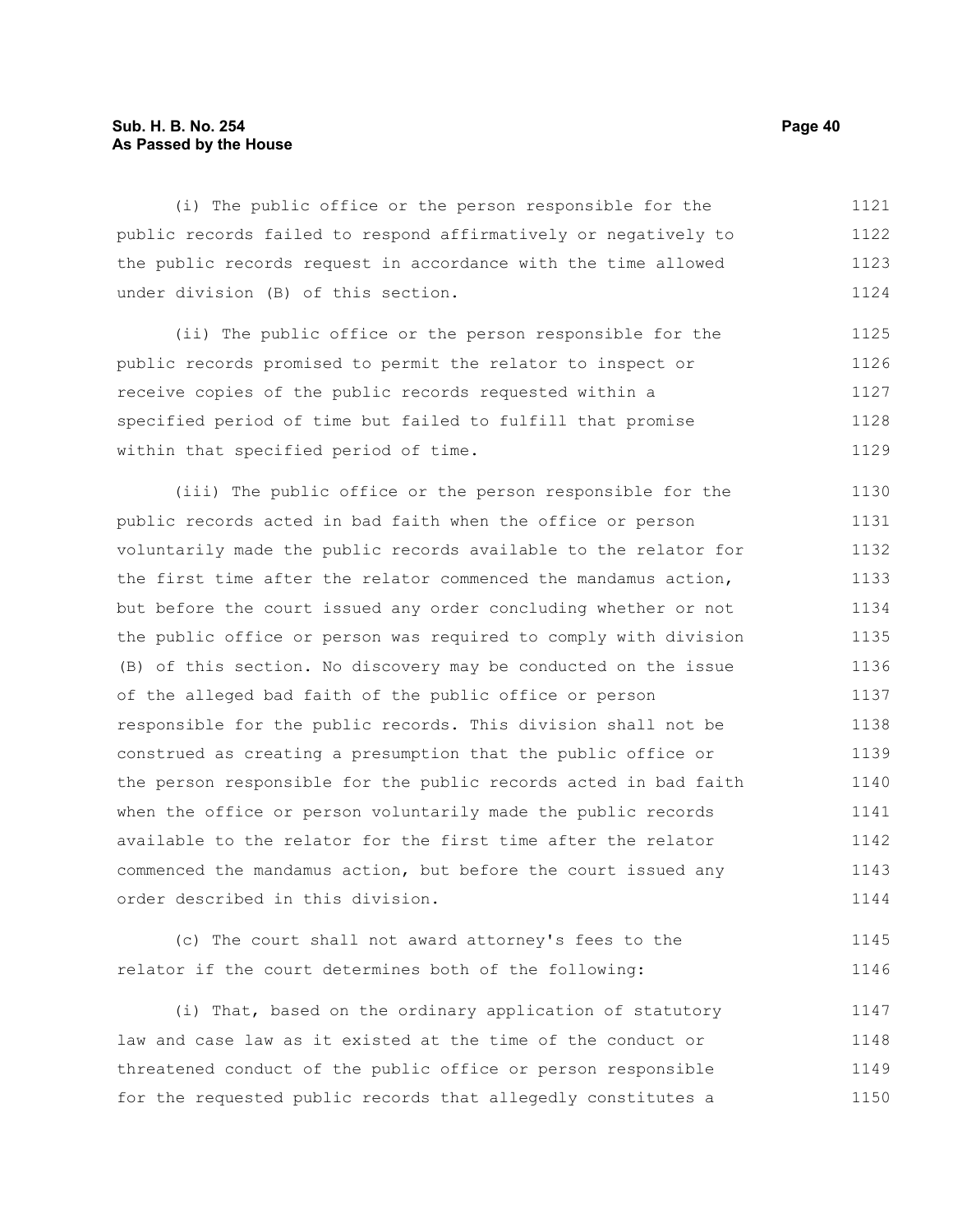## **Sub. H. B. No. 254 Page 41 As Passed by the House**

failure to comply with an obligation in accordance with division (B) of this section and that was the basis of the mandamus action, a well-informed public office or person responsible for the requested public records reasonably would believe that the conduct or threatened conduct of the public office or person responsible for the requested public records did not constitute a failure to comply with an obligation in accordance with division (B) of this section; 1151 1152 1153 1154 1155 1156 1157 1158

(ii) That a well-informed public office or person responsible for the requested public records reasonably would believe that the conduct or threatened conduct of the public office or person responsible for the requested public records would serve the public policy that underlies the authority that is asserted as permitting that conduct or threatened conduct. 1159 1160 1161 1162 1163 1164

(4) All of the following apply to any award of reasonable attorney's fees awarded under division (C)(3)(b) of this section: 1165 1166 1167

(a) The fees shall be construed as remedial and not punitive. 1168 1169

(b) The fees awarded shall not exceed the total of the reasonable attorney's fees incurred before the public record was made available to the relator and the fees described in division (C)(4)(c) of this section. 1170 1171 1172 1173

(c) Reasonable attorney's fees shall include reasonable fees incurred to produce proof of the reasonableness and amount of the fees and to otherwise litigate entitlement to the fees. 1174 1175 1176

(d) The court may reduce the amount of fees awarded if the court determines that, given the factual circumstances involved with the specific public records request, an alternative means 1177 1178 1179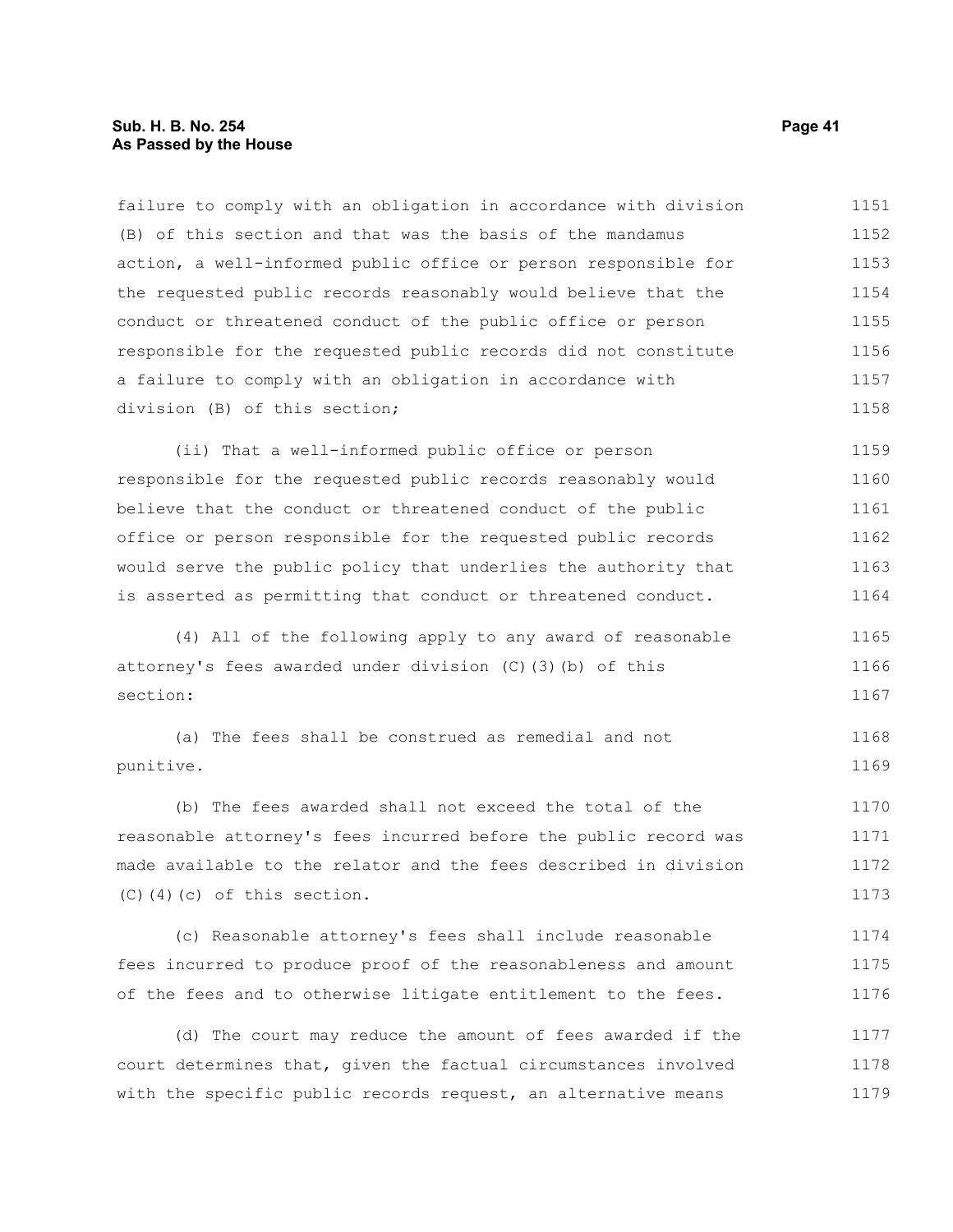should have been pursued to more effectively and efficiently resolve the dispute that was subject to the mandamus action filed under division (C)(1) of this section. 1180 1181 1182

(5) If the court does not issue a writ of mandamus under division (C) of this section and the court determines at that time that the bringing of the mandamus action was frivolous conduct as defined in division (A) of section 2323.51 of the Revised Code, the court may award to the public office all court costs, expenses, and reasonable attorney's fees, as determined by the court. 1183 1184 1185 1186 1187 1188 1189

(D) Chapter 1347. of the Revised Code does not limit the provisions of this section.

(E)(1) To ensure that all employees of public offices are appropriately educated about a public office's obligations under division (B) of this section, all elected officials or their appropriate designees shall attend training approved by the attorney general as provided in section 109.43 of the Revised Code. A future official may satisfy the requirements of this division by attending the training before taking office, provided that the future official may not send a designee in the future official's place. 1192 1193 1194 1195 1196 1197 1198 1199 1200

(2) All public offices shall adopt a public records policy in compliance with this section for responding to public records requests. In adopting a public records policy under this division, a public office may obtain guidance from the model public records policy developed and provided to the public office by the attorney general under section 109.43 of the Revised Code. Except as otherwise provided in this section, the policy may not limit the number of public records that the public office will make available to a single person, may not 1201 1202 1203 1204 1205 1206 1207 1208 1209

1190 1191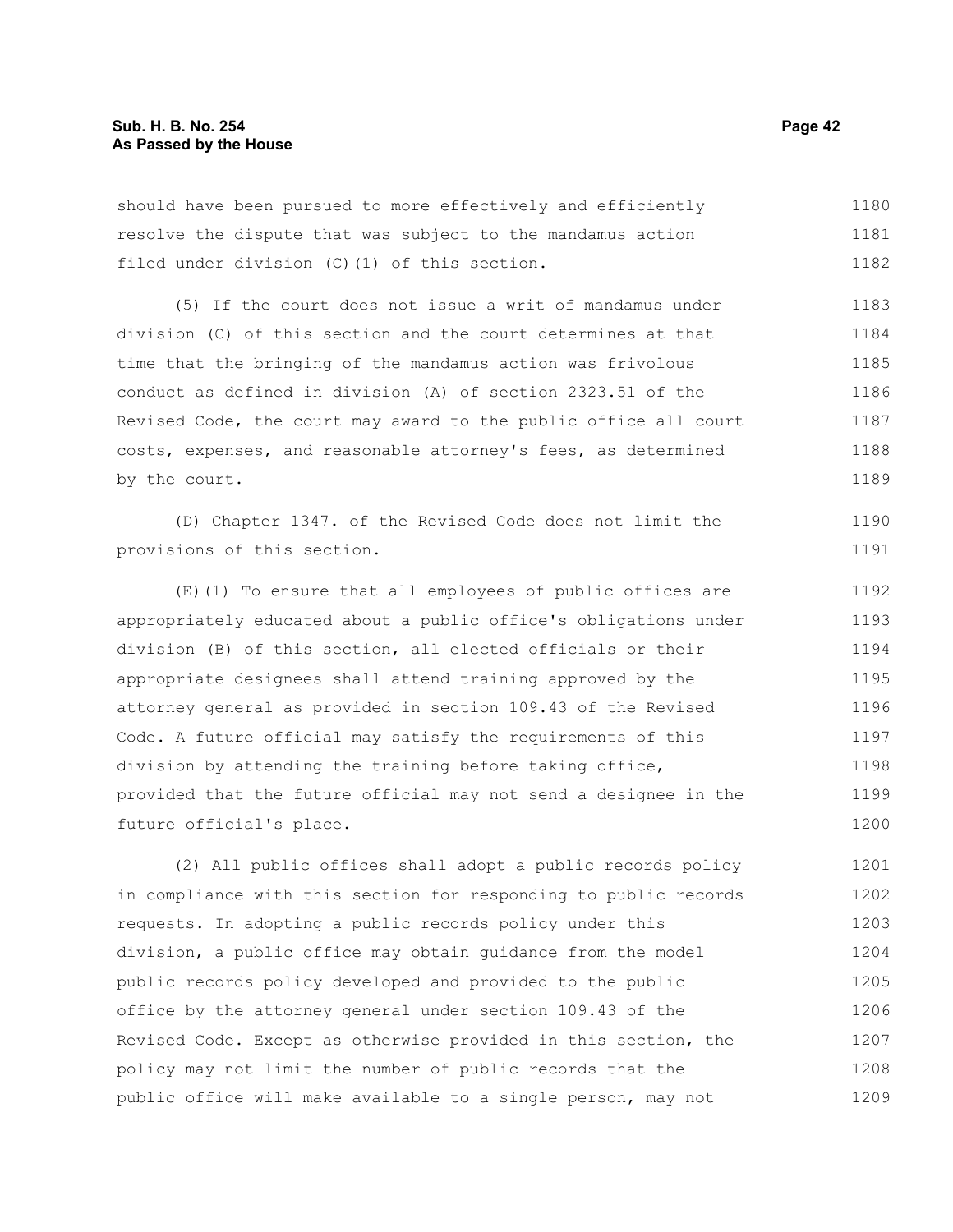## **Sub. H. B. No. 254 Page 43 As Passed by the House**

limit the number of public records that it will make available during a fixed period of time, and may not establish a fixed period of time before it will respond to a request for inspection or copying of public records, unless that period is less than eight hours. 1210 1211 1212 1213 1214

The public office shall distribute the public records policy adopted by the public office under this division to the employee of the public office who is the records custodian or records manager or otherwise has custody of the records of that office. The public office shall require that employee to acknowledge receipt of the copy of the public records policy. The public office shall create a poster that describes its public records policy and shall post the poster in a conspicuous place in the public office and in all locations where the public office has branch offices. The public office may post its public records policy on the internet web site of the public office if the public office maintains an internet web site. A public office that has established a manual or handbook of its general policies and procedures for all employees of the public office shall include the public records policy of the public office in the manual or handbook. 1215 1216 1217 1218 1219 1220 1221 1222 1223 1224 1225 1226 1227 1228 1229 1230

(F)(1) The bureau of motor vehicles may adopt rules pursuant to Chapter 119. of the Revised Code to reasonably limit the number of bulk commercial special extraction requests made by a person for the same records or for updated records during a calendar year. The rules may include provisions for charges to be made for bulk commercial special extraction requests for the actual cost of the bureau, plus special extraction costs, plus ten per cent. The bureau may charge for expenses for redacting information, the release of which is prohibited by law. 1231 1232 1233 1234 1235 1236 1237 1238 1239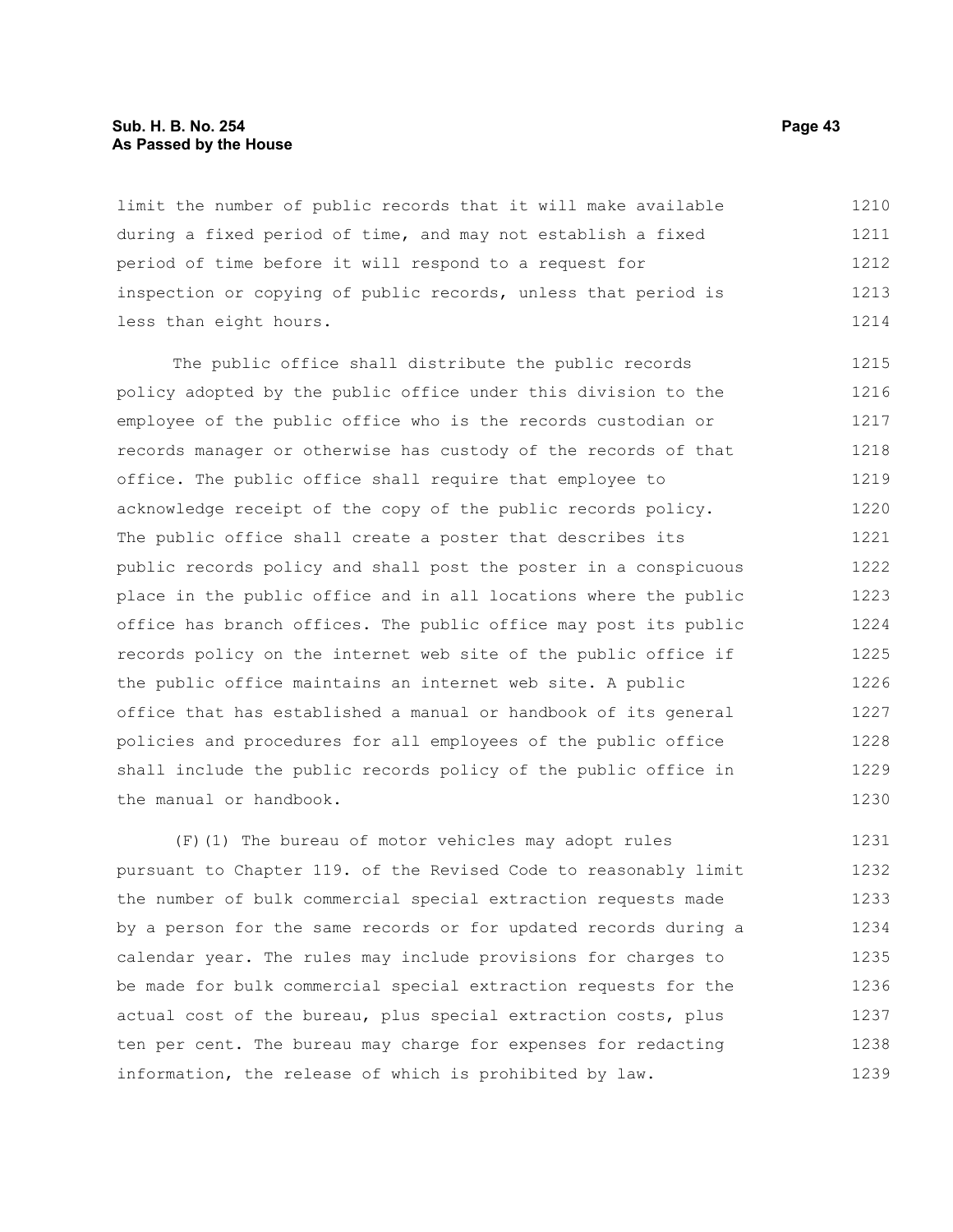(2) As used in division (F)(1) of this section: 1240

(a) "Actual cost" means the cost of depleted supplies, records storage media costs, actual mailing and alternative delivery costs, or other transmitting costs, and any direct equipment operating and maintenance costs, including actual costs paid to private contractors for copying services. 1241 1242 1243 1244 1245

(b) "Bulk commercial special extraction request" means a request for copies of a record for information in a format other than the format already available, or information that cannot be extracted without examination of all items in a records series, class of records, or database by a person who intends to use or forward the copies for surveys, marketing, solicitation, or resale for commercial purposes. "Bulk commercial special extraction request" does not include a request by a person who gives assurance to the bureau that the person making the request does not intend to use or forward the requested copies for surveys, marketing, solicitation, or resale for commercial purposes. 1246 1247 1248 1249 1250 1251 1252 1253 1254 1255 1256 1257

(c) "Commercial" means profit-seeking production, buying, or selling of any good, service, or other product. 1258 1259

(d) "Special extraction costs" means the cost of the time spent by the lowest paid employee competent to perform the task, the actual amount paid to outside private contractors employed by the bureau, or the actual cost incurred to create computer programs to make the special extraction. "Special extraction costs" include any charges paid to a public agency for computer or records services. 1260 1261 1262 1263 1264 1265 1266

(3) For purposes of divisions (F)(1) and (2) of this section, "surveys, marketing, solicitation, or resale for 1267 1268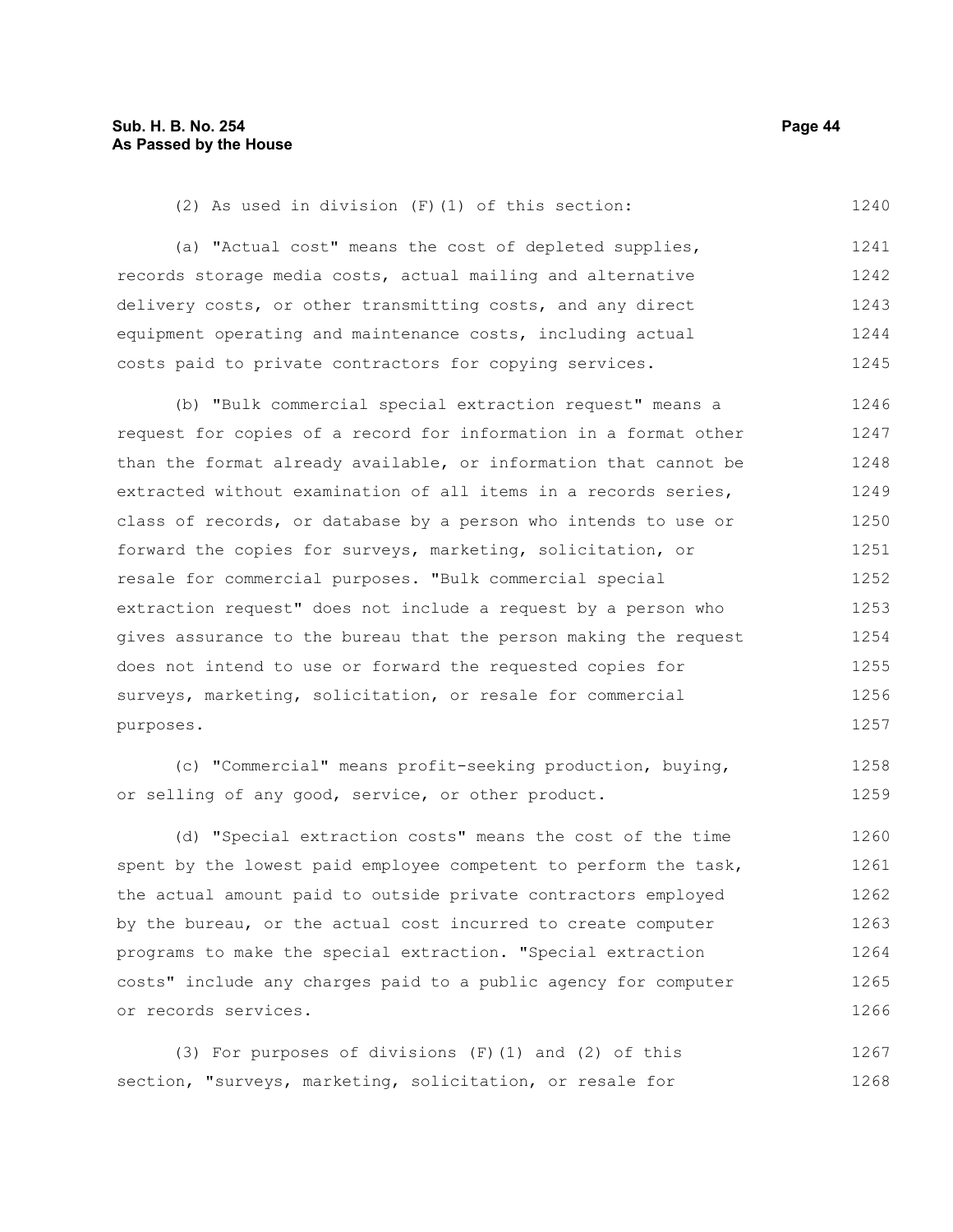## **Sub. H. B. No. 254 Page 45 As Passed by the House**

commercial purposes" shall be narrowly construed and does not include reporting or gathering news, reporting or gathering information to assist citizen oversight or understanding of the operation or activities of government, or nonprofit educational research. 1269 1270 1271 1272 1273

(G) A request by a defendant, counsel of a defendant, or any agent of a defendant in a criminal action that public records related to that action be made available under this section shall be considered a demand for discovery pursuant to the Criminal Rules, except to the extent that the Criminal Rules plainly indicate a contrary intent. The defendant, counsel of the defendant, or agent of the defendant making a request under this division shall serve a copy of the request on the prosecuting attorney, director of law, or other chief legal officer responsible for prosecuting the action. 1274 1275 1276 1277 1278 1279 1280 1281 1282 1283

(H)(1) Any portion of a body-worn camera or dashboard camera recording described in divisions (A)(17)(b) to (h) of this section may be released by consent of the subject of the recording or a representative of that person, as specified in those divisions, only if either of the following applies: 1284 1285 1286 1287 1288

(a) The recording will not be used in connection with any probable or pending criminal proceedings; 1289 1290

(b) The recording has been used in connection with a criminal proceeding that was dismissed or for which a judgment has been entered pursuant to Rule 32 of the Rules of Criminal Procedure, and will not be used again in connection with any probable or pending criminal proceedings. 1291 1292 1293 1294 1295

(2) If a public office denies a request to release a restricted portion of a body-worn camera or dashboard camera 1296 1297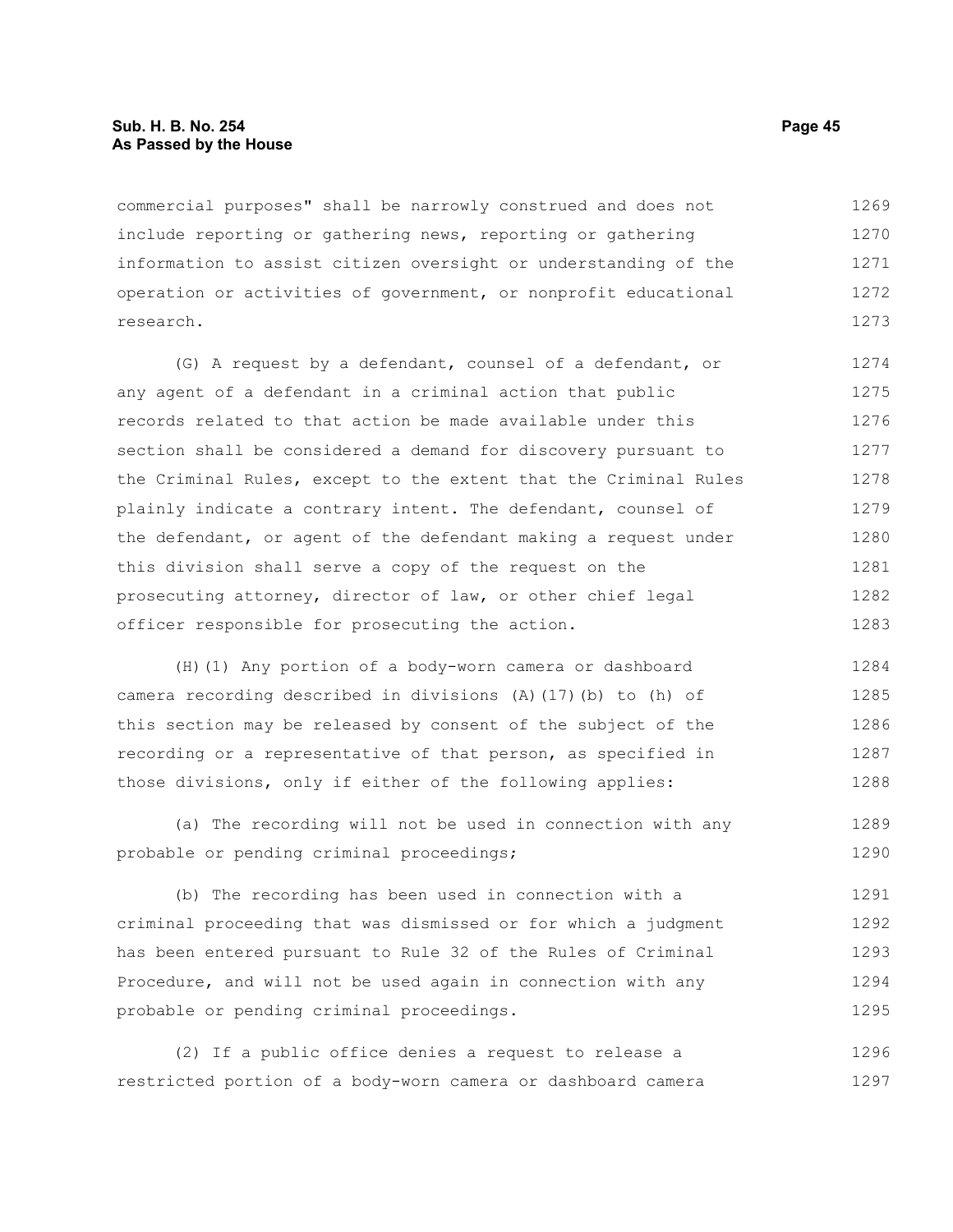# **Sub. H. B. No. 254 Page 46 As Passed by the House**

recording, as defined in division (A)(17) of this section, any person may file a mandamus action pursuant to this section or a complaint with the clerk of the court of claims pursuant to section 2743.75 of the Revised Code, requesting the court to order the release of all or portions of the recording. If the court considering the request determines that the filing articulates by clear and convincing evidence that the public interest in the recording substantially outweighs privacy interests and other interests asserted to deny release, the court shall order the public office to release the recording. 1298 1299 1300 1301 1302 1303 1304 1305 1306 1307

**Sec. 307.629.** (A) Except as provided in division (B) of this section and sections 5153.171 to 5153.173 of the Revised Code, any information, document, or report presented to a child fatality review board, all statements made by review board members during meetings of the review board, all work products of the review board, and child fatality review data submitted by the child fatality review board to the department of health or a national child death review database, other than the report prepared pursuant to division (A) of section 307.626 of the Revised Code, are confidential and shall be used by the review board, its members, and the department of health only in the exercise of the proper functions of the review board and the department. 1308 1309 1310 1311 1312 1313 1314 1315 1316 1317 1318 1319 1320

(B) A review board may disclose the confidential information described in division (A) of this section to a fetal and infant mortality review team. 1321 1322 1323

(C) A review board may disclose the confidential information described in division (A) of this section to a domestic violence fatality review board established under section 307.651 of the Revised Code in the same county or 1324 1325 1326 1327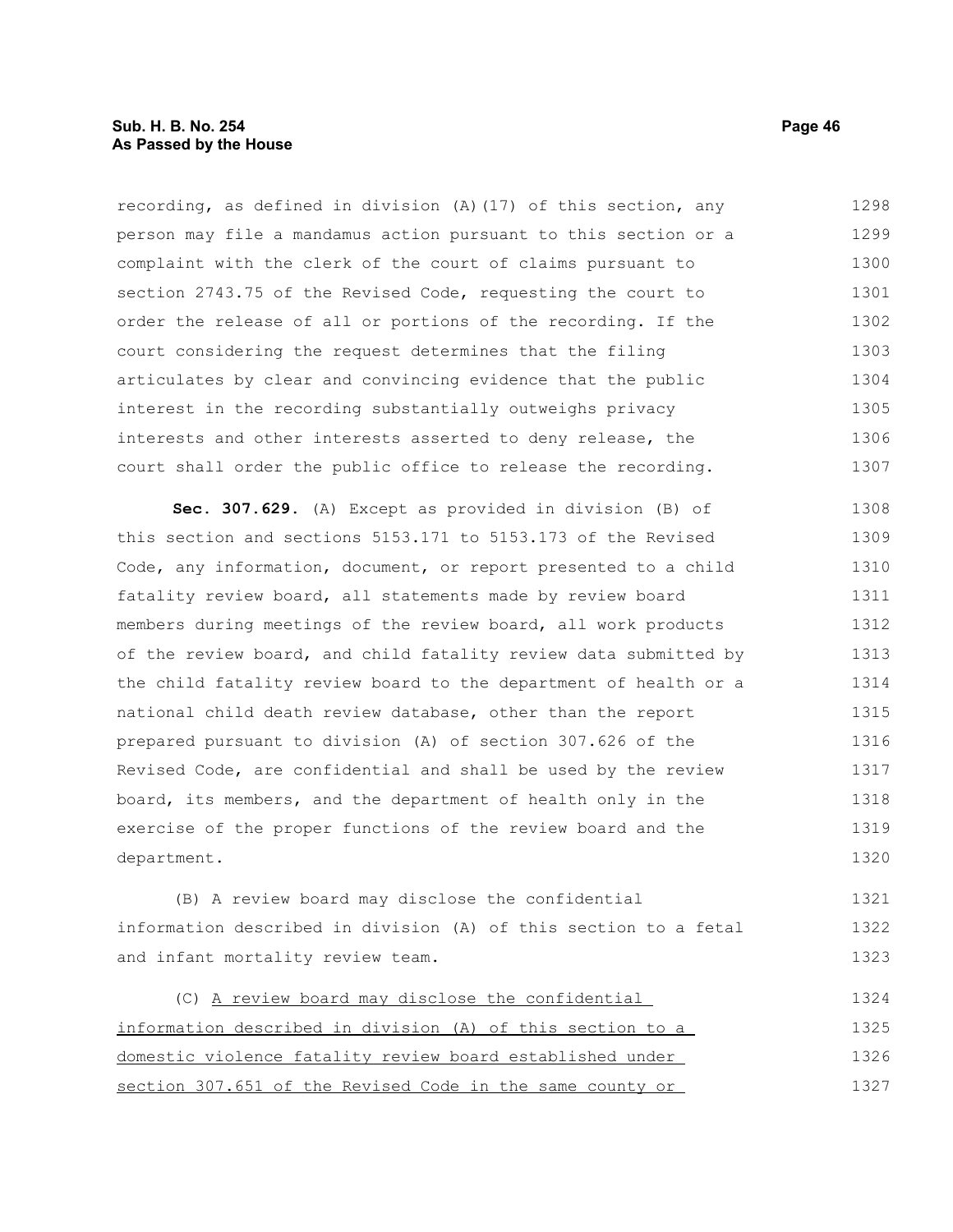| region, and otherwise collaborate with a domestic violence       | 1328 |
|------------------------------------------------------------------|------|
| fatality review board, if the child whose death is being         | 1329 |
| reviewed died as a result of domestic violence.                  | 1330 |
| (D) No person shall permit or encourage the unauthorized         | 1331 |
| dissemination of the confidential information described in       | 1332 |
| division (A) of this section.                                    | 1333 |
| $(D)$ (E) Whoever violates division $(C)$ (D) of this section    | 1334 |
| is guilty of a misdemeanor of the second degree.                 | 1335 |
| Sec. 307.651. (A) A board of county commissioners may            | 1336 |
| appoint a health commissioner of the board of health of a city   | 1337 |
| or general health district that is entirely or partially located | 1338 |
| in the county in which the board of county commissioners is      | 1339 |
| located to establish a domestic violence fatality review board   | 1340 |
| to review the deaths of individuals over eighteen years of age   | 1341 |
| by domestic violence that occurred in the county.                | 1342 |
| (B) The boards of county commissioners of two or more            | 1343 |
| counties may, by adopting a joint resolution passed by a         | 1344 |
| majority of the members of each participating board of county    | 1345 |
| commissioners, create a regional domestic violence fatality      | 1346 |
| review board to review the deaths of individuals over eighteen   | 1347 |
| years of age by domestic violence that occurred in the           | 1348 |
| participating counties. The joint resolution shall appoint, for  | 1349 |
| each county participating as part of the regional review board,  | 1350 |
| one health commissioner from a board of health of a city or      | 1351 |
| general health district located at least in part in that county. | 1352 |
| The health commissioners appointed shall select one of their     | 1353 |
| number as the health commissioner to establish the regional      | 1354 |
| review board.                                                    | 1355 |
| (C) In any county that, on the effective date of this            | 1356 |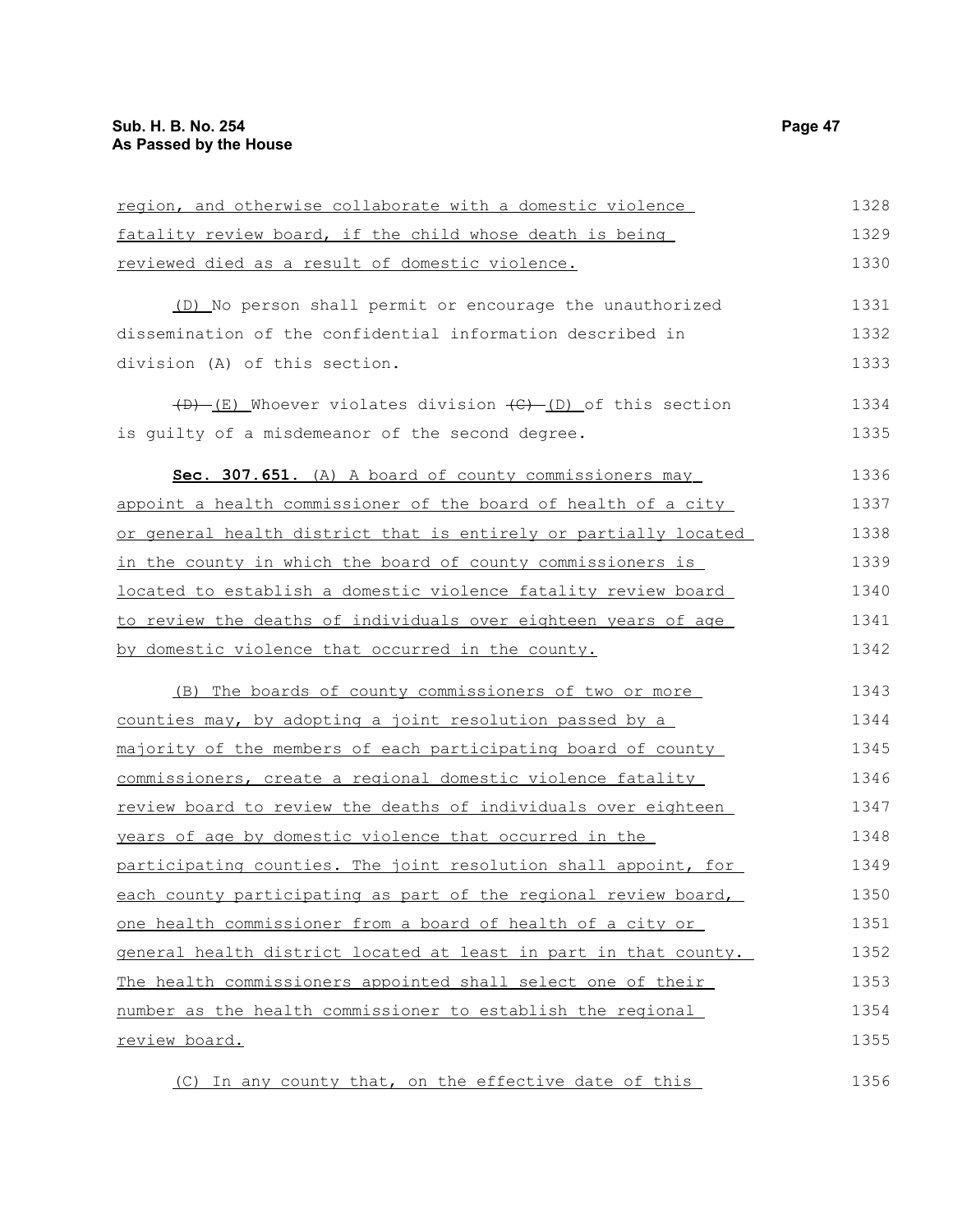| section, has a body that is acting as a domestic violence        | 1357 |
|------------------------------------------------------------------|------|
| fatality review board and is comprised of the members described  | 1358 |
| in division (A)(1) of section 307.652 of the Revised Code,       | 1359 |
| including a public health official or designee, the board of     | 1360 |
| county commissioners of that county, in lieu of having a health  | 1361 |
| commissioner establish a domestic violence fatality review       | 1362 |
| board, may appoint that body to function as the domestic         | 1363 |
| violence fatality review board for the county. The body shall    | 1364 |
| have the same duties, obligations, and protections as a domestic | 1365 |
| violence fatality review board appointed by a health             | 1366 |
| commissioner.                                                    | 1367 |
| Sec. 307.652. (A) (1) If a health commissioner establishes       | 1368 |
| a domestic violence fatality review board as described in        | 1369 |
| division (A) of section 307.651 of the Revised Code, the         | 1370 |
| commissioner shall select the following to serve on the review   | 1371 |
| board:                                                           | 1372 |
| (a) The county coroner or designee;                              | 1373 |
| The chief of police of a police department in the<br>(b)         | 1374 |
| county or the county sheriff or a designee of the chief or       | 1375 |
| sheriff;                                                         | 1376 |
| (c) A public health official or designee;                        | 1377 |
| (d) The county prosecutor or designee;                           | 1378 |
| (e) The executive director of a public children services         | 1379 |
| agency or designee;                                              | 1380 |
| (f) A physician authorized under Chapter 4731. of the            | 1381 |
| Revised Code to practice medicine and surgery or osteopathic     | 1382 |
| medicine and surgery with expertise in domestic violence;        | 1383 |

(g) An individual representing a domestic violence shelter 1384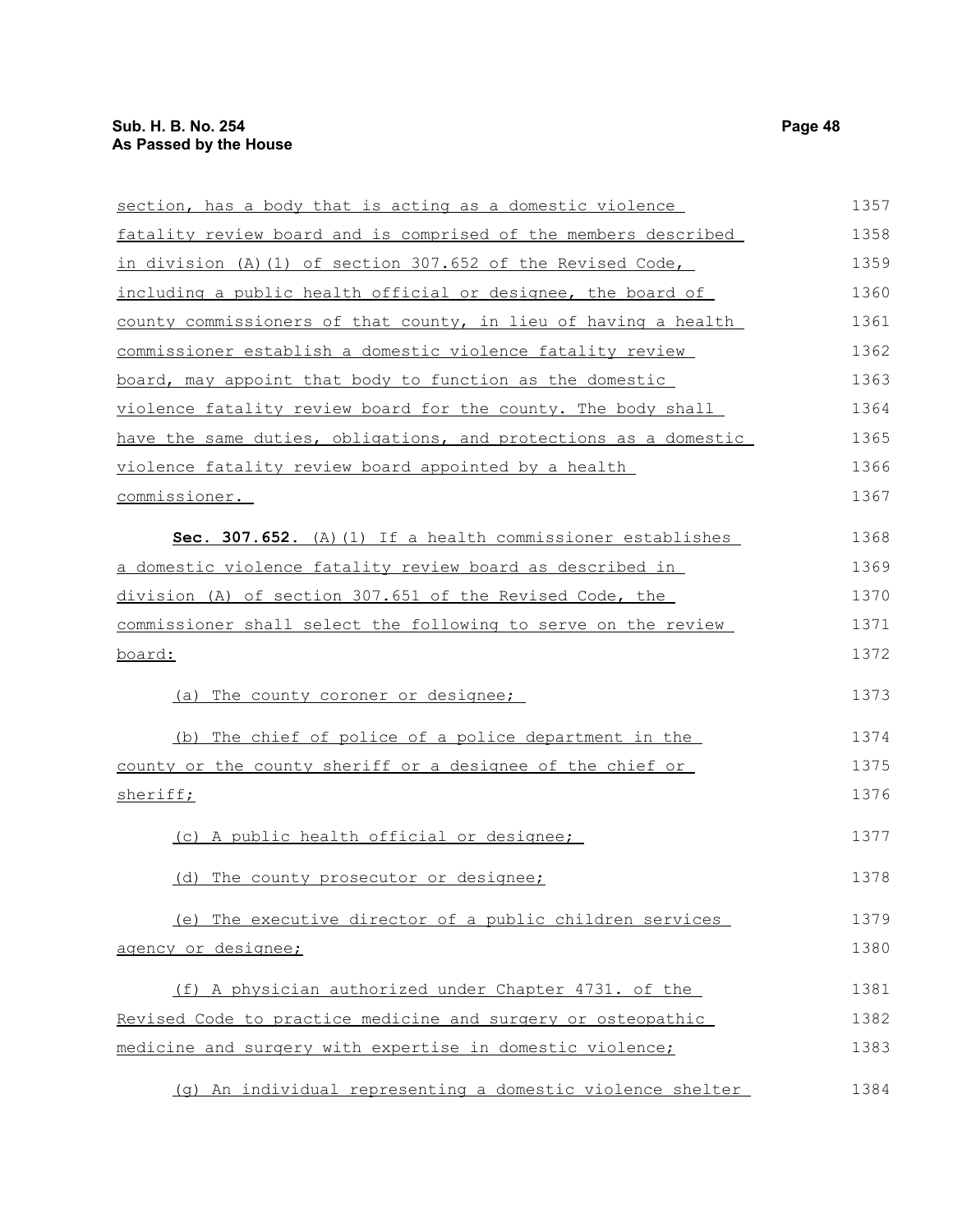| or with expertise advocating for domestic violence victims;    | 1385 |
|----------------------------------------------------------------|------|
| (h) An individual representing a domestic violence             | 1386 |
| perpetrator treatment program;                                 | 1387 |
| (i) A county corrections official or designee;                 | 1388 |
| (j) An individual representing school teachers, quidance       | 1389 |
| counselors, or student health services staff;                  | 1390 |
| (k) An individual representing judges or court                 | 1391 |
| administrators.                                                | 1392 |
| (2) If a health commissioner establishes a domestic            | 1393 |
| violence fatality review board as described in division (B) of | 1394 |
| section 307.651 of the Revised Code, the commissioner shall    | 1395 |
| select the following to serve on the review board:             | 1396 |
| (a) A county coroner or designee;                              | 1397 |
| (b) The chief of police of a police department or a            | 1398 |
| sheriff or a designee of the chief or sheriff;                 | 1399 |
| (c) A public health official or designee;                      | 1400 |
| (d) A county prosecutor or designee;                           | 1401 |
| (e) The executive director of a public children services       | 1402 |
| agency or designee;                                            | 1403 |
| (f) A physician authorized under Chapter 4731. of the          | 1404 |
| Revised Code to practice medicine and surgery or osteopathic   | 1405 |
| medicine and surgery with expertise in domestic violence;      | 1406 |
| (g) An individual representing a domestic violence shelter     | 1407 |
| or with experience advocating for domestic violence victims;   | 1408 |
| (h) An individual representing a domestic violence             | 1409 |
| perpetrator treatment program;                                 | 1410 |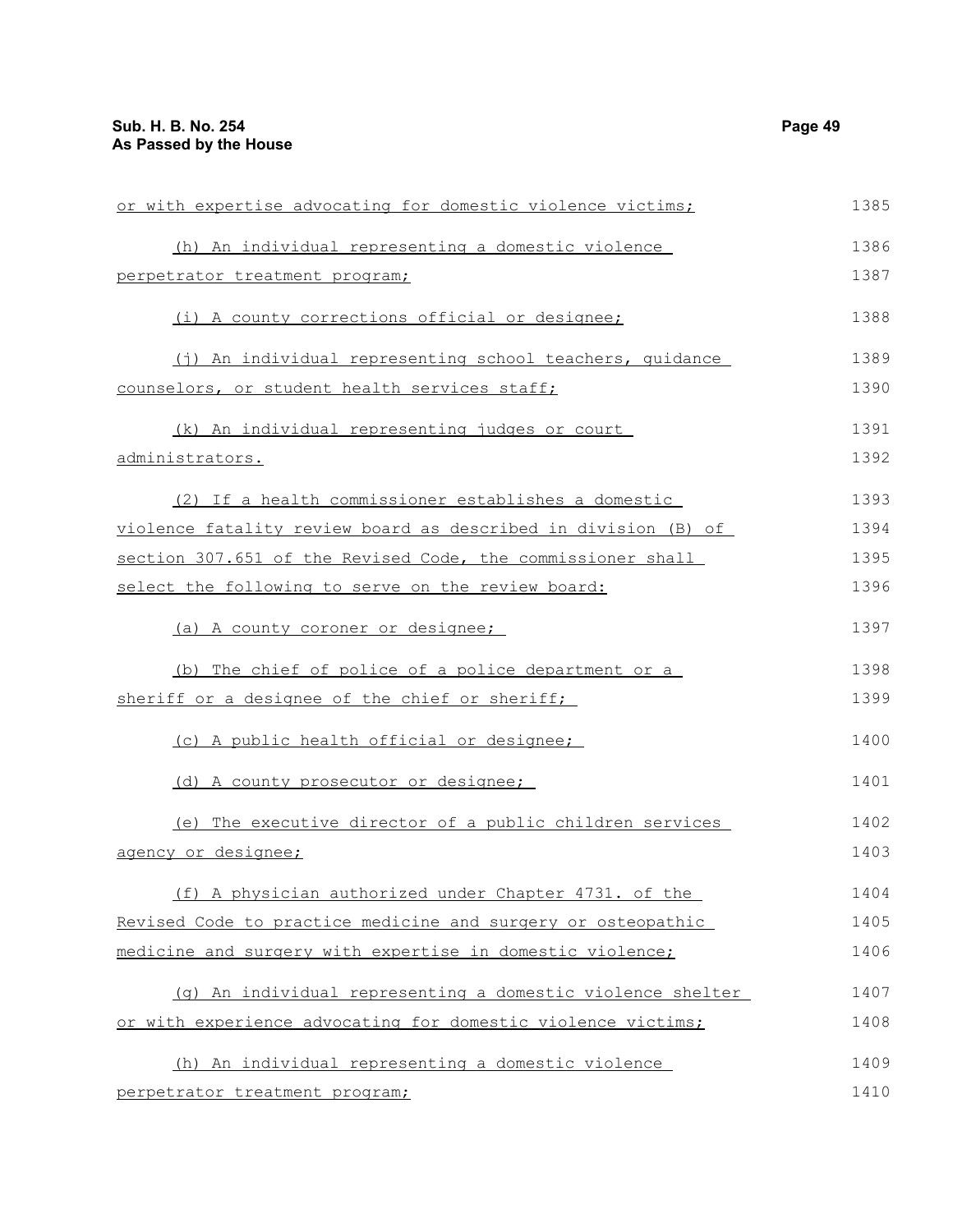| (i) A county corrections official or designee;                     | 1411 |
|--------------------------------------------------------------------|------|
| (j) An individual representing school teachers, quidance           | 1412 |
| counselors, or student health services staff;                      | 1413 |
| (k) An individual representing judges or court                     | 1414 |
| administrators.                                                    | 1415 |
| The members described in divisions (A)(2)(a), (b), (c),            | 1416 |
| $(d)$ , (i), and (k) of this section shall be representatives from | 1417 |
| the most populous county served by the board.                      | 1418 |
| (B) The majority of the members of a review board may              | 1419 |
| invite additional members to serve on the board. The additional    | 1420 |
| members invited under this division shall serve for a period of    | 1421 |
| time determined by a majority of the members described in          | 1422 |
| division (A) of this section. Each additional member shall have    | 1423 |
| the same authority, duties, and responsibilities as members        | 1424 |
| described in division (A) of this section.                         | 1425 |
| (C) If a member of a review board has a conflict of                | 1426 |
| interest regarding a specific domestic violence fatality, the      | 1427 |
| chairperson of the review board selected pursuant to section       | 1428 |
| 307.653 of the Revised Code may select a substitute member to      | 1429 |
| serve only during the review of that fatality. While serving,      | 1430 |
| the substitute member shall have the same authority, duties, and   | 1431 |
| responsibilities as members described in division (A) of this      | 1432 |
| section.                                                           | 1433 |
| (D) A vacancy in a domestic violence review board shall be         | 1434 |
| filled in the same manner as the original appointment. If the      | 1435 |
| health commissioner who made the original appointment as           | 1436 |
| described in division (A) of this section is no longer serving     | 1437 |
| in that capacity, a successor of the commissioner shall fill the   | 1438 |
| vacancy.                                                           | 1439 |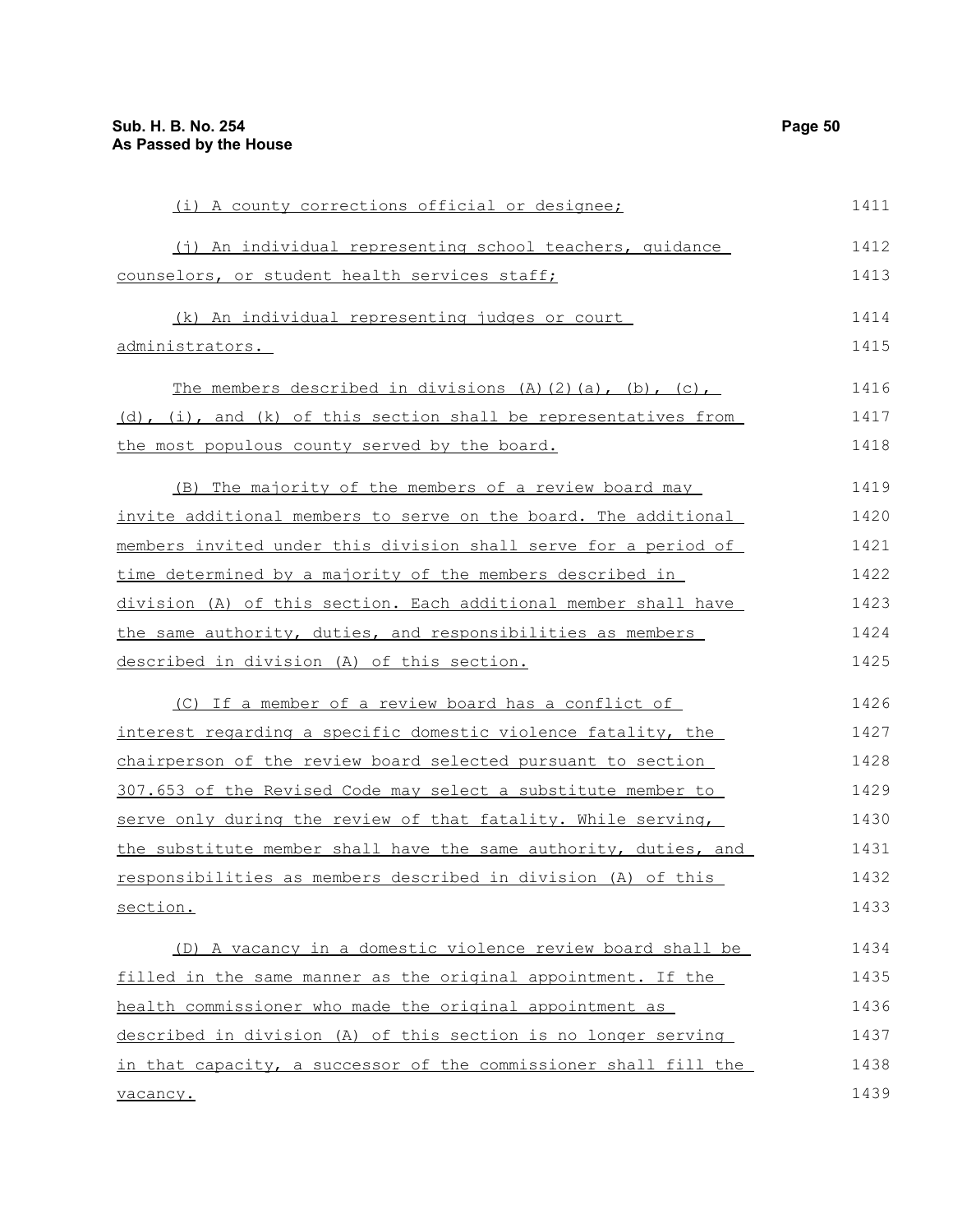| (E) A domestic violence fatality review board member shall       | 1440 |
|------------------------------------------------------------------|------|
| not receive any compensation for, and shall not be paid for any  | 1441 |
| expenses incurred pursuant to, fulfilling the member's duties on | 1442 |
| the board unless compensation for, or payment for expenses       | 1443 |
| incurred pursuant to, those duties is received pursuant to a     | 1444 |
| member's reqular employment.                                     | 1445 |
| (F) No person shall serve as a member of a domestic              | 1446 |
| violence fatality review board without signing a statement       | 1447 |
| acknowledging the provisions of section 307.659 of the Revised   | 1448 |
| Code.                                                            | 1449 |
| Sec. 307.653. (A) If a domestic violence fatality review         | 1450 |
| board is established under section 307.651 of the Revised Code,  | 1451 |
| the board members shall select, by majority vote, a member of    | 1452 |
| the board to serve as the chairperson of the review board.       | 1453 |
| (B) The chairperson of the review board shall be                 | 1454 |
| responsible for all of the following:                            | 1455 |
| (1) Convening board meetings;                                    | 1456 |
| (2) Notifying members of board meetings;                         | 1457 |
| (3) Providing members with a list of fatalities to be            | 1458 |
| reviewed during a board meeting;                                 | 1459 |
| (4) Ensuring that the review board complies with the             | 1460 |
| procedure for conducting reviews of deaths established in rules  | 1461 |
| adopted under section 3701.0412 of the Revised Code.             | 1462 |
| Sec. 307.654. The purpose of a domestic violence fatality        | 1463 |
| review board established under section 307.651 of the Revised    | 1464 |
| Code is to decrease the incidence of deaths occurring as a       | 1465 |
| result of domestic violence by doing all of the following:       | 1466 |
| (A) Promoting cooperation, collaboration, and                    | 1467 |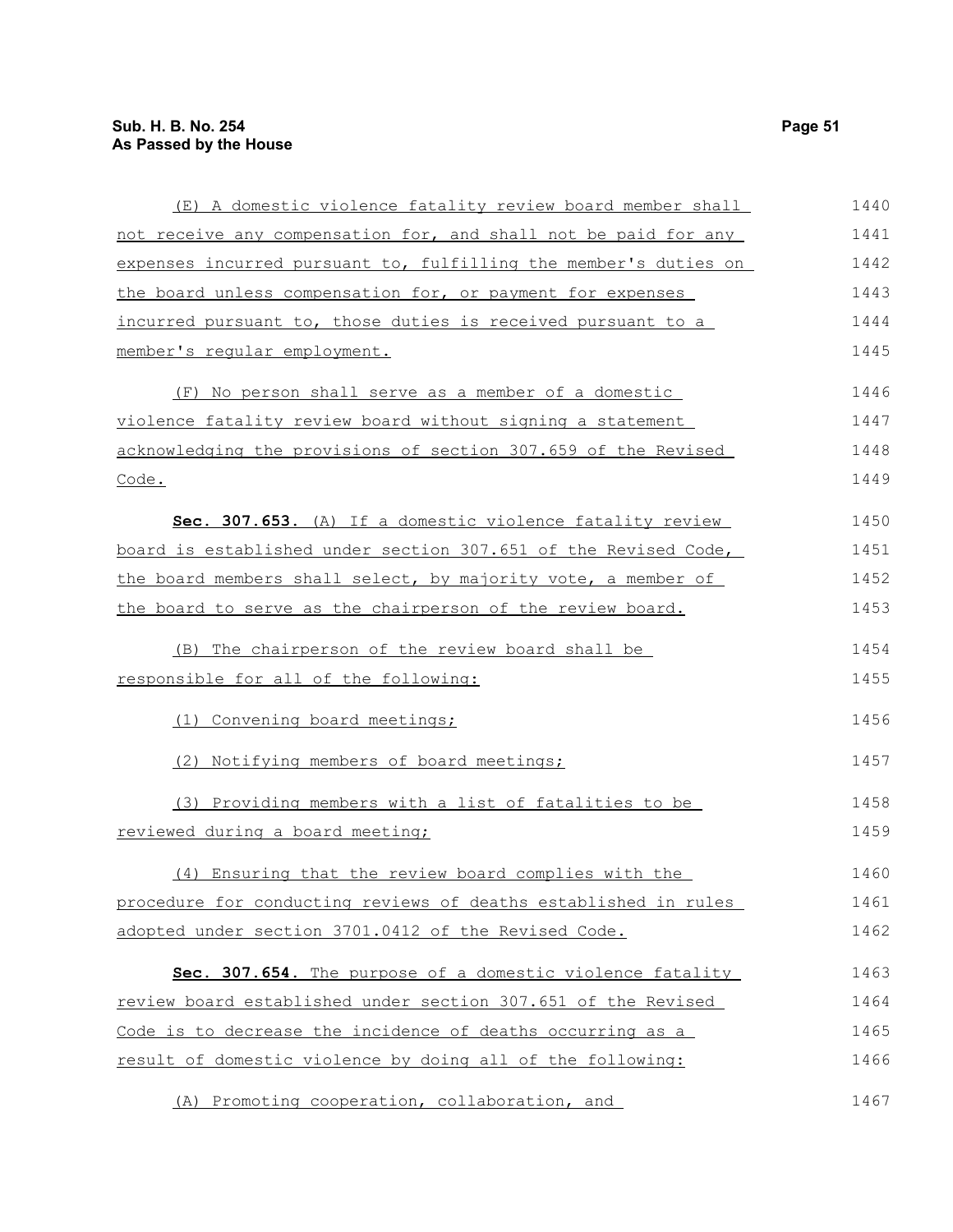| communication between all groups, professions, agencies, or          | 1468 |
|----------------------------------------------------------------------|------|
| entities engaged in the prevention of, and education about,          | 1469 |
| domestic violence;                                                   | 1470 |
| (B) Maintaining a comprehensive database of all deaths by            | 1471 |
| domestic violence that occur in the county or region served by       | 1472 |
| the review board in order to develop an understanding of the         | 1473 |
| causes and incidence of those deaths;                                | 1474 |
| (C) Recommending and developing plans for implementing               | 1475 |
| local service and program changes and changes to the groups,         | 1476 |
| professions, agencies, or entities that serve local residents        | 1477 |
| that might prevent deaths by domestic violence;                      | 1478 |
| (D) Providing the department of health with aggregate                | 1479 |
| data, trends, and patterns concerning deaths by domestic             | 1480 |
| violence.                                                            | 1481 |
| Sec. 307.655. A domestic violence fatality review board              | 1482 |
| may not conduct a review of a death while an investigation of        | 1483 |
| <u>the death or prosecution of a person for causing the death is</u> | 1484 |
| pending unless the prosecuting attorney agrees to allow the          | 1485 |
| review. The law enforcement agency conducting the criminal           | 1486 |
| investigation, on the conclusion of the investigation, and the       | 1487 |
| prosecuting attorney prosecuting the case, on the conclusion of      | 1488 |
| the prosecution, shall notify the chairperson of the review          | 1489 |
| board of the conclusion.                                             | 1490 |
| Sec. 307.656. (A) A domestic violence fatality review                | 1491 |
| board shall establish a system for collecting and maintaining        | 1492 |
| information necessary for the review of deaths by domestic           | 1493 |
| violence in the county or region. In an effort to ensure             | 1494 |
| confidentiality, each board shall do all of the following:           | 1495 |
| (1) Maintain all records in a secure location;                       | 1496 |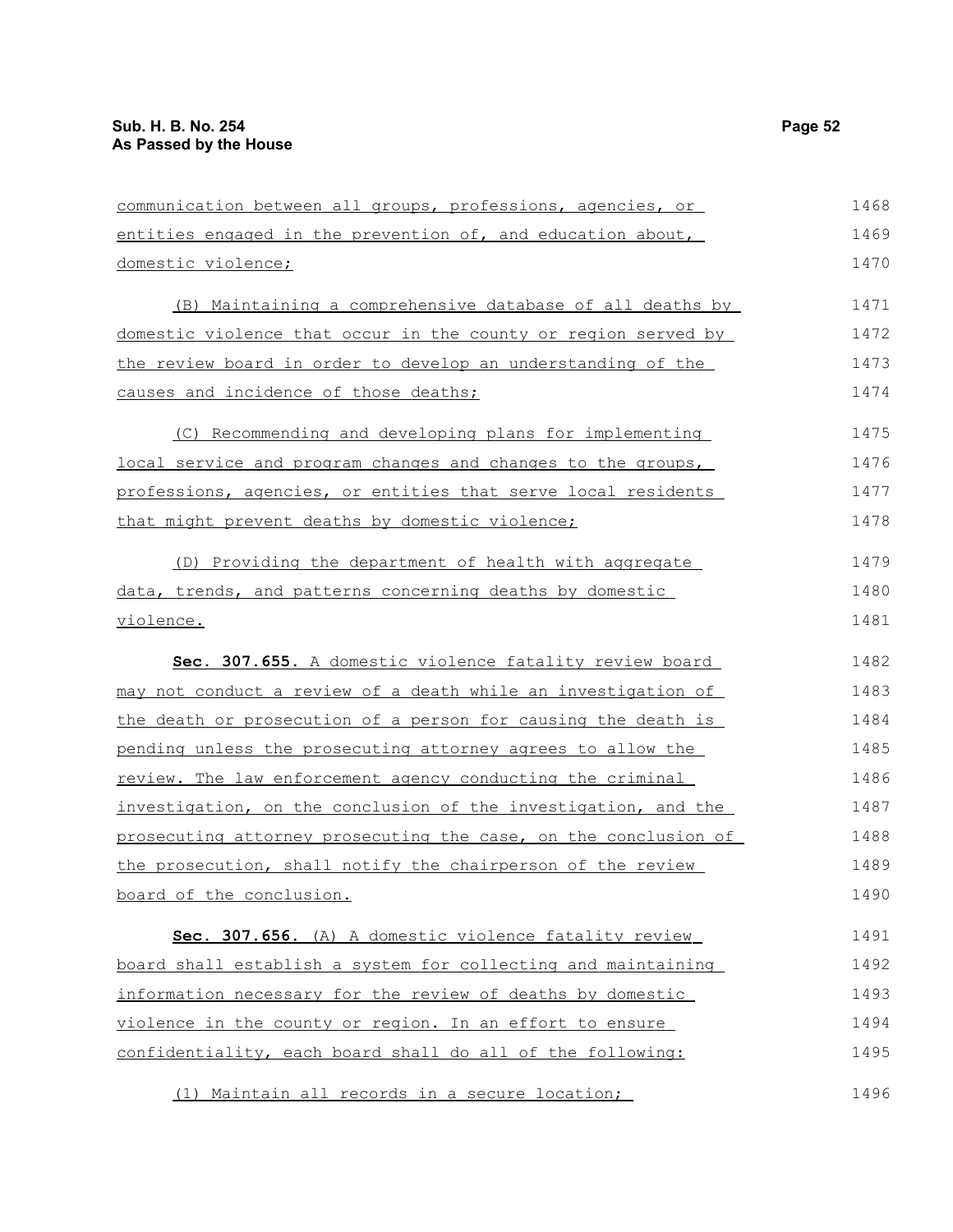| (2) Develop security measures to prevent unauthorized            | 1497 |
|------------------------------------------------------------------|------|
| access to records containing information that could reasonably   | 1498 |
| identify any person;                                             | 1499 |
| (3) Develop a system for storing, processing, indexing,          | 1500 |
| retrieving, and destroying information obtained in the course of | 1501 |
| reviewing a death.                                               | 1502 |
| (B) For each death reviewed by a board, the board shall          | 1503 |
| collect all of the following:                                    | 1504 |
| (1) Demographic information of the deceased and                  | 1505 |
| perpetrator, including age, sex, race, and ethnicity;            | 1506 |
| (2) The year in which the death occurred;                        | 1507 |
| (3) The geographic location of the death;                        | 1508 |
| (4) The cause of death;                                          | 1509 |
| (5) Any factors contributing to the death;                       | 1510 |
| (6) Any other information the board considers relevant.          | 1511 |
| (C) By the first day of April of each year, the person           | 1512 |
| convening a domestic violence fatality review board shall        | 1513 |
| prepare and submit to the department of health in the manner and | 1514 |
| format prescribed by the department a report that includes all   | 1515 |
| of the following information for the previous calendar year:     | 1516 |
| (1) The total number of deaths by domestic violence in the       | 1517 |
| county or region;                                                | 1518 |
| (2) The total number of deaths by domestic violence              | 1519 |
| reviewed by the board;                                           | 1520 |
| (3) A summary of demographic information for the deaths          | 1521 |
| reviewed, including age, sex, race, and ethnicity of both        | 1522 |
| deceased and perpetrators;                                       | 1523 |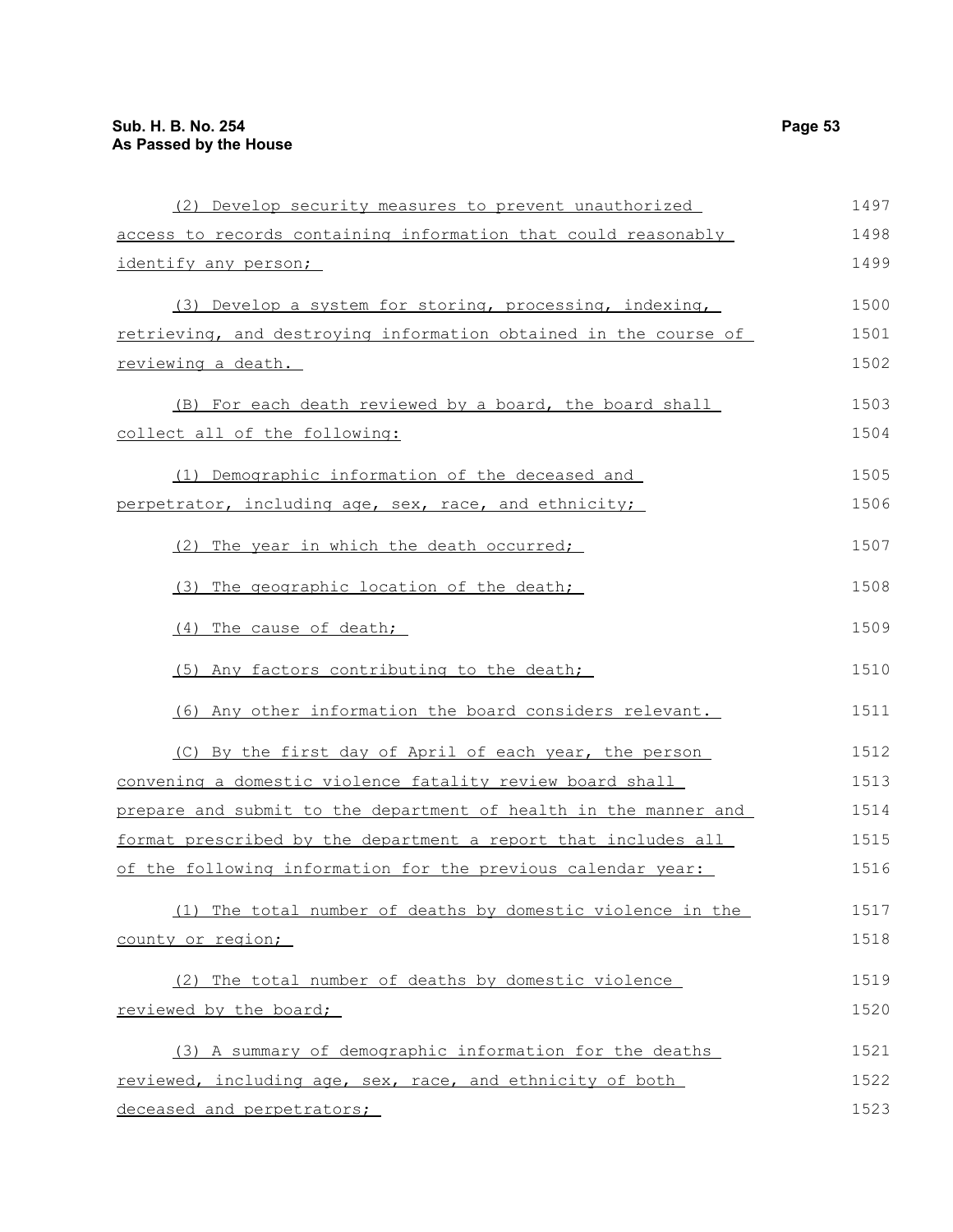| (4) A summary of any trends or patterns identified by the        | 1524 |
|------------------------------------------------------------------|------|
| <u>board.</u>                                                    | 1525 |
| The report shall specify the number of deaths by domestic        | 1526 |
| violence that were not reviewed during the previous calendar     | 1527 |
| year.                                                            | 1528 |
| The report shall include recommendations for actions that        | 1529 |
| might prevent other deaths, as well as any other information the | 1530 |
| review board determines should be included.                      | 1531 |
| (D) Reports prepared under division (C) of this section          | 1532 |
| shall be considered public records under section 149.43 of the   | 1533 |
| Revised Code.                                                    | 1534 |
| Sec. 307.657. (A) (1) Notwithstanding section 3701.17 and        | 1535 |
| any other section of the Revised Code pertaining to              | 1536 |
| confidentiality, on the request of the domestic violence         | 1537 |
| fatality review board, any individual, law enforcement agency,   | 1538 |
| or other public or private entity that provided services to any  | 1539 |
| of the following shall submit to the review board a summary      | 1540 |
| sheet of information:                                            | 1541 |
| (a) A person whose death is being reviewed by a domestic         | 1542 |
| violence fatality review board;                                  | 1543 |
| (b) A person who caused the death of a person whose death        | 1544 |
| is being reviewed by a domestic violence fatality review board;  | 1545 |
| (c) A child of a person whose death is being reviewed by a       | 1546 |
| domestic violence fatality review board.                         | 1547 |
| (2) With respect to a request made to a health care              | 1548 |
| entity, the summary sheet shall contain only information         | 1549 |
| available and reasonably drawn from the person's or child's      | 1550 |
| medical record created by the health care entity.                | 1551 |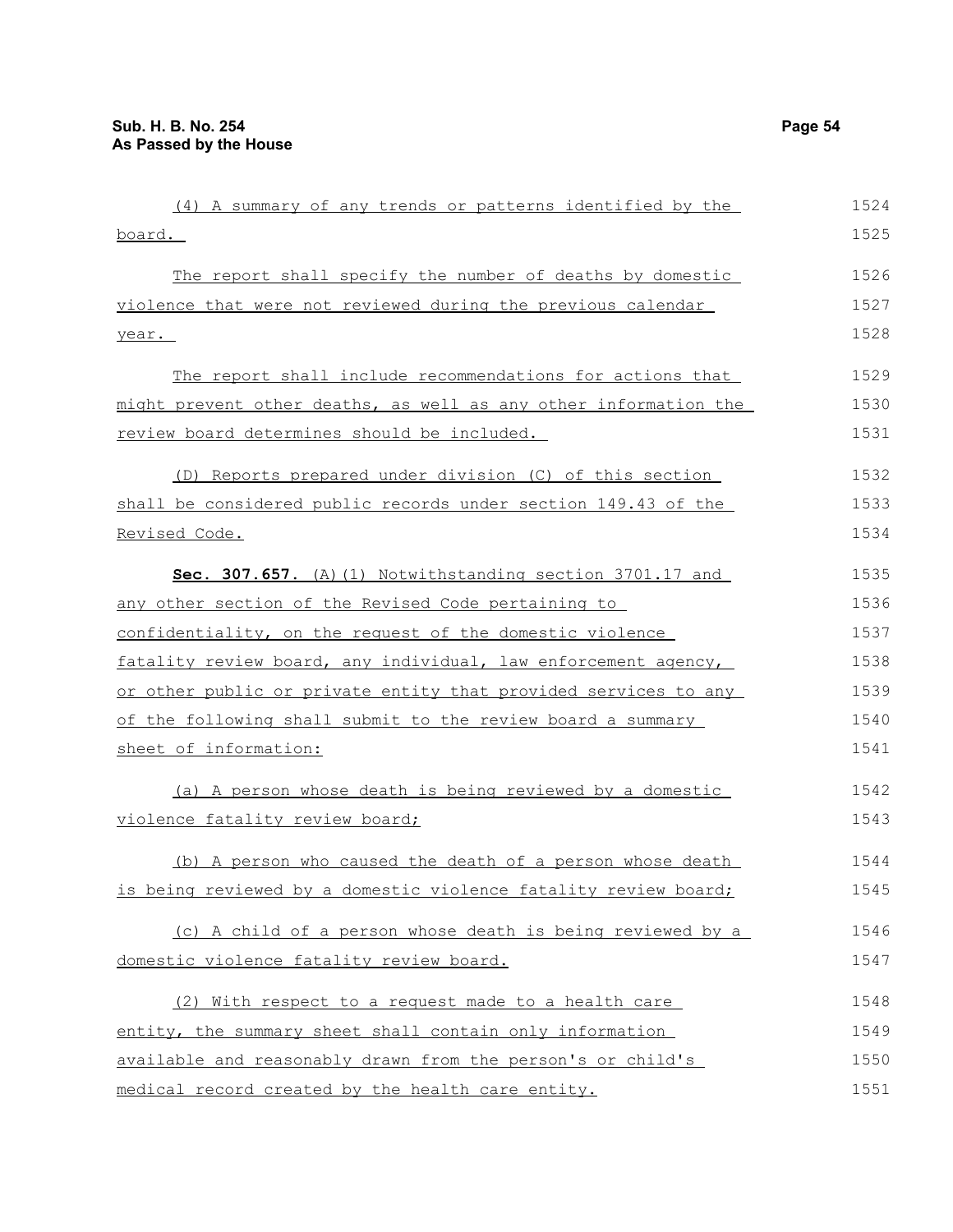| (3) With respect to a request made to any other individual       | 1552 |
|------------------------------------------------------------------|------|
| or entity, the summary sheet shall contain only information      | 1553 |
| available and reasonably drawn from any record involving the     | 1554 |
| person or child to which the individual or entity has access.    | 1555 |
| (4) On the request of the review board, an individual or         | 1556 |
| entity may, at the individual or entity's discretion, make any   | 1557 |
| additional information, documents, or reports available to the   | 1558 |
| review board.                                                    | 1559 |
| (B) Notwithstanding division (A) of this section, no             | 1560 |
| person, entity, law enforcement agency, or prosecuting attorney  | 1561 |
| shall provide any information to a domestic violence fatality    | 1562 |
| review board while an investigation of the death or prosecution  | 1563 |
| of a person for causing the death is pending unless the          | 1564 |
| prosecuting attorney has agreed pursuant to section 307.655 of   | 1565 |
| the Revised Code to allow review of the death.                   | 1566 |
| Sec. 307.658. (A) Except as provided in division (B) of          | 1567 |
| this section, members of a domestic violence fatality review     | 1568 |
| board and their agents or employees, if any, are immune from     | 1569 |
| claims and are not subject to any suits, liability, damages, or  | 1570 |
| any other recourse, civil or criminal, arising from any act,     | 1571 |
| proceeding, decision, or determination undertaken or performed   | 1572 |
| or recommendation made by the review board.                      | 1573 |
| No organization, institution, or person furnishing               | 1574 |
| information, data, testimony, reports, or records to the         | 1575 |
| domestic violence fatality review board is civilly or criminally | 1576 |
| liable or subject to any other recourse for providing the        | 1577 |
| information.                                                     | 1578 |
| (B) The immunity from criminal liability granted by this         | 1579 |
| section does not extend to violations of division (F) of section | 1580 |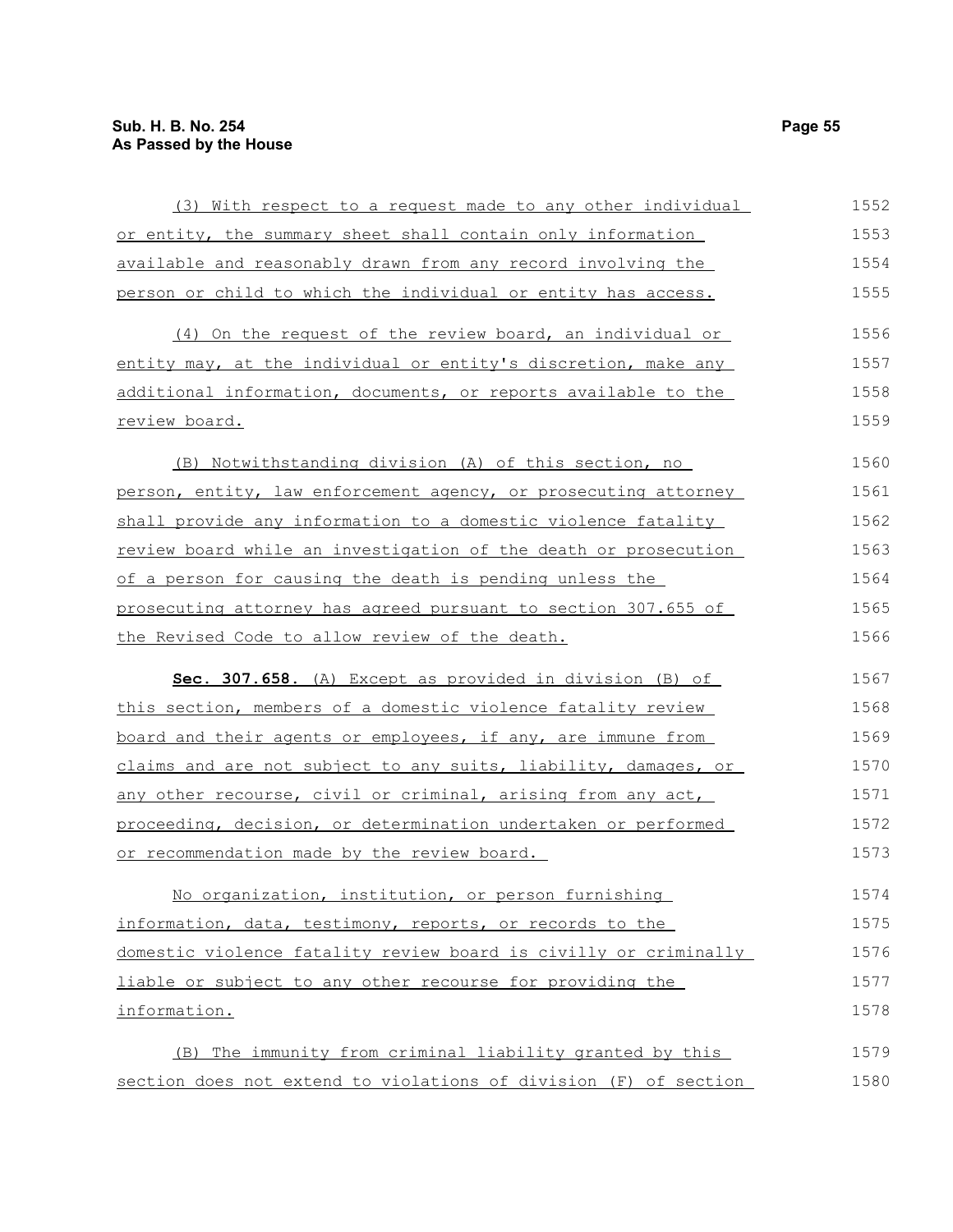| 307.652 of the Revised Code or division (B) of section 307.659   | 1581 |
|------------------------------------------------------------------|------|
| of the Revised Code.                                             | 1582 |
|                                                                  |      |
| Sec. 307.659. (A) Any information, document, or report           | 1583 |
| presented to a domestic violence fatality review board, all      | 1584 |
| statements made by review board members during meetings of the   | 1585 |
| review board, all work products of the review board, and data    | 1586 |
| submitted by the review board to the department of health, other | 1587 |
| than the report prepared pursuant to section 307.656 of the      | 1588 |
| Revised Code, are confidential, are not public records open to   | 1589 |
| public inspection and copying under section 149.43 of the        | 1590 |
| Revised Code, and shall be used by the review board, its         | 1591 |
| members, and the department of health only in the exercise of    | 1592 |
| the proper functions of the review board and the department.     | 1593 |
| (B) No member of a domestic violence fatality review board       | 1594 |
| shall disclose any of the following, except in the exercise of   | 1595 |
| the proper functions of the review board:                        | 1596 |
|                                                                  |      |
| (1) Information, documents, or reports presented to the          | 1597 |
| board;                                                           | 1598 |
| (2) Work products of the review board or data submitted to       | 1599 |
| the department of health other than reports prepared pursuant to | 1600 |
| division (C) of section 307.656 of the Revised Code.             | 1601 |
| (C) A review board may disclose the confidential                 | 1602 |
| information described in division (A) of this section to a child | 1603 |
| fatality review board established under section 307.621 of the   | 1604 |
| Revised Code in the same county or region, and otherwise         | 1605 |
| collaborate with a child fatality review board, if the person    | 1606 |
| whose death is being reviewed as a domestic violence fatality    | 1607 |
| was a child.                                                     | 1608 |
|                                                                  |      |

**Sec. 307.99.** (A) Whoever violates section 307.42 of the 1609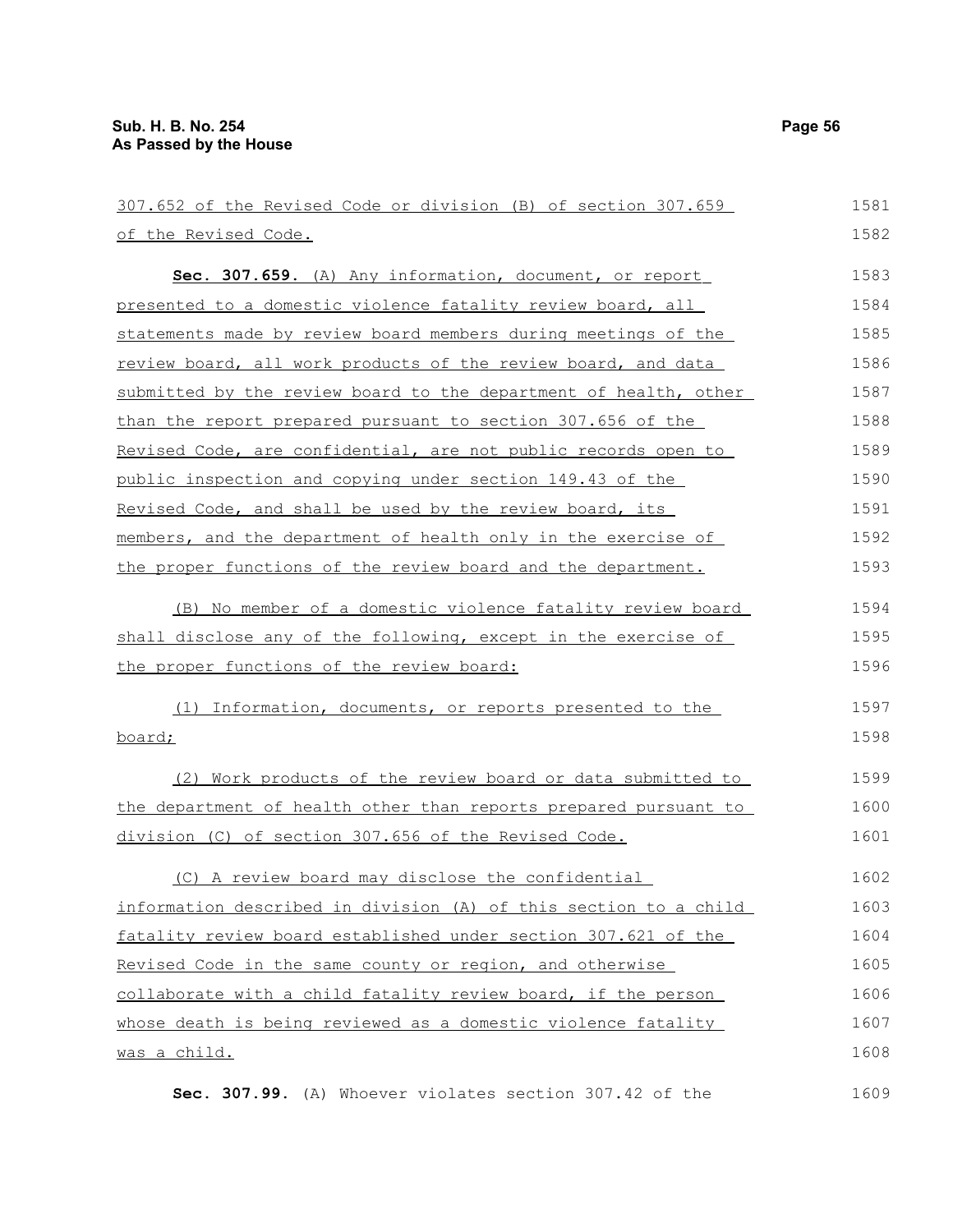Revised Code shall be fined not less than twenty-five nor more than one hundred dollars for each offense. (B) Whoever violates section 307.43 of the Revised Code shall be fined not less than twenty-five nor more than two hundred dollars, and imprisoned not less than ten nor more than sixty days. (C) Whoever violates section 307.37 of the Revised Code, shall be fined not more than three hundred dollars. (D) Whoever violates division (C)(5) of section 307.97 of the Revised Code shall be fined not less than one hundred nor more than five hundred dollars. (E) Whoever violates any other subdivision of division (C) of section 307.97 of the Revised Code shall be imprisoned not more than six months or fined not more than one thousand dollars, or both. (F) Whoever violates division (F) of section 307.652 of the Revised Code or division (B) of section 307.659 of the Revised Code is guilty of a misdemeanor of the first degree. **Sec. 3701.0412.** The department of health shall adopt rules in accordance with Chapter 119. of the Revised Code establishing a procedure for county or regional domestic violence fatality review boards to follow in conducting a review of a death by domestic violence. The rules shall do all of the following: (A) Establish the format for the annual reports required by section 307.656 of the Revised Code; (B) Establish guidelines for a county or regional review board to follow in compiling statistics for annual reports so that the reports do not contain any information that would 1610 1611 1612 1613 1614 1615 1616 1617 1618 1619 1620 1621 1622 1623 1624 1625 1626 1627 1628 1629 1630 1631 1632 1633 1634 1635 1636 1637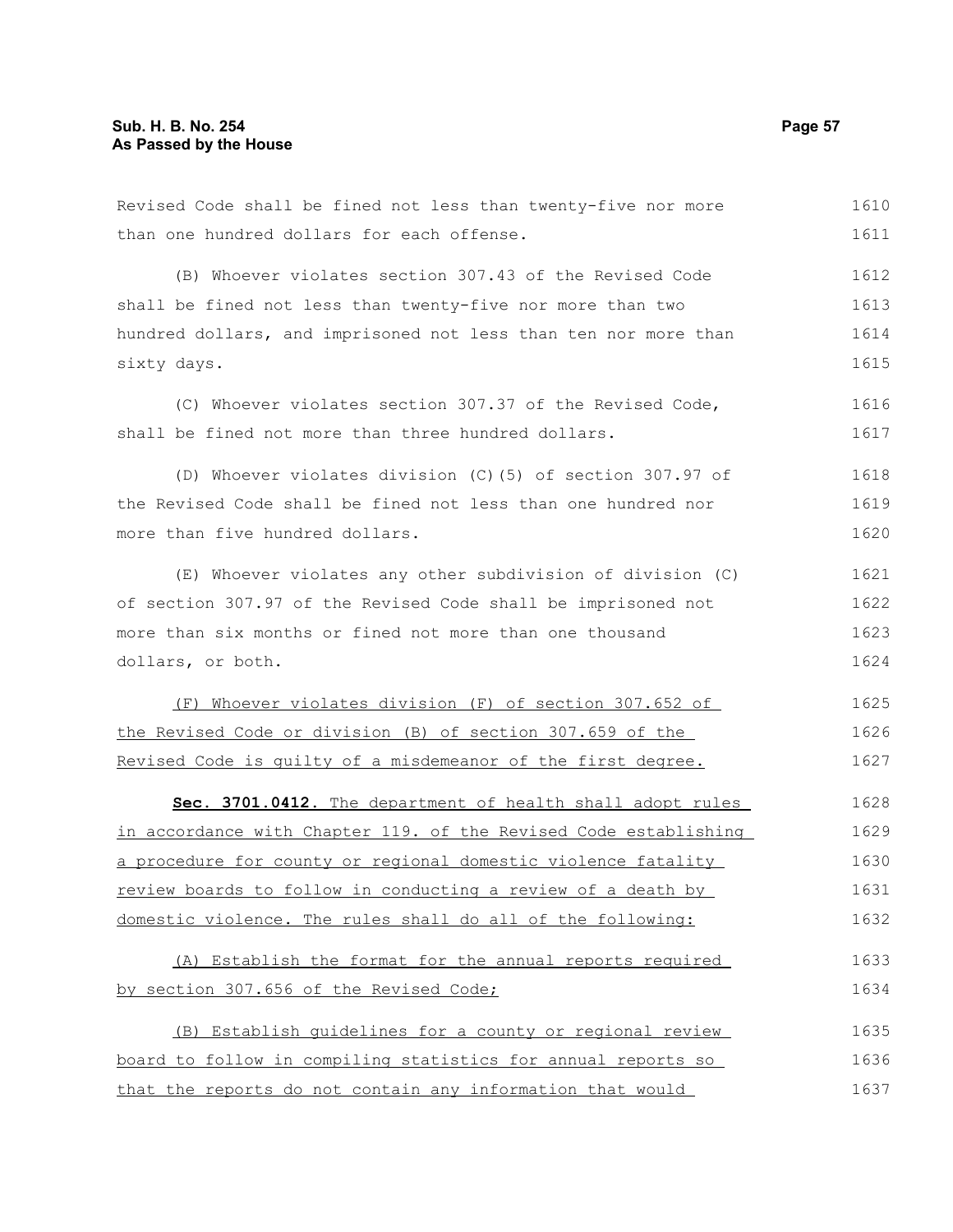| permit any person's identity to be ascertained from a report;    | 1638 |
|------------------------------------------------------------------|------|
| (C) Establish quidelines for a county or regional review         | 1639 |
| board to follow in creating and maintaining the comprehensive    | 1640 |
| database of deaths by domestic violence that is required by      | 1641 |
| section 307.654 of the Revised Code, including provisions        | 1642 |
| establishing uniform record-keeping procedures;                  | 1643 |
| (D) Establish guidelines for reporting domestic violence         | 1644 |
| fatality review data to the department of health, which must     | 1645 |
| maintain the confidentiality of information that would permit a  | 1646 |
| person's identity to be ascertained;                             | 1647 |
| (E) Establish quidelines, materials, and training to help        | 1648 |
| educate members of county or regional review boards about the    | 1649 |
| purpose of the review process and the confidentiality of the     | 1650 |
| information described in section 307.659 of the Revised Code.    | 1651 |
|                                                                  |      |
| Sec. 4731.22. (A) The state medical board, by an                 | 1652 |
| affirmative vote of not fewer than six of its members, may       | 1653 |
| limit, revoke, or suspend a license or certificate to practice   | 1654 |
| or certificate to recommend, refuse to grant a license or        | 1655 |
| certificate, refuse to renew a license or certificate, refuse to | 1656 |
| reinstate a license or certificate, or reprimand or place on     | 1657 |
| probation the holder of a license or certificate if the          | 1658 |
| individual applying for or holding the license or certificate is | 1659 |
| found by the board to have committed fraud during the            | 1660 |
| administration of the examination for a license or certificate   | 1661 |
| to practice or to have committed fraud, misrepresentation, or    | 1662 |
| deception in applying for, renewing, or securing any license or  | 1663 |
| certificate to practice or certificate to recommend issued by    | 1664 |
| the board.                                                       | 1665 |

(B) Except as provided in division (P) of this section,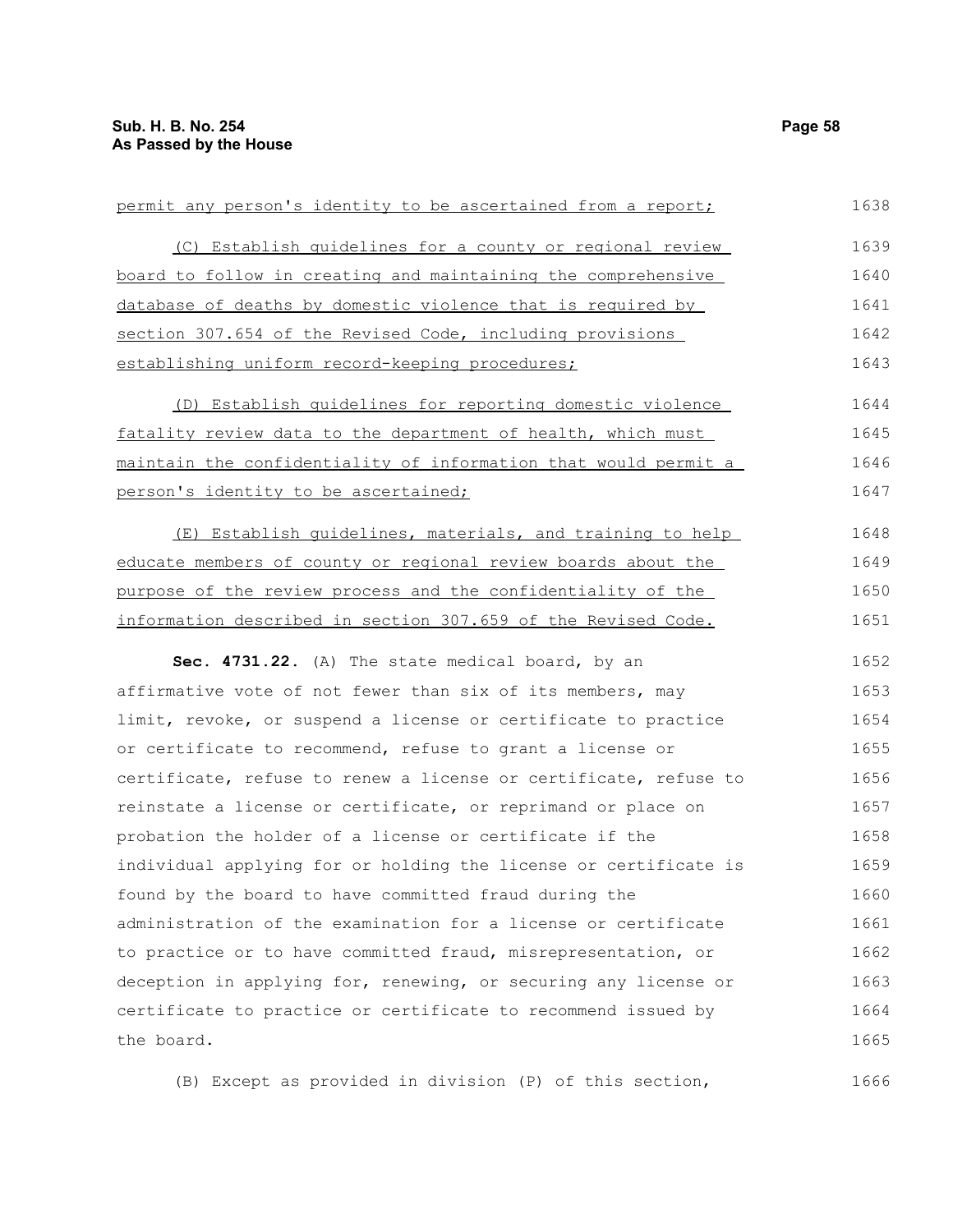## **Sub. H. B. No. 254 Page 59 As Passed by the House**

the board, by an affirmative vote of not fewer than six members, shall, to the extent permitted by law, limit, revoke, or suspend a license or certificate to practice or certificate to recommend, refuse to issue a license or certificate, refuse to renew a license or certificate, refuse to reinstate a license or certificate, or reprimand or place on probation the holder of a license or certificate for one or more of the following reasons: 1667 1668 1669 1670 1671 1672 1673

(1) Permitting one's name or one's license or certificate to practice to be used by a person, group, or corporation when the individual concerned is not actually directing the treatment given; 1674 1675 1676 1677

(2) Failure to maintain minimal standards applicable to the selection or administration of drugs, or failure to employ acceptable scientific methods in the selection of drugs or other modalities for treatment of disease; 1678 1679 1680 1681

(3) Except as provided in section 4731.97 of the Revised Code, selling, giving away, personally furnishing, prescribing, or administering drugs for other than legal and legitimate therapeutic purposes or a plea of guilty to, a judicial finding of guilt of, or a judicial finding of eligibility for intervention in lieu of conviction of, a violation of any federal or state law regulating the possession, distribution, or use of any drug; 1682 1683 1684 1685 1686 1687 1688 1689

(4) Willfully betraying a professional confidence. 1690

For purposes of this division, "willfully betraying a professional confidence" does not include providing any information, documents, or reports under sections 307.621 to 307.629 of the Revised Code to a child fatality review board; does not include providing any information, documents, or 1691 1692 1693 1694 1695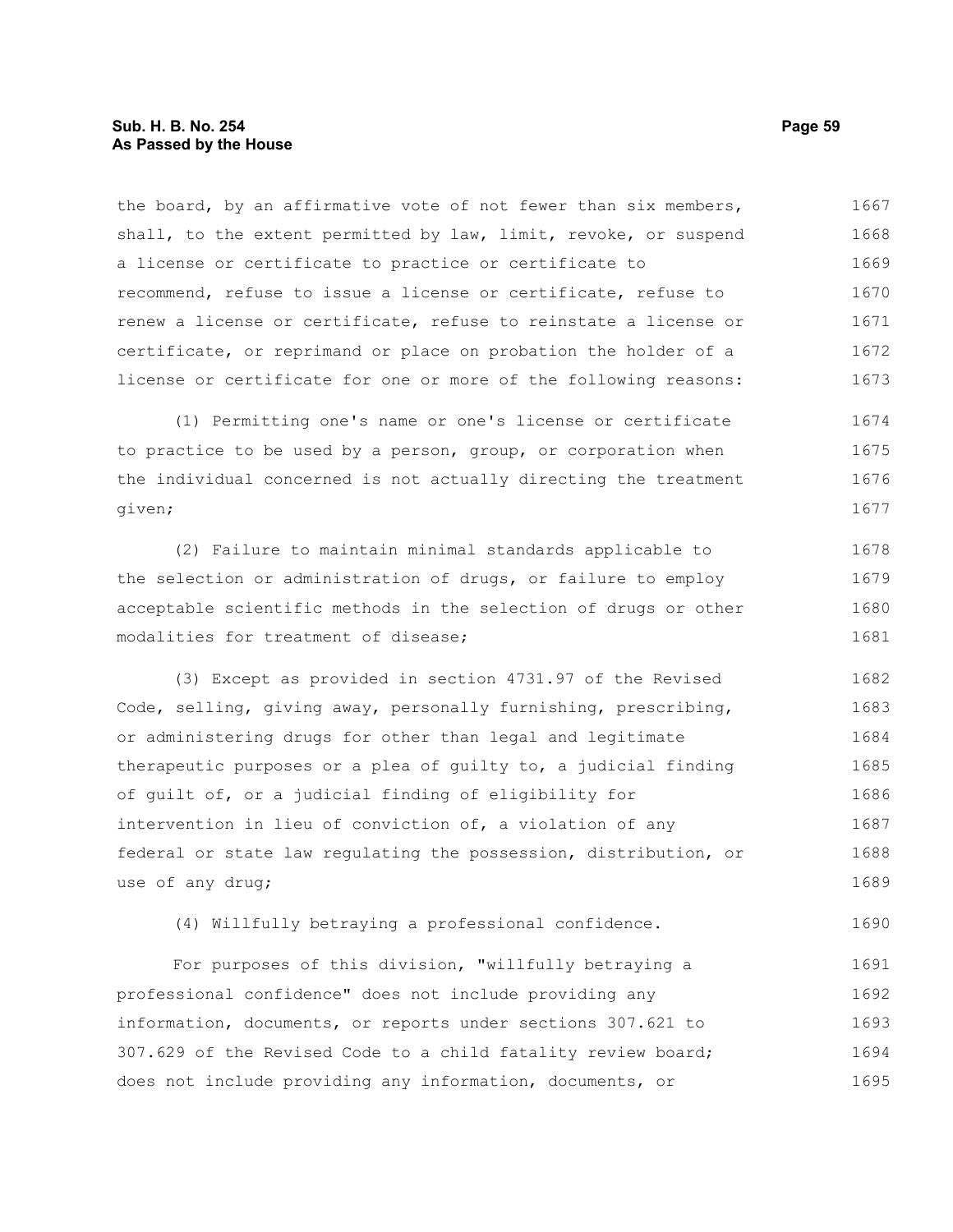reports under sections 307.631 to 307.6410 of the Revised Code to a drug overdose fatality review committee, a suicide fatality review committee, or hybrid drug overdose fatality and suicide fatality review committee; does not include providing any information, documents, or reports under sections 307.651 to 307.659 of the Revised Code to a domestic violence fatality review board; does not include providing any information, documents, or reports to the director of health pursuant to guidelines established under section 3701.70 of the Revised Code; does not include written notice to a mental health professional under section 4731.62 of the Revised Code; and does not include the making of a report of an employee's use of a drug of abuse, or a report of a condition of an employee other than one involving the use of a drug of abuse, to the employer of the employee as described in division (B) of section 2305.33 of the Revised Code. Nothing in this division affects the immunity from civil liability conferred by section 2305.33 or 4731.62 of the Revised Code upon a physician who makes a report in accordance with section 2305.33 or notifies a mental health professional in accordance with section 4731.62 of the Revised Code. As used in this division, "employee," "employer," and 1696 1697 1698 1699 1700 1701 1702 1703 1704 1705 1706 1707 1708 1709 1710 1711 1712 1713 1714 1715 1716

"physician" have the same meanings as in section 2305.33 of the Revised Code. 1717 1718

(5) Making a false, fraudulent, deceptive, or misleading statement in the solicitation of or advertising for patients; in relation to the practice of medicine and surgery, osteopathic medicine and surgery, podiatric medicine and surgery, or a limited branch of medicine; or in securing or attempting to secure any license or certificate to practice issued by the board. 1719 1720 1721 1722 1723 1724 1725

As used in this division, "false, fraudulent, deceptive, 1726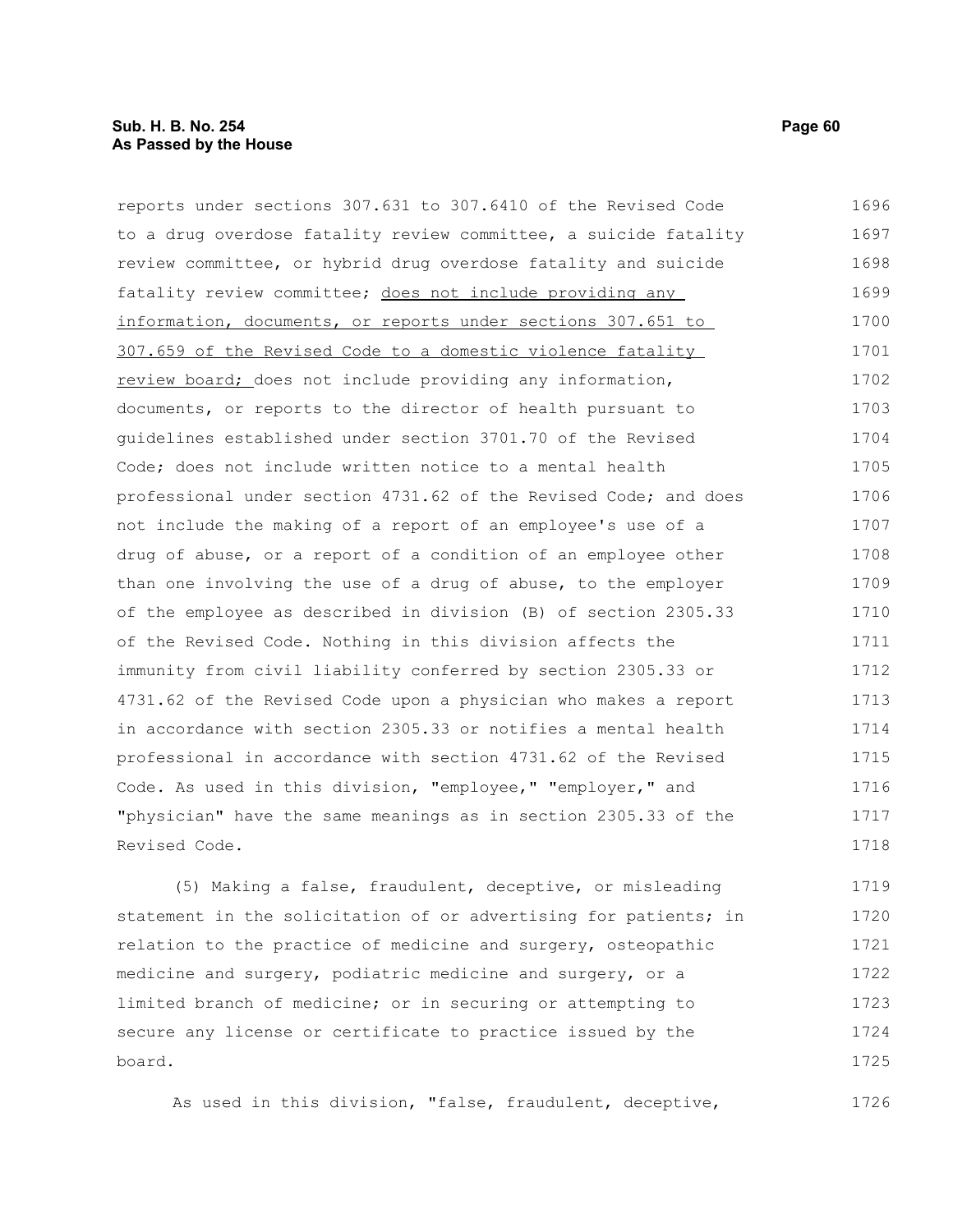#### **Sub. H. B. No. 254 Page 61 As Passed by the House**

or misleading statement" means a statement that includes a misrepresentation of fact, is likely to mislead or deceive because of a failure to disclose material facts, is intended or is likely to create false or unjustified expectations of favorable results, or includes representations or implications that in reasonable probability will cause an ordinarily prudent person to misunderstand or be deceived. 1727 1728 1729 1730 1731 1732 1733

(6) A departure from, or the failure to conform to, minimal standards of care of similar practitioners under the same or similar circumstances, whether or not actual injury to a patient is established; 1734 1735 1736 1737

(7) Representing, with the purpose of obtaining compensation or other advantage as personal gain or for any other person, that an incurable disease or injury, or other incurable condition, can be permanently cured; 1738 1739 1740 1741

(8) The obtaining of, or attempting to obtain, money or anything of value by fraudulent misrepresentations in the course of practice; 1742 1743 1744

(9) A plea of guilty to, a judicial finding of guilt of, or a judicial finding of eligibility for intervention in lieu of conviction for, a felony; 1745 1746 1747

(10) Commission of an act that constitutes a felony in this state, regardless of the jurisdiction in which the act was committed; 1748 1749 1750

(11) A plea of guilty to, a judicial finding of guilt of, or a judicial finding of eligibility for intervention in lieu of conviction for, a misdemeanor committed in the course of practice; 1751 1752 1753 1754

(12) Commission of an act in the course of practice that 1755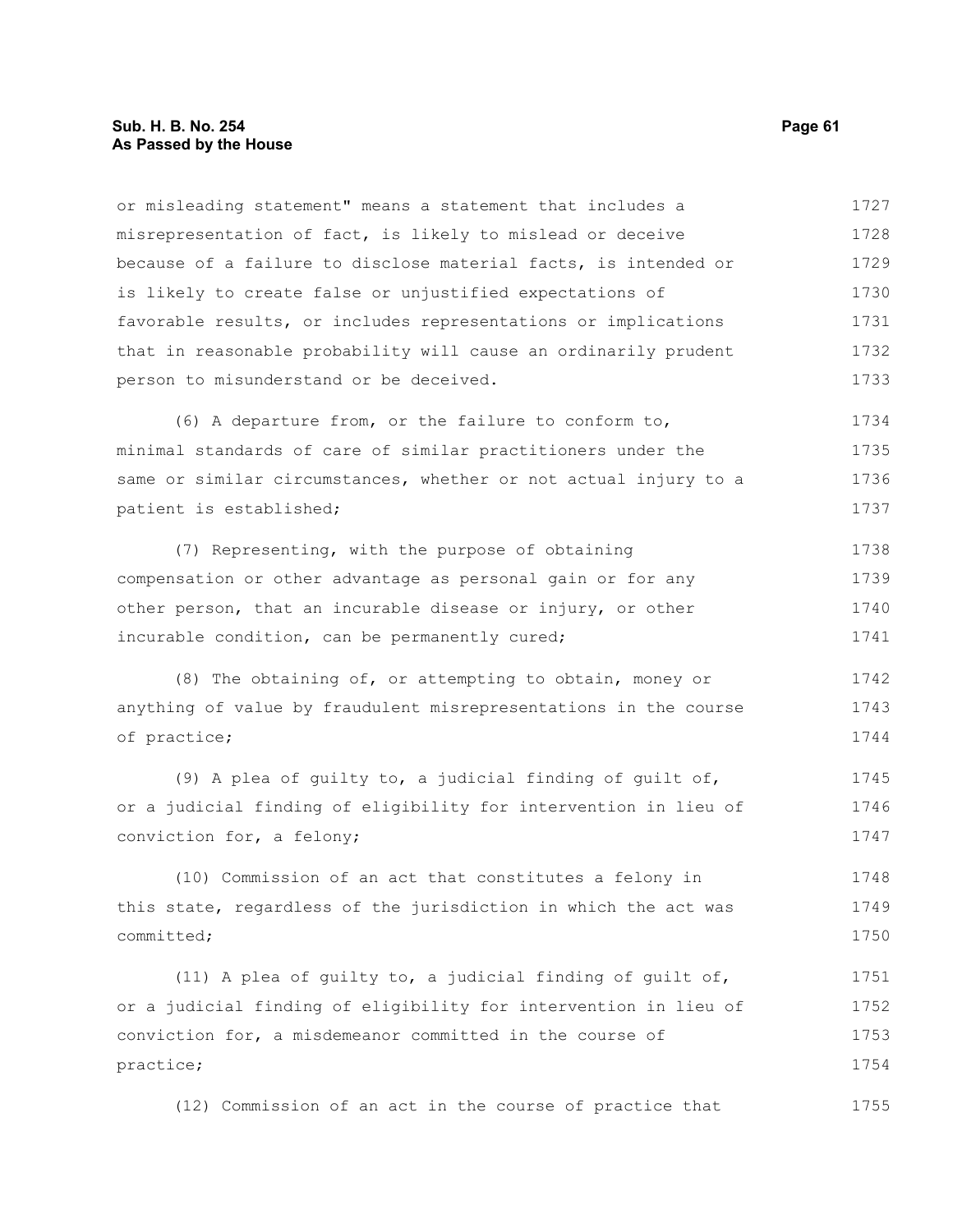constitutes a misdemeanor in this state, regardless of the jurisdiction in which the act was committed; (13) A plea of guilty to, a judicial finding of guilt of, or a judicial finding of eligibility for intervention in lieu of conviction for, a misdemeanor involving moral turpitude; (14) Commission of an act involving moral turpitude that constitutes a misdemeanor in this state, regardless of the jurisdiction in which the act was committed; (15) Violation of the conditions of limitation placed by the board upon a license or certificate to practice; (16) Failure to pay license renewal fees specified in this chapter; (17) Except as authorized in section 4731.31 of the Revised Code, engaging in the division of fees for referral of patients, or the receiving of a thing of value in return for a specific referral of a patient to utilize a particular service or business; (18) Subject to section 4731.226 of the Revised Code, violation of any provision of a code of ethics of the American medical association, the American osteopathic association, the American podiatric medical association, or any other national professional organizations that the board specifies by rule. The state medical board shall obtain and keep on file current copies of the codes of ethics of the various national professional organizations. The individual whose license or certificate is being suspended or revoked shall not be found to have violated any provision of a code of ethics of an organization not 1756 1757 1758 1759 1760 1761 1762 1763 1764 1765 1766 1767 1768 1769 1770 1771 1772 1773 1774 1775 1776 1777 1778 1779 1780 1781 1782

For purposes of this division, a "provision of a code of 1784

appropriate to the individual's profession.

1783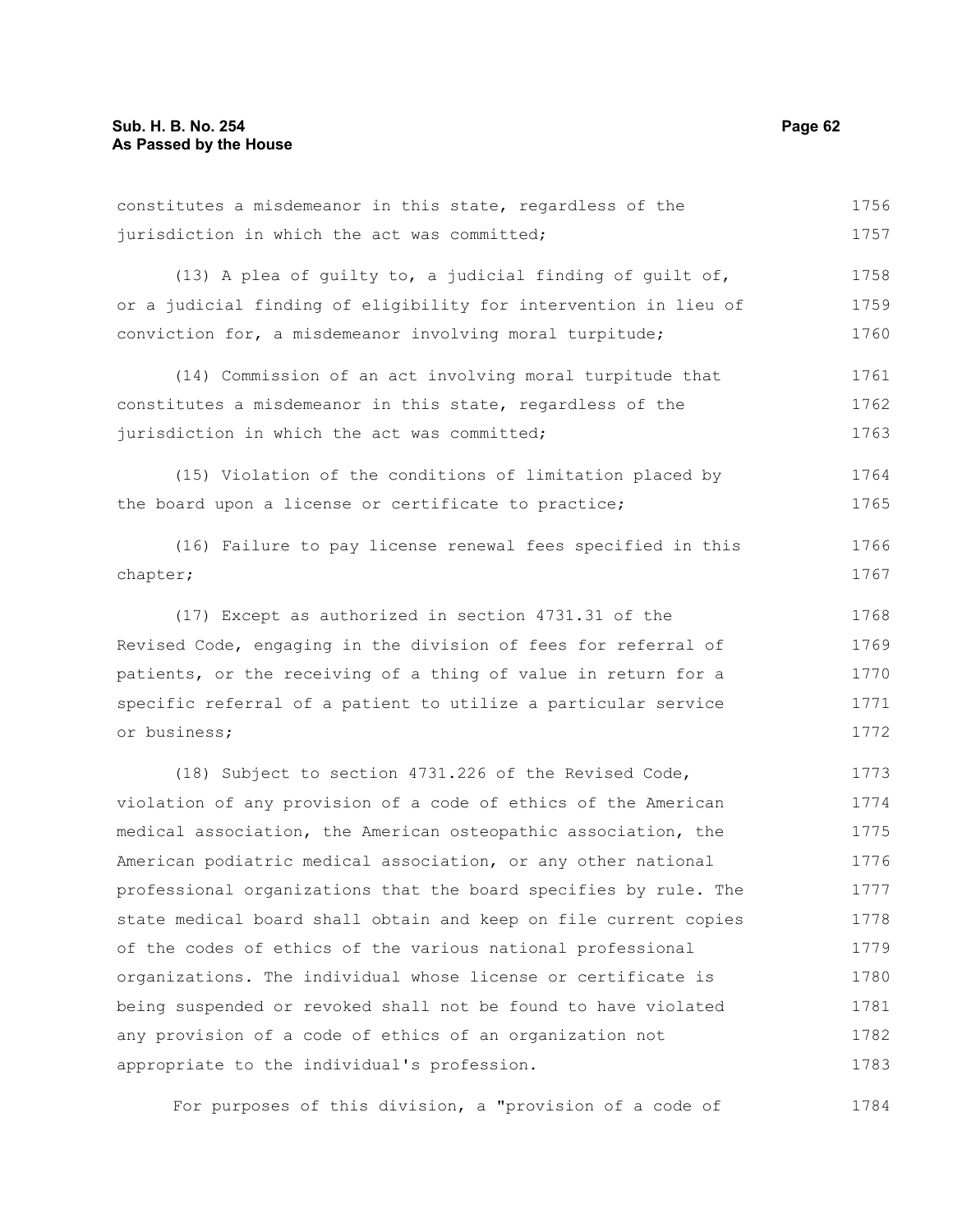# **Sub. H. B. No. 254 Page 63 As Passed by the House**

ethics of a national professional organization" does not include any provision that would preclude the making of a report by a physician of an employee's use of a drug of abuse, or of a condition of an employee other than one involving the use of a drug of abuse, to the employer of the employee as described in division (B) of section 2305.33 of the Revised Code. Nothing in this division affects the immunity from civil liability conferred by that section upon a physician who makes either type of report in accordance with division (B) of that section. As used in this division, "employee," "employer," and "physician" have the same meanings as in section 2305.33 of the Revised Code. 1785 1786 1787 1788 1789 1790 1791 1792 1793 1794 1795 1796

(19) Inability to practice according to acceptable and prevailing standards of care by reason of mental illness or physical illness, including, but not limited to, physical deterioration that adversely affects cognitive, motor, or perceptive skills. 1797 1798 1799 1800 1801

In enforcing this division, the board, upon a showing of a possible violation, may compel any individual authorized to practice by this chapter or who has submitted an application pursuant to this chapter to submit to a mental examination, physical examination, including an HIV test, or both a mental and a physical examination. The expense of the examination is the responsibility of the individual compelled to be examined. Failure to submit to a mental or physical examination or consent to an HIV test ordered by the board constitutes an admission of the allegations against the individual unless the failure is due to circumstances beyond the individual's control, and a default and final order may be entered without the taking of testimony or presentation of evidence. If the board finds an individual unable to practice because of the reasons set forth in this 1802 1803 1804 1805 1806 1807 1808 1809 1810 1811 1812 1813 1814 1815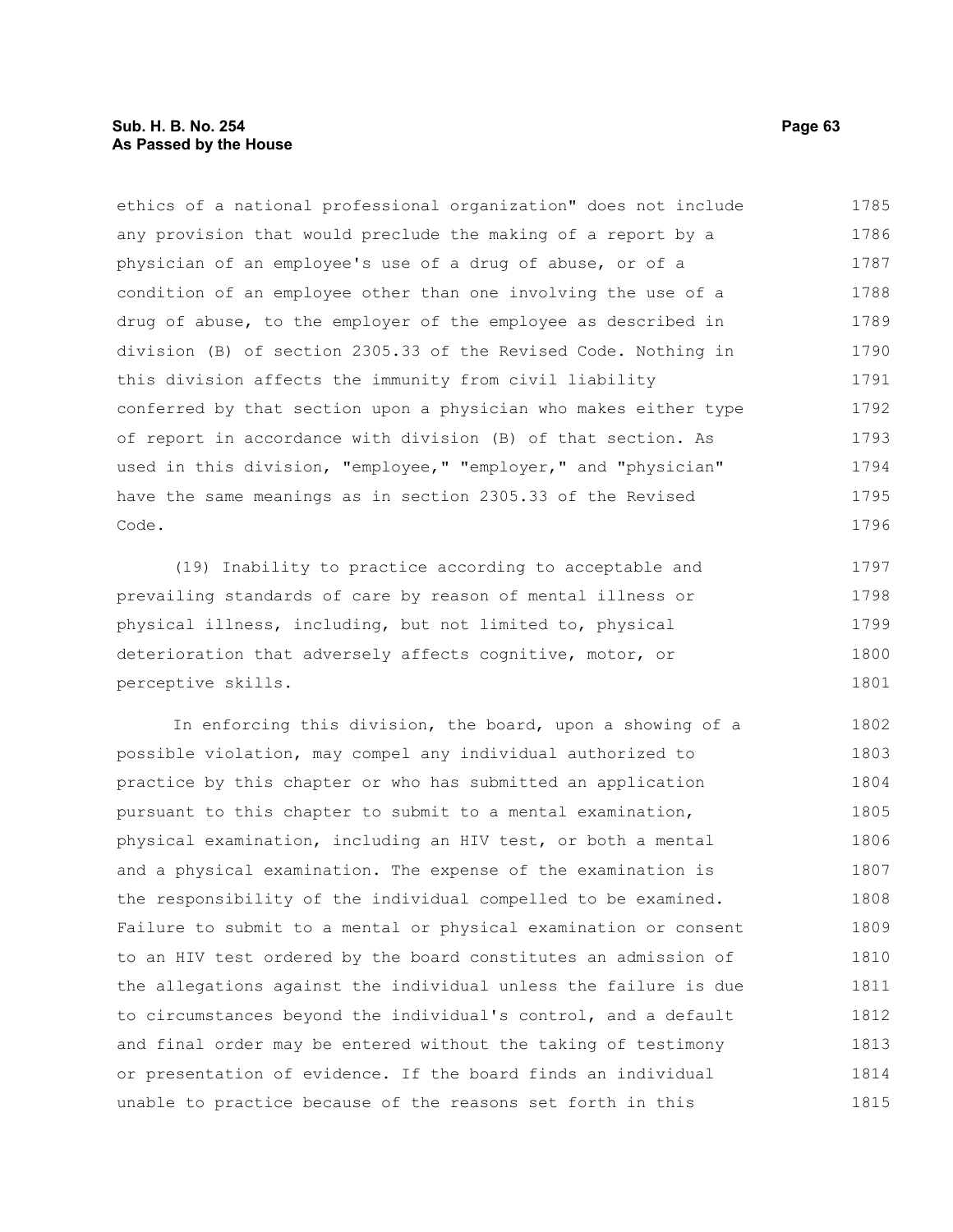## **Sub. H. B. No. 254 Page 64 As Passed by the House**

division, the board shall require the individual to submit to care, counseling, or treatment by physicians approved or designated by the board, as a condition for initial, continued, reinstated, or renewed authority to practice. An individual affected under this division shall be afforded an opportunity to demonstrate to the board the ability to resume practice in compliance with acceptable and prevailing standards under the provisions of the individual's license or certificate. For the purpose of this division, any individual who applies for or receives a license or certificate to practice under this chapter accepts the privilege of practicing in this state and, by so doing, shall be deemed to have given consent to submit to a mental or physical examination when directed to do so in writing by the board, and to have waived all objections to the admissibility of testimony or examination reports that constitute a privileged communication. 1816 1817 1818 1819 1820 1821 1822 1823 1824 1825 1826 1827 1828 1829 1830 1831

(20) Except as provided in division (F)(1)(b) of section 4731.282 of the Revised Code or when civil penalties are imposed under section 4731.225 of the Revised Code, and subject to section 4731.226 of the Revised Code, violating or attempting to violate, directly or indirectly, or assisting in or abetting the violation of, or conspiring to violate, any provisions of this chapter or any rule promulgated by the board. 1832 1833 1834 1835 1836 1837 1838

This division does not apply to a violation or attempted violation of, assisting in or abetting the violation of, or a conspiracy to violate, any provision of this chapter or any rule adopted by the board that would preclude the making of a report by a physician of an employee's use of a drug of abuse, or of a condition of an employee other than one involving the use of a drug of abuse, to the employer of the employee as described in division (B) of section 2305.33 of the Revised Code. Nothing in 1839 1840 1841 1842 1843 1844 1845 1846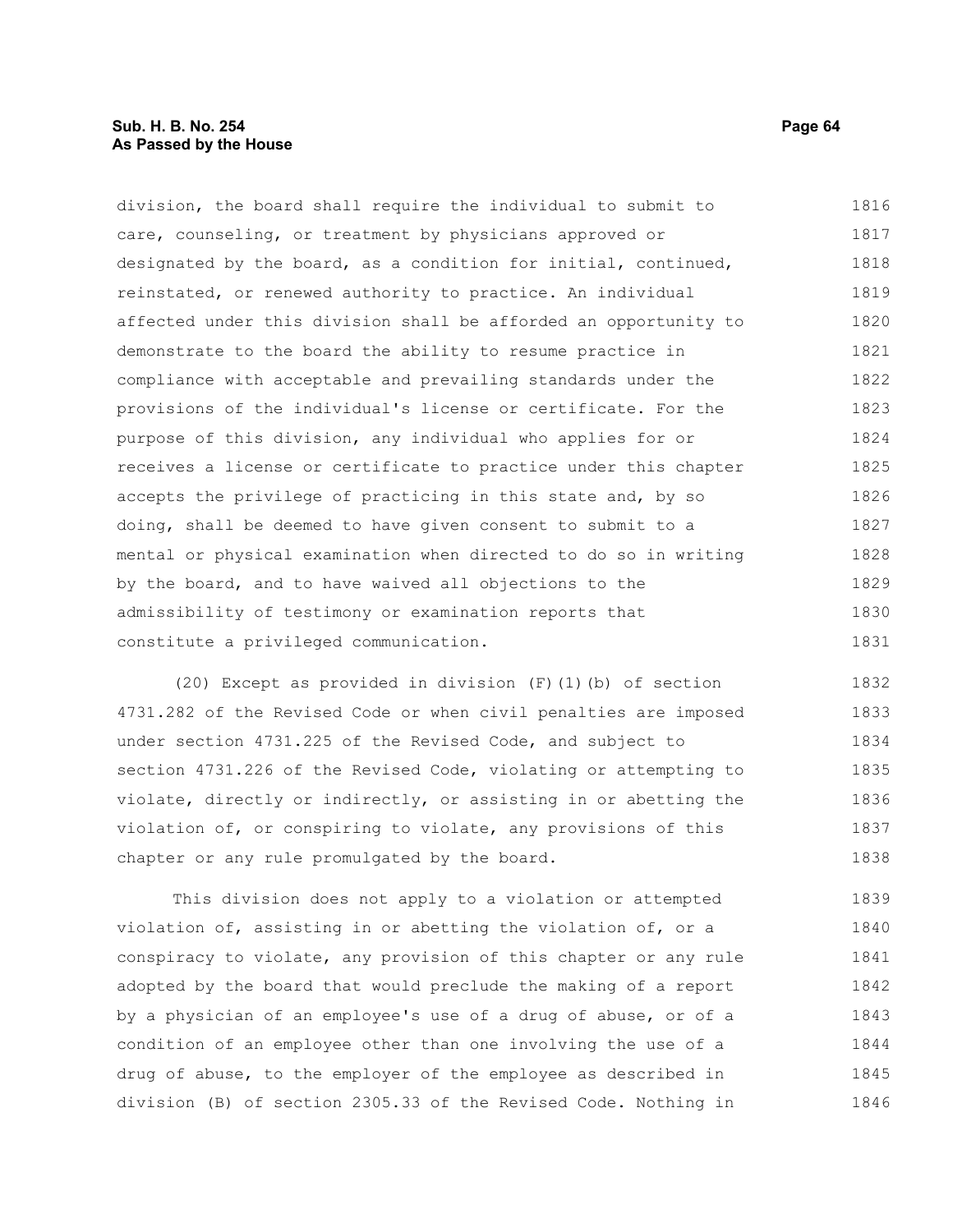### **Sub. H. B. No. 254 Page 65 As Passed by the House**

this division affects the immunity from civil liability conferred by that section upon a physician who makes either type of report in accordance with division (B) of that section. As used in this division, "employee," "employer," and "physician" have the same meanings as in section 2305.33 of the Revised Code. 1847 1848 1849 1850 1851 1852

(21) The violation of section 3701.79 of the Revised Code or of any abortion rule adopted by the director of health pursuant to section 3701.341 of the Revised Code; 1853 1854 1855

(22) Any of the following actions taken by an agency responsible for authorizing, certifying, or regulating an individual to practice a health care occupation or provide health care services in this state or another jurisdiction, for any reason other than the nonpayment of fees: the limitation, revocation, or suspension of an individual's license to practice; acceptance of an individual's license surrender; denial of a license; refusal to renew or reinstate a license; imposition of probation; or issuance of an order of censure or other reprimand; 1856 1857 1858 1859 1860 1861 1862 1863 1864 1865

(23) The violation of section 2919.12 of the Revised Code or the performance or inducement of an abortion upon a pregnant woman with actual knowledge that the conditions specified in division (B) of section 2317.56 of the Revised Code have not been satisfied or with a heedless indifference as to whether those conditions have been satisfied, unless an affirmative defense as specified in division (H)(2) of that section would apply in a civil action authorized by division (H)(1) of that section; 1866 1867 1868 1869 1870 1871 1872 1873 1874

(24) The revocation, suspension, restriction, reduction, or termination of clinical privileges by the United States 1875 1876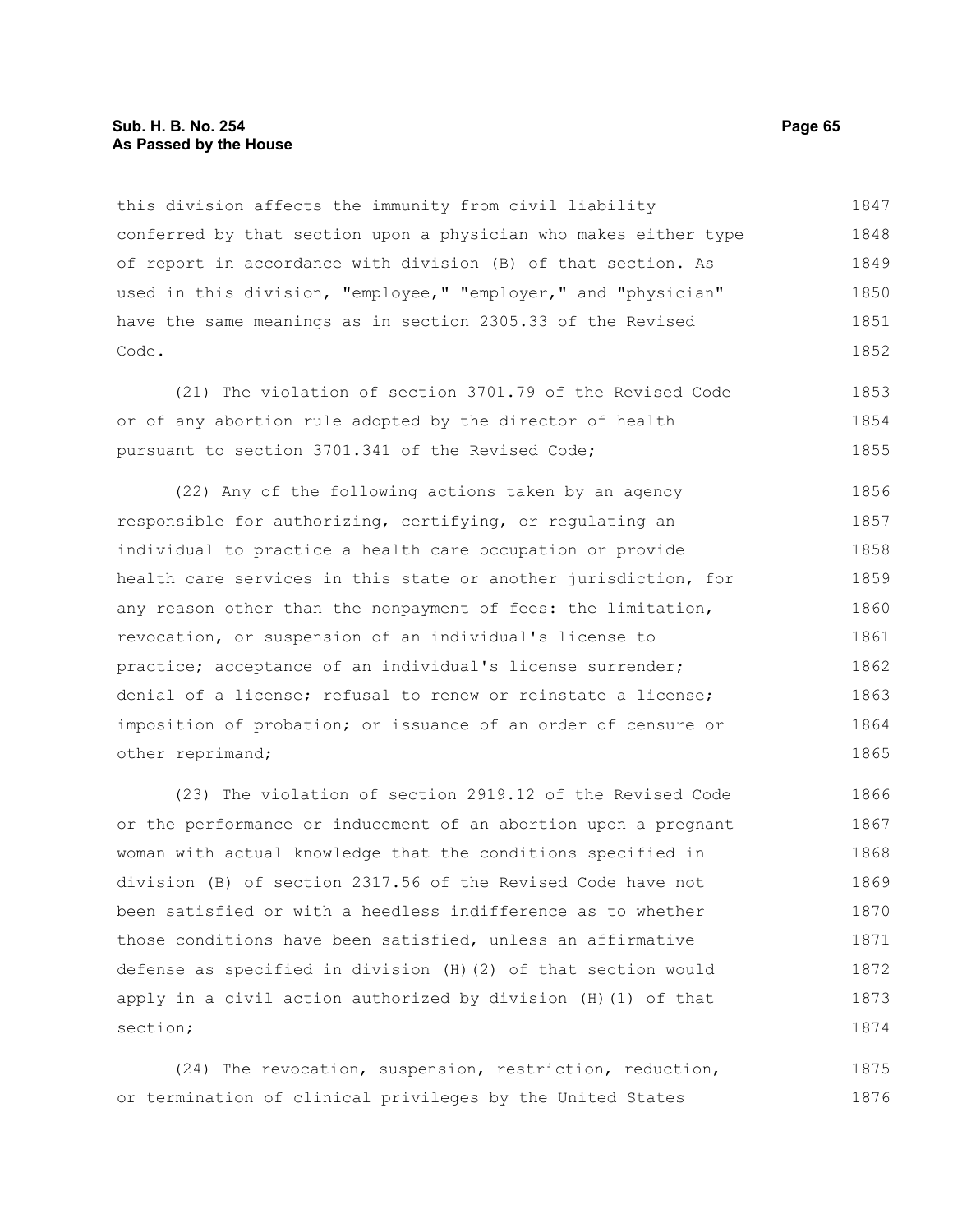department of defense or department of veterans affairs or the termination or suspension of a certificate of registration to prescribe drugs by the drug enforcement administration of the United States department of justice; 1877 1878 1879 1880

(25) Termination or suspension from participation in the medicare or medicaid programs by the department of health and human services or other responsible agency; 1881 1882 1883

(26) Impairment of ability to practice according to acceptable and prevailing standards of care because of habitual or excessive use or abuse of drugs, alcohol, or other substances that impair ability to practice. 1884 1885 1886 1887

For the purposes of this division, any individual authorized to practice by this chapter accepts the privilege of practicing in this state subject to supervision by the board. By filing an application for or holding a license or certificate to practice under this chapter, an individual shall be deemed to have given consent to submit to a mental or physical examination when ordered to do so by the board in writing, and to have waived all objections to the admissibility of testimony or examination reports that constitute privileged communications. 1888 1889 1890 1891 1892 1893 1894 1895 1896

If it has reason to believe that any individual authorized to practice by this chapter or any applicant for licensure or certification to practice suffers such impairment, the board may compel the individual to submit to a mental or physical examination, or both. The expense of the examination is the responsibility of the individual compelled to be examined. Any mental or physical examination required under this division shall be undertaken by a treatment provider or physician who is qualified to conduct the examination and who is chosen by the board. 1897 1898 1899 1900 1901 1902 1903 1904 1905 1906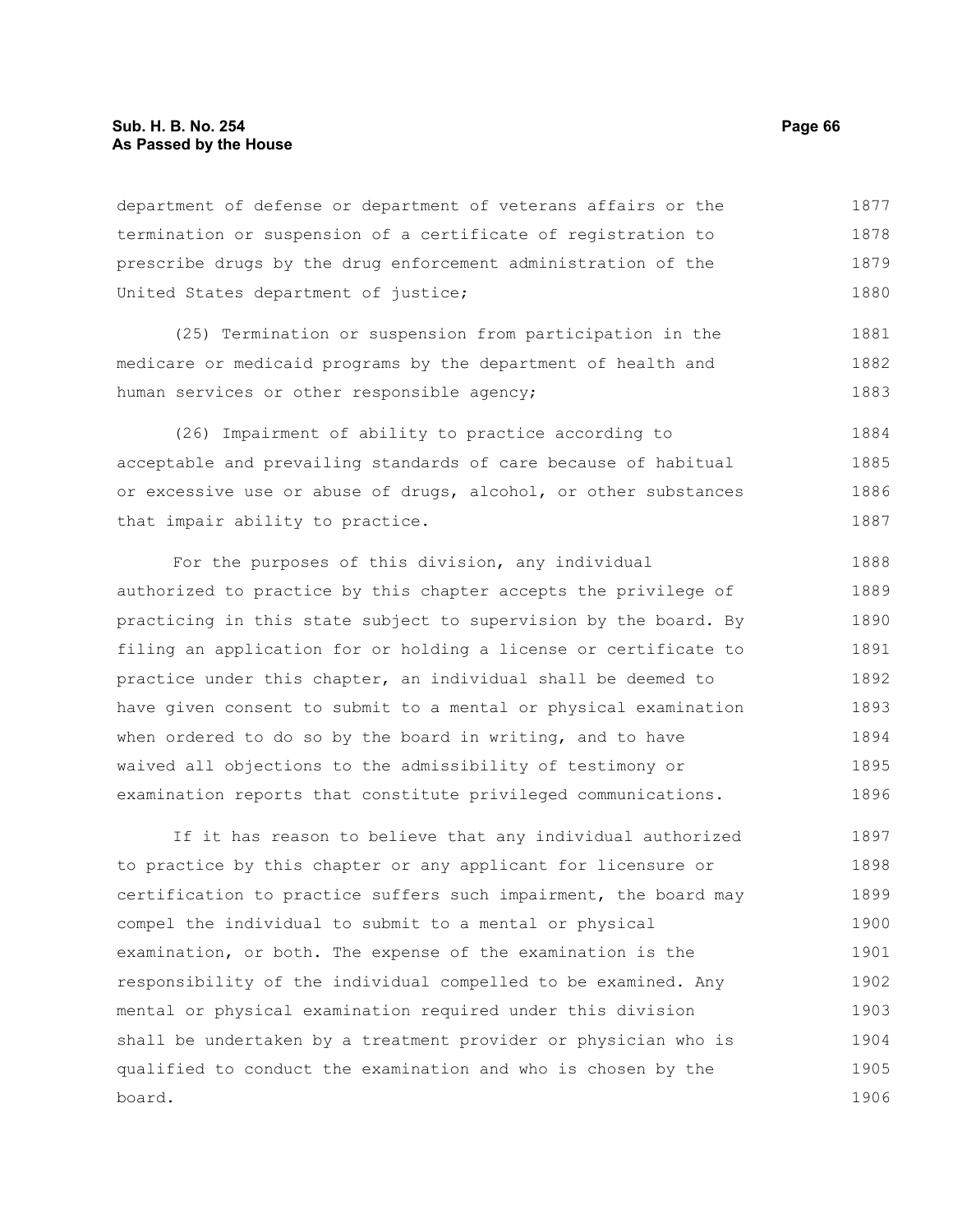# **Sub. H. B. No. 254 Page 67 As Passed by the House**

Failure to submit to a mental or physical examination ordered by the board constitutes an admission of the allegations against the individual unless the failure is due to circumstances beyond the individual's control, and a default and final order may be entered without the taking of testimony or presentation of evidence. If the board determines that the individual's ability to practice is impaired, the board shall suspend the individual's license or certificate or deny the individual's application and shall require the individual, as a condition for initial, continued, reinstated, or renewed licensure or certification to practice, to submit to treatment. 1907 1908 1909 1910 1911 1912 1913 1914 1915 1916 1917

Before being eligible to apply for reinstatement of a license or certificate suspended under this division, the impaired practitioner shall demonstrate to the board the ability to resume practice in compliance with acceptable and prevailing standards of care under the provisions of the practitioner's license or certificate. The demonstration shall include, but shall not be limited to, the following: 1918 1919 1920 1921 1922 1923 1924

(a) Certification from a treatment provider approved under section 4731.25 of the Revised Code that the individual has successfully completed any required inpatient treatment; 1925 1926 1927

(b) Evidence of continuing full compliance with an aftercare contract or consent agreement; 1928 1929

(c) Two written reports indicating that the individual's ability to practice has been assessed and that the individual has been found capable of practicing according to acceptable and prevailing standards of care. The reports shall be made by individuals or providers approved by the board for making the assessments and shall describe the basis for their determination. 1930 1931 1932 1933 1934 1935 1936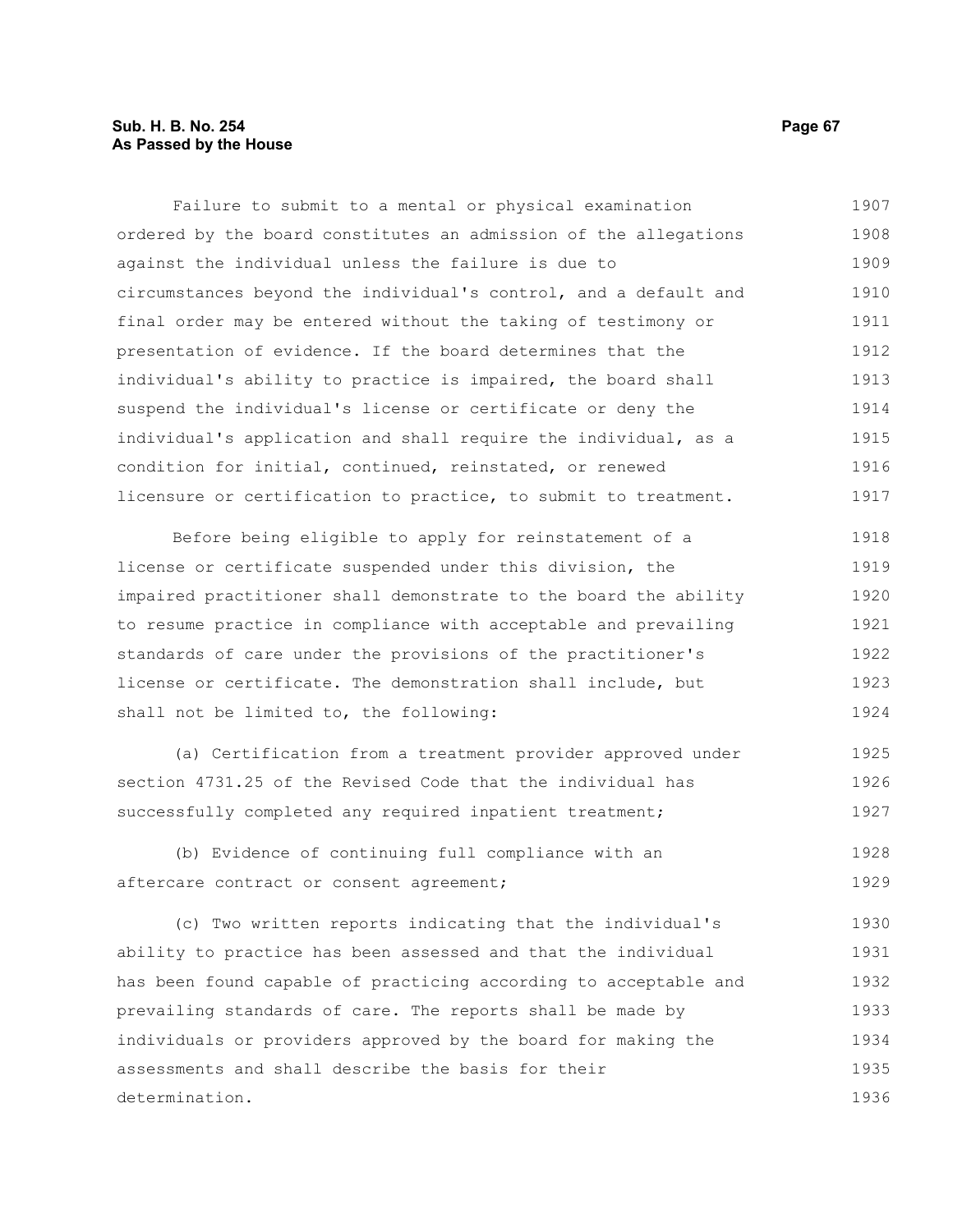# **Sub. H. B. No. 254 Page 68 As Passed by the House**

The board may reinstate a license or certificate suspended under this division after that demonstration and after the individual has entered into a written consent agreement. 1937 1938 1939

When the impaired practitioner resumes practice, the board shall require continued monitoring of the individual. The monitoring shall include, but not be limited to, compliance with the written consent agreement entered into before reinstatement or with conditions imposed by board order after a hearing, and, upon termination of the consent agreement, submission to the board for at least two years of annual written progress reports made under penalty of perjury stating whether the individual has maintained sobriety. 1940 1941 1942 1943 1944 1945 1946 1947 1948

(27) A second or subsequent violation of section 4731.66 or 4731.69 of the Revised Code; 1949 1950

(28) Except as provided in division (N) of this section: 1951

(a) Waiving the payment of all or any part of a deductible or copayment that a patient, pursuant to a health insurance or health care policy, contract, or plan that covers the individual's services, otherwise would be required to pay if the waiver is used as an enticement to a patient or group of patients to receive health care services from that individual; 1952 1953 1954 1955 1956 1957

(b) Advertising that the individual will waive the payment of all or any part of a deductible or copayment that a patient, pursuant to a health insurance or health care policy, contract, or plan that covers the individual's services, otherwise would be required to pay. 1958 1959 1960 1961 1962

(29) Failure to use universal blood and body fluid precautions established by rules adopted under section 4731.051 of the Revised Code; 1963 1964 1965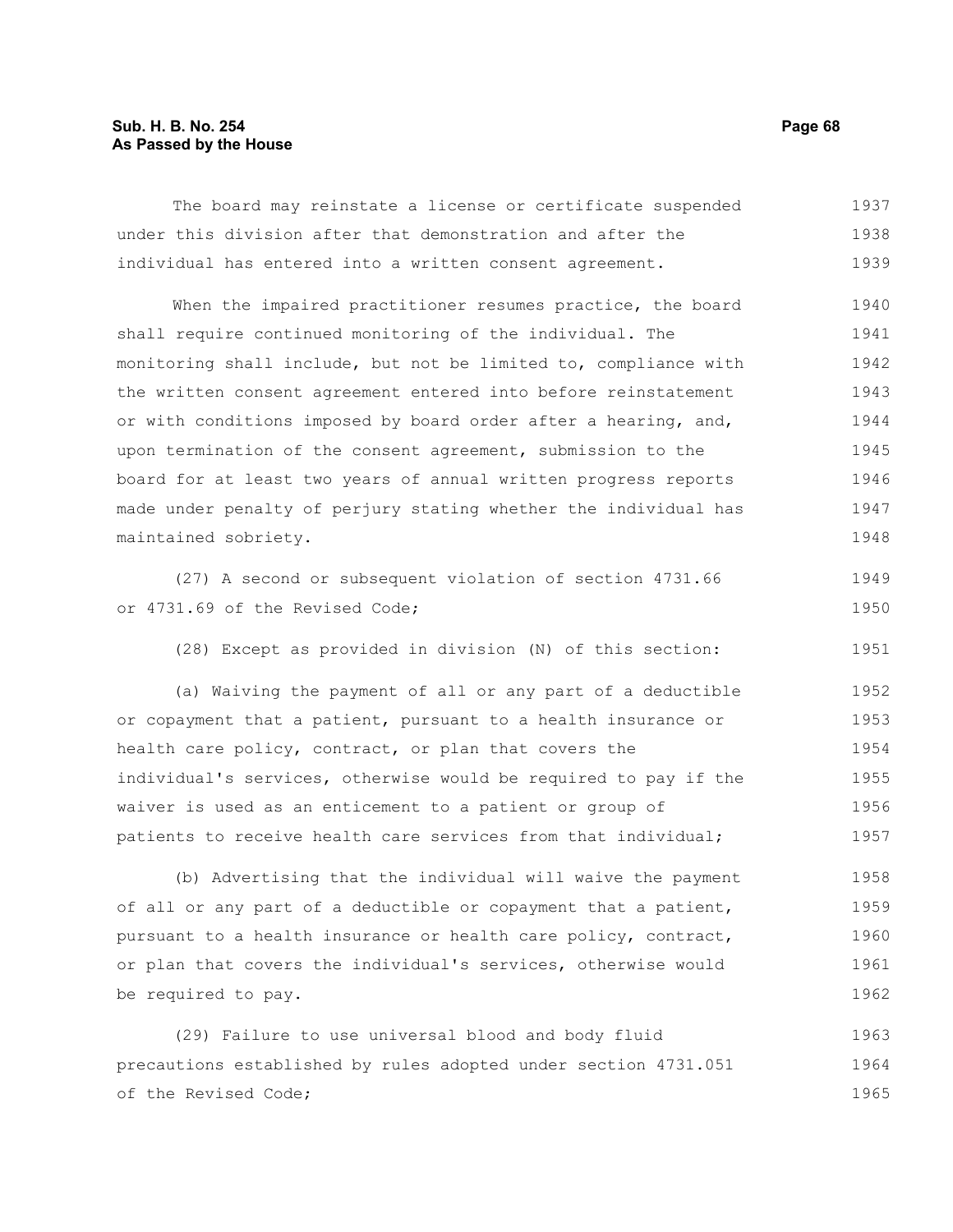## **Sub. H. B. No. 254 Page 69 As Passed by the House**

(30) Failure to provide notice to, and receive acknowledgment of the notice from, a patient when required by section 4731.143 of the Revised Code prior to providing nonemergency professional services, or failure to maintain that notice in the patient's medical record; (31) Failure of a physician supervising a physician assistant to maintain supervision in accordance with the requirements of Chapter 4730. of the Revised Code and the rules adopted under that chapter; (32) Failure of a physician or podiatrist to enter into a standard care arrangement with a clinical nurse specialist, certified nurse-midwife, or certified nurse practitioner with whom the physician or podiatrist is in collaboration pursuant to section 4731.27 of the Revised Code or failure to fulfill the responsibilities of collaboration after entering into a standard care arrangement; (33) Failure to comply with the terms of a consult agreement entered into with a pharmacist pursuant to section 4729.39 of the Revised Code; (34) Failure to cooperate in an investigation conducted by the board under division (F) of this section, including failure to comply with a subpoena or order issued by the board or failure to answer truthfully a question presented by the board in an investigative interview, an investigative office conference, at a deposition, or in written interrogatories, 1966 1967 1968 1969 1970 1971 1972 1973 1974 1975 1976 1977 1978 1979 1980 1981 1982 1983 1984 1985 1986 1987 1988 1989 1990

except that failure to cooperate with an investigation shall not constitute grounds for discipline under this section if a court of competent jurisdiction has issued an order that either quashes a subpoena or permits the individual to withhold the testimony or evidence in issue; 1991 1992 1993 1994 1995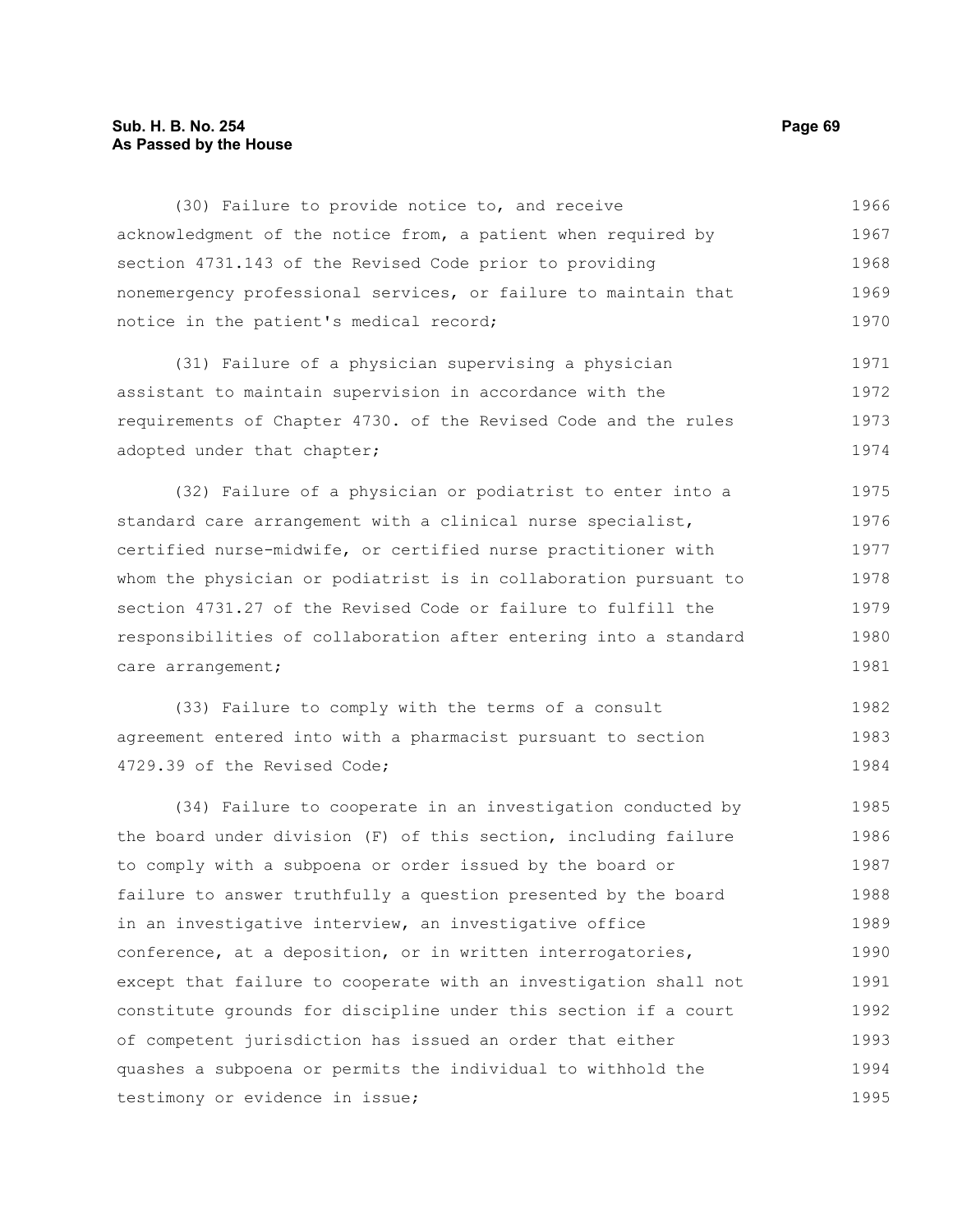management clinic;

| (35) Failure to supervise an acupuncturist in accordance         | 1996 |
|------------------------------------------------------------------|------|
| with Chapter 4762. of the Revised Code and the board's rules for | 1997 |
| providing that supervision;                                      | 1998 |
| (36) Failure to supervise an anesthesiologist assistant in       | 1999 |
| accordance with Chapter 4760. of the Revised Code and the        | 2000 |
| board's rules for supervision of an anesthesiologist assistant;  | 2001 |
| (37) Assisting suicide, as defined in section 3795.01 of         | 2002 |
| the Revised Code;                                                | 2003 |
| (38) Failure to comply with the requirements of section          | 2004 |
| 2317.561 of the Revised Code;                                    | 2005 |
| (39) Failure to supervise a radiologist assistant in             | 2006 |
| accordance with Chapter 4774. of the Revised Code and the        | 2007 |
| board's rules for supervision of radiologist assistants;         | 2008 |
| (40) Performing or inducing an abortion at an office or          | 2009 |
| facility with knowledge that the office or facility fails to     | 2010 |
| post the notice required under section 3701.791 of the Revised   | 2011 |
| Code;                                                            | 2012 |
| (41) Failure to comply with the standards and procedures         | 2013 |
| established in rules under section 4731.054 of the Revised Code  | 2014 |
| for the operation of or the provision of care at a pain          | 2015 |

(42) Failure to comply with the standards and procedures established in rules under section 4731.054 of the Revised Code for providing supervision, direction, and control of individuals at a pain management clinic; 2017 2018 2019 2020

(43) Failure to comply with the requirements of section 4729.79 or 4731.055 of the Revised Code, unless the state board of pharmacy no longer maintains a drug database pursuant to 2021 2022 2023

2016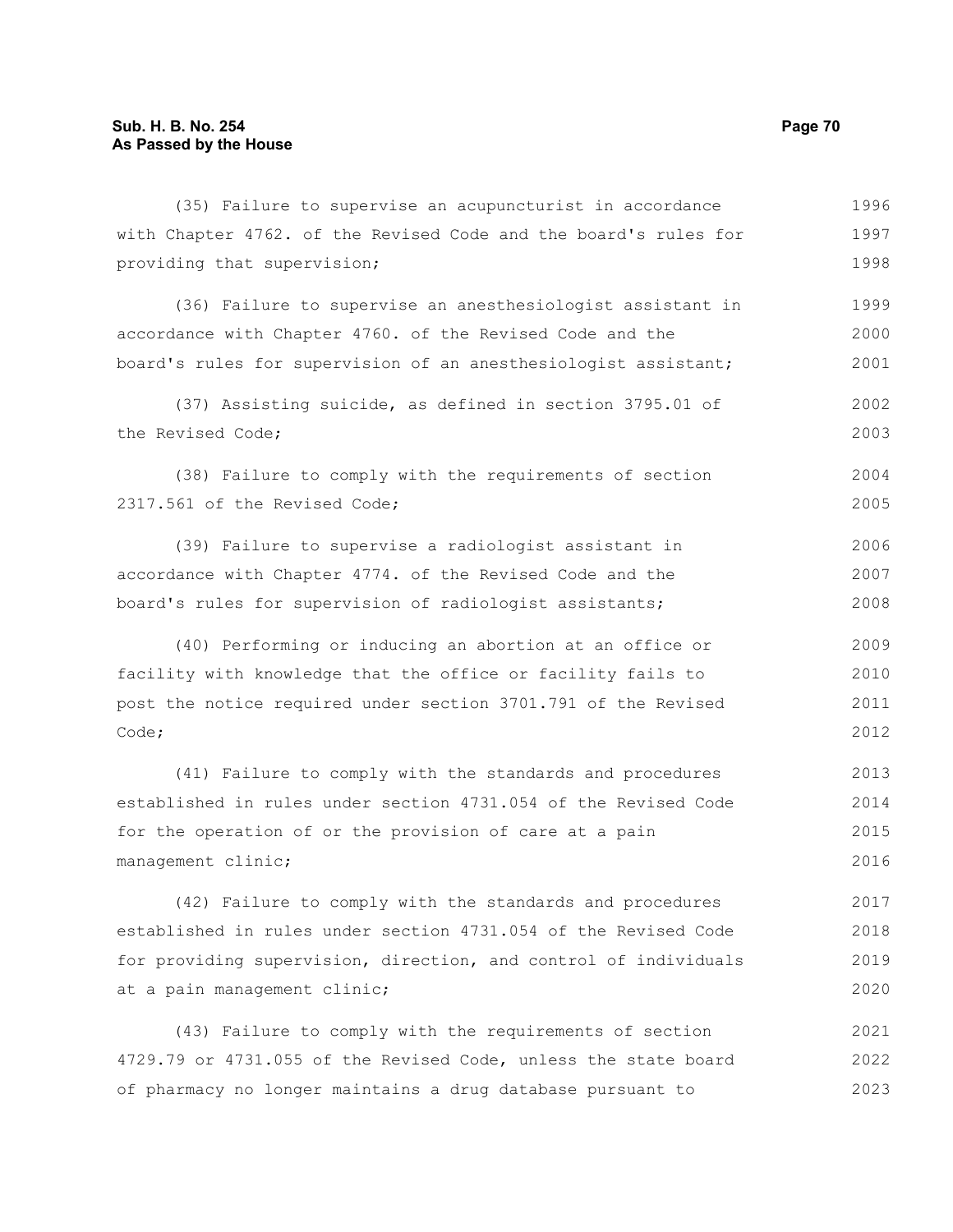section 4729.75 of the Revised Code;

(44) Failure to comply with the requirements of section 2919.171, 2919.202, or 2919.203 of the Revised Code or failure to submit to the department of health in accordance with a court order a complete report as described in section 2919.171 or 2919.202 of the Revised Code; 2025 2026 2027 2028 2029

(45) Practicing at a facility that is subject to licensure as a category III terminal distributor of dangerous drugs with a pain management clinic classification unless the person operating the facility has obtained and maintains the license with the classification; 2030 2031 2032 2033 2034

(46) Owning a facility that is subject to licensure as a category III terminal distributor of dangerous drugs with a pain management clinic classification unless the facility is licensed with the classification;

(47) Failure to comply with any of the requirements regarding making or maintaining medical records or documents described in division (A) of section 2919.192, division (C) of section 2919.193, division (B) of section 2919.195, or division (A) of section 2919.196 of the Revised Code; 2039 2041 2042 2043

(48) Failure to comply with the requirements in section 3719.061 of the Revised Code before issuing for a minor a prescription for an opioid analgesic, as defined in section 3719.01 of the Revised Code; 2044 2045 2046 2047

(49) Failure to comply with the requirements of section 4731.30 of the Revised Code or rules adopted under section 4731.301 of the Revised Code when recommending treatment with medical marijuana; 2048 2049 2050 2051

(50) Practicing at a facility, clinic, or other location 2052

2024

2040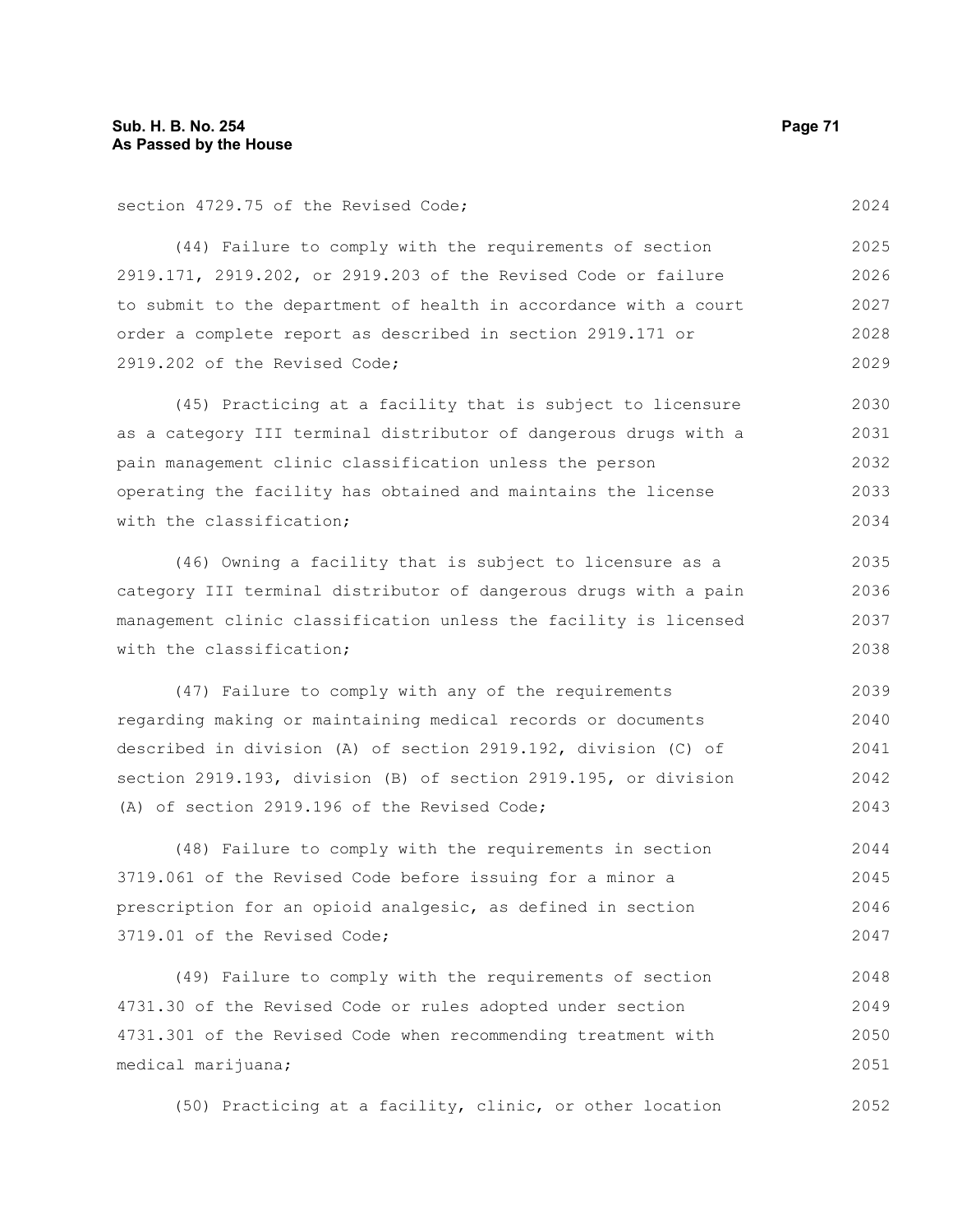## **Sub. H. B. No. 254 Page 72 As Passed by the House**

that is subject to licensure as a category III terminal distributor of dangerous drugs with an office-based opioid treatment classification unless the person operating that place has obtained and maintains the license with the classification; 2053 2054 2055 2056

(51) Owning a facility, clinic, or other location that is subject to licensure as a category III terminal distributor of dangerous drugs with an office-based opioid treatment classification unless that place is licensed with the classification; 2057 2058 2059 2060 2061

(52) A pattern of continuous or repeated violations of division (E)(2) or (3) of section 3963.02 of the Revised Code. 2062 2063

(C) Disciplinary actions taken by the board under divisions (A) and (B) of this section shall be taken pursuant to an adjudication under Chapter 119. of the Revised Code, except that in lieu of an adjudication, the board may enter into a consent agreement with an individual to resolve an allegation of a violation of this chapter or any rule adopted under it. A consent agreement, when ratified by an affirmative vote of not fewer than six members of the board, shall constitute the findings and order of the board with respect to the matter addressed in the agreement. If the board refuses to ratify a consent agreement, the admissions and findings contained in the consent agreement shall be of no force or effect. 2064 2065 2066 2067 2068 2069 2070 2071 2072 2073 2074 2075

A telephone conference call may be utilized for ratification of a consent agreement that revokes or suspends an individual's license or certificate to practice or certificate to recommend. The telephone conference call shall be considered a special meeting under division (F) of section 121.22 of the Revised Code. 2076 2077 2078 2079 2080 2081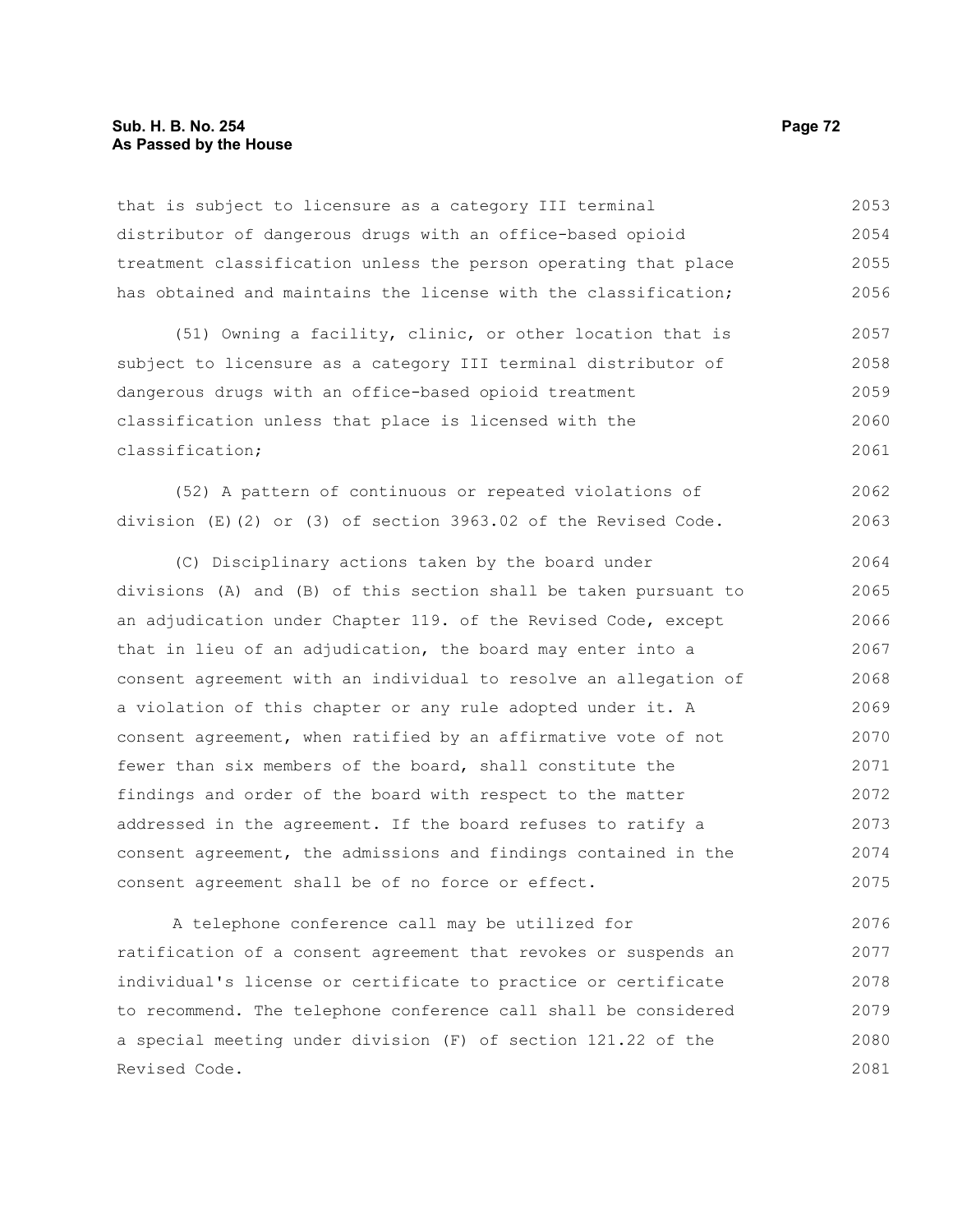## **Sub. H. B. No. 254 Page 73 As Passed by the House**

If the board takes disciplinary action against an individual under division (B) of this section for a second or subsequent plea of guilty to, or judicial finding of guilt of, a violation of section 2919.123 or 2919.124 of the Revised Code, the disciplinary action shall consist of a suspension of the individual's license or certificate to practice for a period of at least one year or, if determined appropriate by the board, a more serious sanction involving the individual's license or certificate to practice. Any consent agreement entered into under this division with an individual that pertains to a second or subsequent plea of guilty to, or judicial finding of guilt of, a violation of that section shall provide for a suspension of the individual's license or certificate to practice for a period of at least one year or, if determined appropriate by the board, a more serious sanction involving the individual's license or certificate to practice. 2082 2083 2084 2085 2086 2087 2088 2089 2090 2091 2092 2093 2094 2095 2096 2097

(D) For purposes of divisions (B)(10), (12), and (14) of this section, the commission of the act may be established by a finding by the board, pursuant to an adjudication under Chapter 119. of the Revised Code, that the individual committed the act. The board does not have jurisdiction under those divisions if the trial court renders a final judgment in the individual's favor and that judgment is based upon an adjudication on the merits. The board has jurisdiction under those divisions if the trial court issues an order of dismissal upon technical or procedural grounds. 2098 2099 2100 2101 2102 2103 2104 2105 2106 2107

(E) The sealing of conviction records by any court shall have no effect upon a prior board order entered under this section or upon the board's jurisdiction to take action under this section if, based upon a plea of guilty, a judicial finding of guilt, or a judicial finding of eligibility for intervention 2108 2109 2110 2111 2112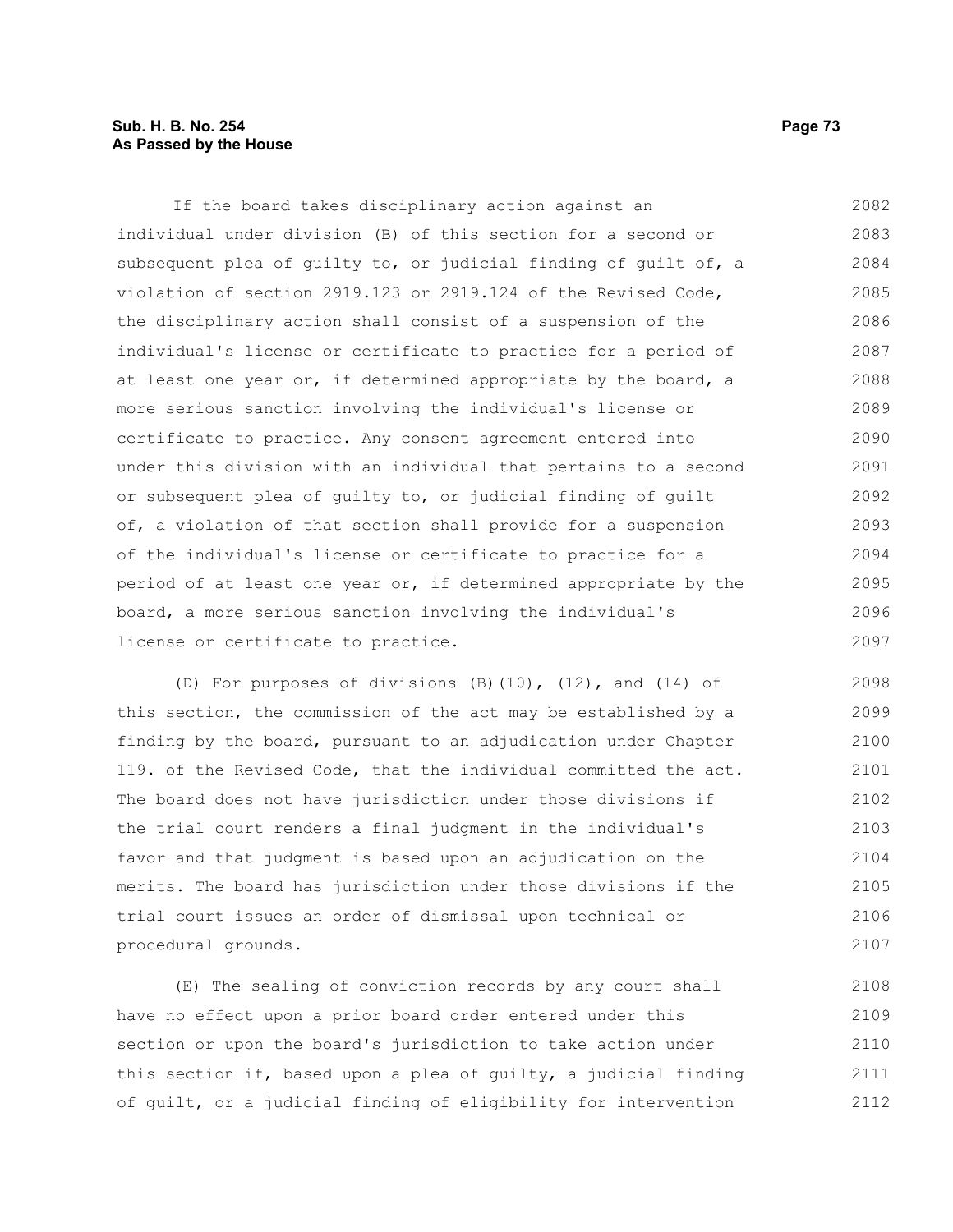## **Sub. H. B. No. 254 Page 74 As Passed by the House**

in lieu of conviction, the board issued a notice of opportunity for a hearing prior to the court's order to seal the records. The board shall not be required to seal, destroy, redact, or otherwise modify its records to reflect the court's sealing of conviction records. 2113 2114 2115 2116 2117

(F)(1) The board shall investigate evidence that appears to show that a person has violated any provision of this chapter or any rule adopted under it. Any person may report to the board in a signed writing any information that the person may have that appears to show a violation of any provision of this chapter or any rule adopted under it. In the absence of bad faith, any person who reports information of that nature or who testifies before the board in any adjudication conducted under Chapter 119. of the Revised Code shall not be liable in damages in a civil action as a result of the report or testimony. Each complaint or allegation of a violation received by the board shall be assigned a case number and shall be recorded by the board. 2118 2119 2120 2121 2122 2123 2124 2125 2126 2127 2128 2129 2130

(2) Investigations of alleged violations of this chapter or any rule adopted under it shall be supervised by the supervising member elected by the board in accordance with section 4731.02 of the Revised Code and by the secretary as provided in section 4731.39 of the Revised Code. The president may designate another member of the board to supervise the investigation in place of the supervising member. No member of the board who supervises the investigation of a case shall participate in further adjudication of the case. 2131 2132 2133 2134 2135 2136 2137 2138 2139

(3) In investigating a possible violation of this chapter or any rule adopted under this chapter, or in conducting an inspection under division (E) of section 4731.054 of the Revised 2140 2141 2142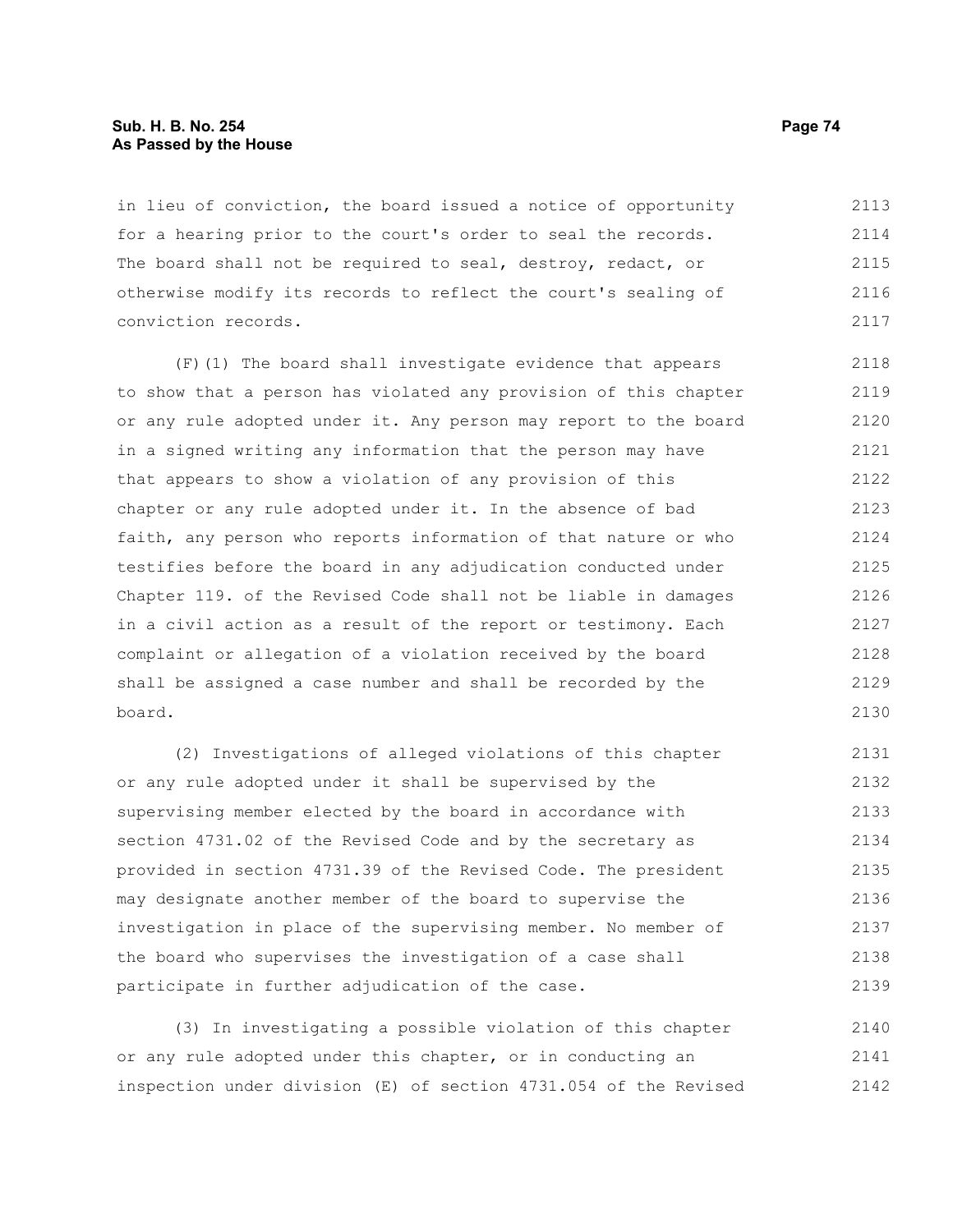## **Sub. H. B. No. 254 Page 75 As Passed by the House**

Code, the board may question witnesses, conduct interviews, administer oaths, order the taking of depositions, inspect and copy any books, accounts, papers, records, or documents, issue subpoenas, and compel the attendance of witnesses and production of books, accounts, papers, records, documents, and testimony, except that a subpoena for patient record information shall not be issued without consultation with the attorney general's office and approval of the secretary and supervising member of the board. 2143 2144 2145 2146 2147 2148 2149 2150 2151

(a) Before issuance of a subpoena for patient record information, the secretary and supervising member shall determine whether there is probable cause to believe that the complaint filed alleges a violation of this chapter or any rule adopted under it and that the records sought are relevant to the alleged violation and material to the investigation. The subpoena may apply only to records that cover a reasonable period of time surrounding the alleged violation. 2152 2153 2154 2155 2156 2157 2158 2159

(b) On failure to comply with any subpoena issued by the board and after reasonable notice to the person being subpoenaed, the board may move for an order compelling the production of persons or records pursuant to the Rules of Civil Procedure. 2160 2161 2162 2163 2164

(c) A subpoena issued by the board may be served by a sheriff, the sheriff's deputy, or a board employee or agent designated by the board. Service of a subpoena issued by the board may be made by delivering a copy of the subpoena to the person named therein, reading it to the person, or leaving it at the person's usual place of residence, usual place of business, or address on file with the board. When serving a subpoena to an applicant for or the holder of a license or certificate issued 2165 2166 2167 2168 2169 2170 2171 2172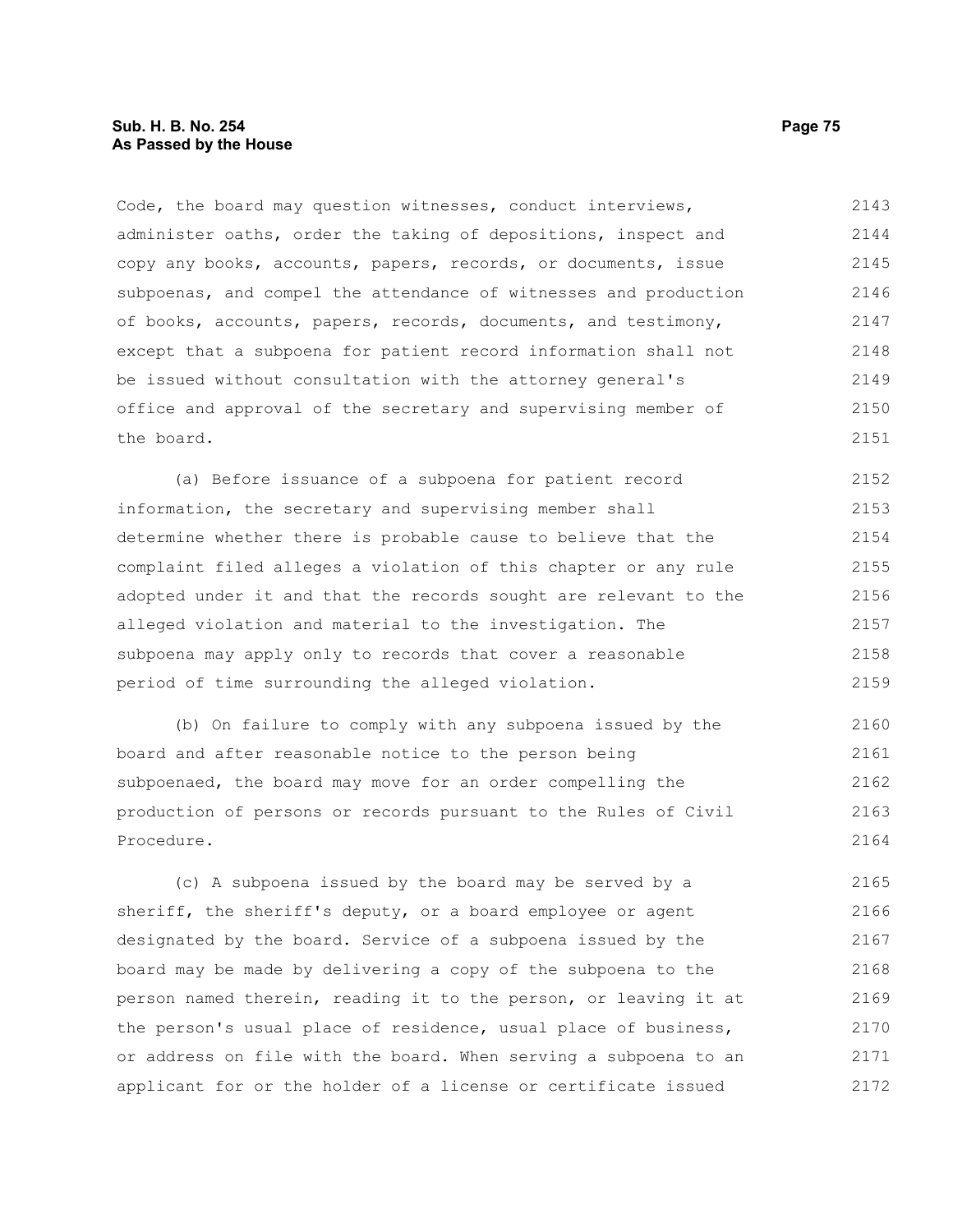## **Sub. H. B. No. 254 Page 76 As Passed by the House**

under this chapter, service of the subpoena may be made by certified mail, return receipt requested, and the subpoena shall be deemed served on the date delivery is made or the date the person refuses to accept delivery. If the person being served refuses to accept the subpoena or is not located, service may be made to an attorney who notifies the board that the attorney is representing the person. 2173 2174 2175 2176 2177 2178 2179

(d) A sheriff's deputy who serves a subpoena shall receive the same fees as a sheriff. Each witness who appears before the board in obedience to a subpoena shall receive the fees and mileage provided for under section 119.094 of the Revised Code. 2180 2181 2182 2183

(4) All hearings, investigations, and inspections of the board shall be considered civil actions for the purposes of section 2305.252 of the Revised Code. 2184 2185 2186

(5) A report required to be submitted to the board under this chapter, a complaint, or information received by the board pursuant to an investigation or pursuant to an inspection under division (E) of section 4731.054 of the Revised Code is confidential and not subject to discovery in any civil action. 2187 2188 2189 2190 2191

The board shall conduct all investigations or inspections and proceedings in a manner that protects the confidentiality of patients and persons who file complaints with the board. The board shall not make public the names or any other identifying information about patients or complainants unless proper consent is given or, in the case of a patient, a waiver of the patient privilege exists under division (B) of section 2317.02 of the Revised Code, except that consent or a waiver of that nature is not required if the board possesses reliable and substantial evidence that no bona fide physician-patient relationship exists. 2192 2193 2194 2195 2196 2197 2198 2199 2200 2201 2202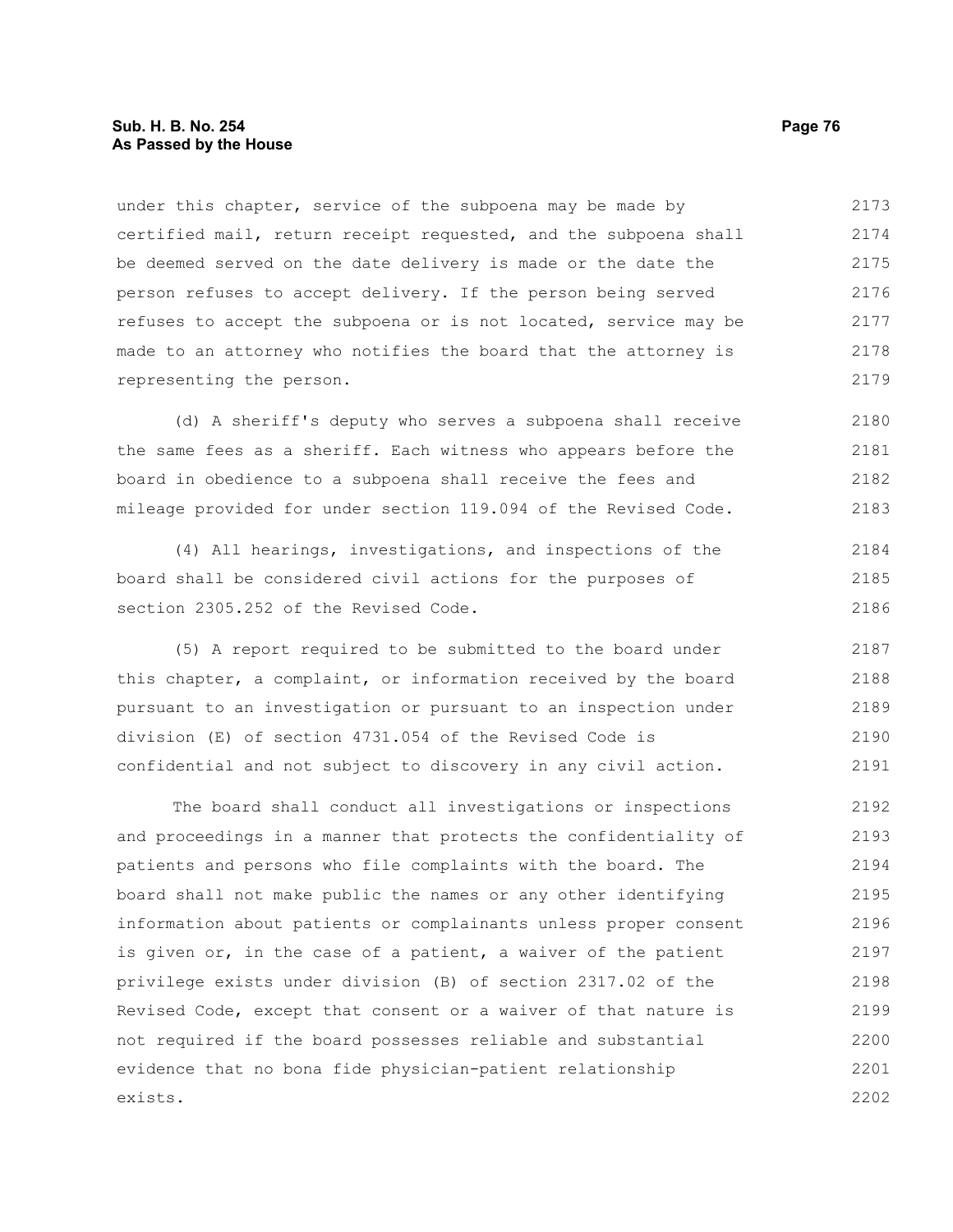## **Sub. H. B. No. 254 Page 77 As Passed by the House**

The board may share any information it receives pursuant to an investigation or inspection, including patient records and patient record information, with law enforcement agencies, other licensing boards, and other governmental agencies that are prosecuting, adjudicating, or investigating alleged violations of statutes or administrative rules. An agency or board that receives the information shall comply with the same requirements regarding confidentiality as those with which the state medical board must comply, notwithstanding any conflicting provision of the Revised Code or procedure of the agency or board that applies when it is dealing with other information in its possession. In a judicial proceeding, the information may be admitted into evidence only in accordance with the Rules of Evidence, but the court shall require that appropriate measures are taken to ensure that confidentiality is maintained with respect to any part of the information that contains names or other identifying information about patients or complainants whose confidentiality was protected by the state medical board when the information was in the board's possession. Measures to ensure confidentiality that may be taken by the court include sealing its records or deleting specific information from its records. 2203 2204 2205 2206 2207 2208 2209 2210 2211 2212 2213 2214 2215 2216 2217 2218 2219 2220 2221 2222 2223 2224

(6) On a quarterly basis, the board shall prepare a report that documents the disposition of all cases during the preceding three months. The report shall contain the following information for each case with which the board has completed its activities: 2225 2226 2227 2228

(a) The case number assigned to the complaint or alleged violation; 2229 2230

(b) The type of license or certificate to practice, if any, held by the individual against whom the complaint is 2231 2232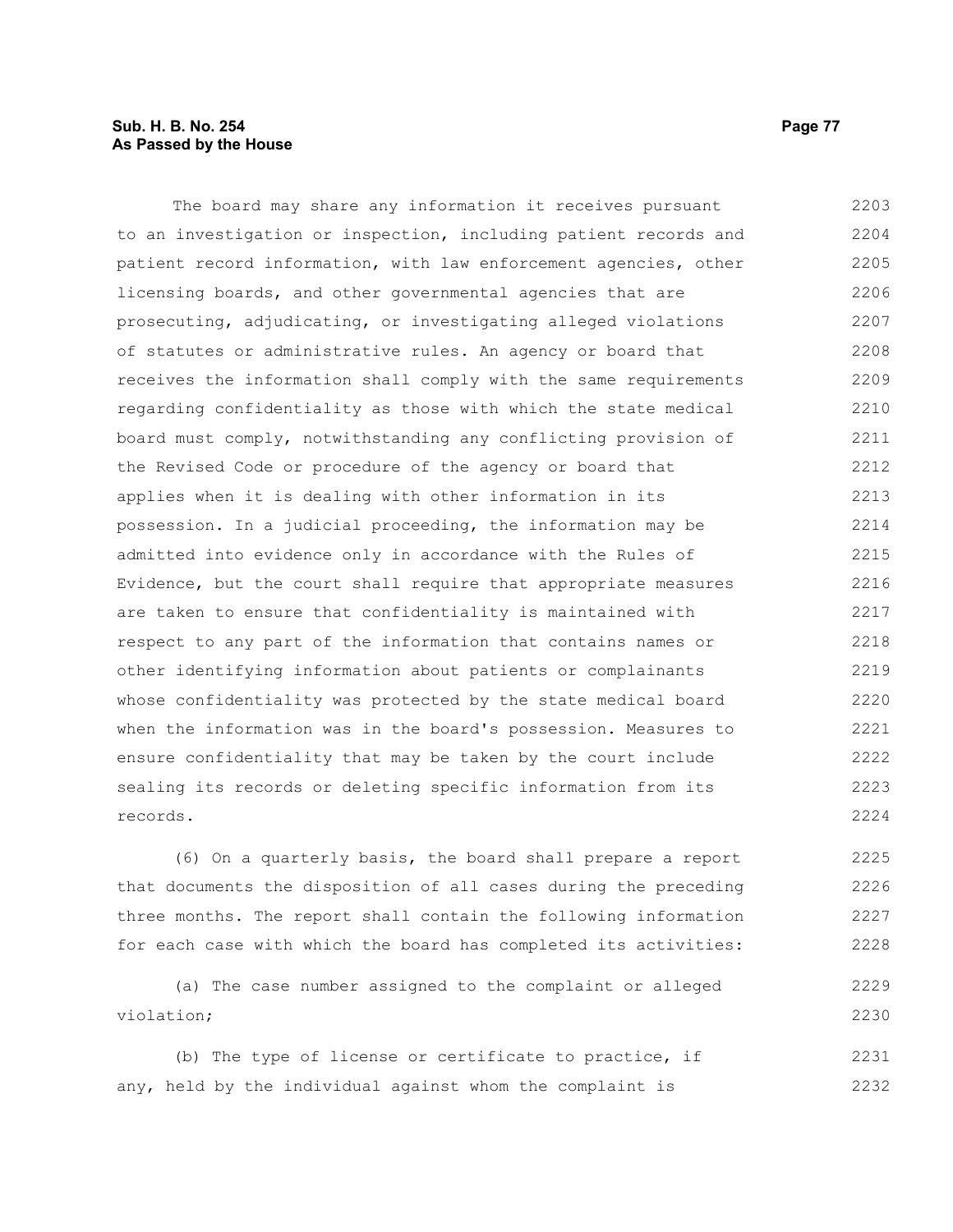| directed;                                                        | 2233 |  |  |  |  |  |  |  |  |
|------------------------------------------------------------------|------|--|--|--|--|--|--|--|--|
| (c) A description of the allegations contained in the            | 2234 |  |  |  |  |  |  |  |  |
| complaint;                                                       | 2235 |  |  |  |  |  |  |  |  |
| (d) The disposition of the case.                                 | 2236 |  |  |  |  |  |  |  |  |
| The report shall state how many cases are still pending          | 2237 |  |  |  |  |  |  |  |  |
| and shall be prepared in a manner that protects the identity of  | 2238 |  |  |  |  |  |  |  |  |
| each person involved in each case. The report shall be a public  |      |  |  |  |  |  |  |  |  |
| record under section 149.43 of the Revised Code.                 | 2240 |  |  |  |  |  |  |  |  |
| (G) If the secretary and supervising member determine both       | 2241 |  |  |  |  |  |  |  |  |
| of the following, they may recommend that the board suspend an   | 2242 |  |  |  |  |  |  |  |  |
| individual's license or certificate to practice or certificate   | 2243 |  |  |  |  |  |  |  |  |
| to recommend without a prior hearing:                            | 2244 |  |  |  |  |  |  |  |  |
| (1) That there is clear and convincing evidence that an          | 2245 |  |  |  |  |  |  |  |  |
| individual has violated division (B) of this section;            | 2246 |  |  |  |  |  |  |  |  |
| (2) That the individual's continued practice presents a          | 2247 |  |  |  |  |  |  |  |  |
| danger of immediate and serious harm to the public.              | 2248 |  |  |  |  |  |  |  |  |
| Written allegations shall be prepared for consideration by       | 2249 |  |  |  |  |  |  |  |  |
| the board. The board, upon review of those allegations and by an | 2250 |  |  |  |  |  |  |  |  |
| affirmative vote of not fewer than six of its members, excluding | 2251 |  |  |  |  |  |  |  |  |
| the secretary and supervising member, may suspend a license or   | 2252 |  |  |  |  |  |  |  |  |
| certificate without a prior hearing. A telephone conference call | 2253 |  |  |  |  |  |  |  |  |
| may be utilized for reviewing the allegations and taking the     | 2254 |  |  |  |  |  |  |  |  |
| vote on the summary suspension.                                  | 2255 |  |  |  |  |  |  |  |  |
| The board shall issue a written order of suspension by           | 2256 |  |  |  |  |  |  |  |  |
| certified mail or in person in accordance with section 119.07 of | 2257 |  |  |  |  |  |  |  |  |
| the Revised Code. The order shall not be subject to suspension   | 2258 |  |  |  |  |  |  |  |  |
| by the court during pendency of any appeal filed under section   | 2259 |  |  |  |  |  |  |  |  |
| 119.12 of the Revised Code. If the individual subject to the     | 2260 |  |  |  |  |  |  |  |  |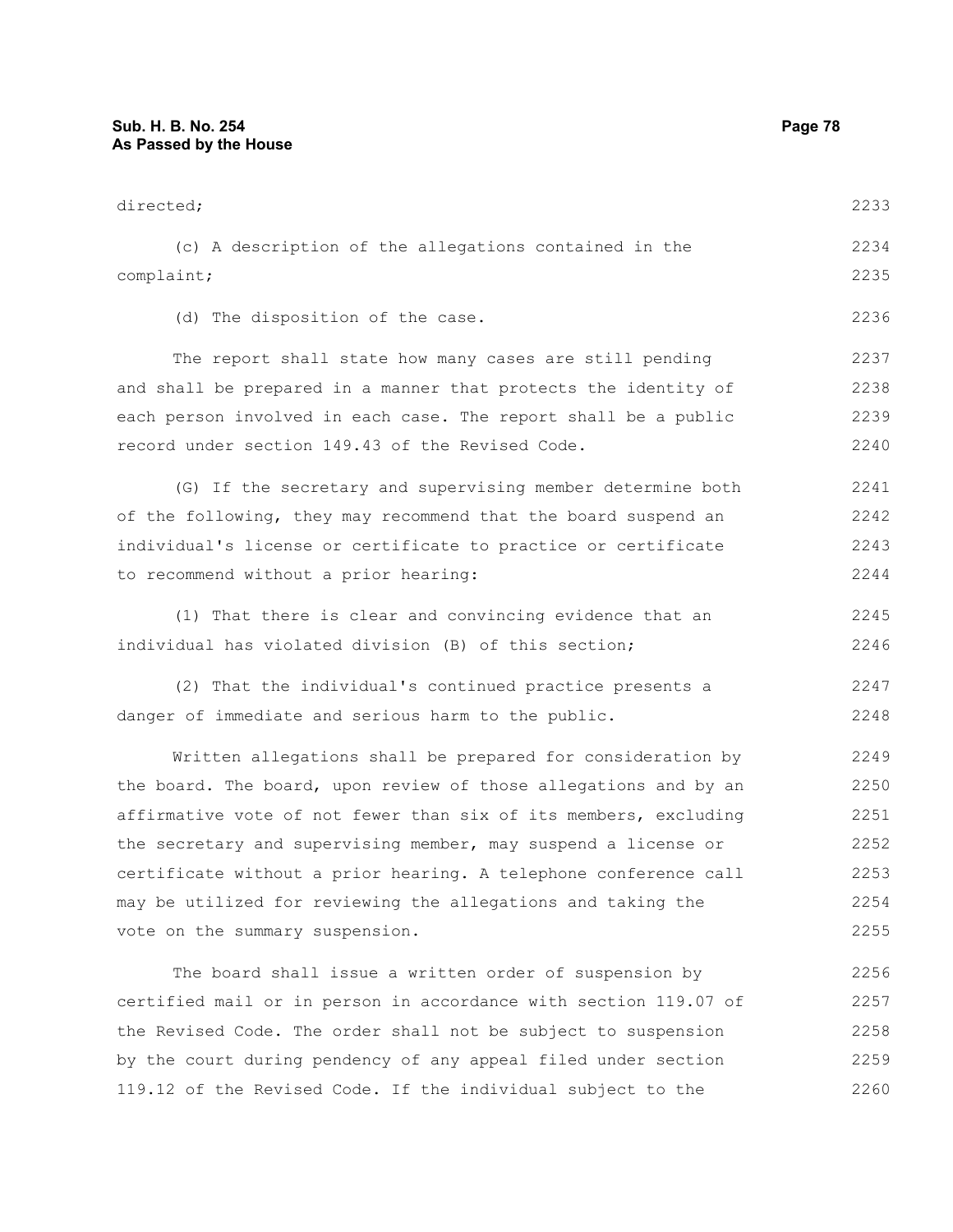## **Sub. H. B. No. 254 Page 79 As Passed by the House**

summary suspension requests an adjudicatory hearing by the board, the date set for the hearing shall be within fifteen days, but not earlier than seven days, after the individual requests the hearing, unless otherwise agreed to by both the board and the individual. 2261 2262 2263 2264 2265

Any summary suspension imposed under this division shall remain in effect, unless reversed on appeal, until a final adjudicative order issued by the board pursuant to this section and Chapter 119. of the Revised Code becomes effective. The board shall issue its final adjudicative order within seventyfive days after completion of its hearing. A failure to issue the order within seventy-five days shall result in dissolution of the summary suspension order but shall not invalidate any subsequent, final adjudicative order. 2266 2267 2268 2269 2270 2271 2272 2273 2274

(H) If the board takes action under division  $(B)$  (9), (11), or (13) of this section and the judicial finding of guilt, guilty plea, or judicial finding of eligibility for intervention in lieu of conviction is overturned on appeal, upon exhaustion of the criminal appeal, a petition for reconsideration of the order may be filed with the board along with appropriate court documents. Upon receipt of a petition of that nature and supporting court documents, the board shall reinstate the individual's license or certificate to practice. The board may then hold an adjudication under Chapter 119. of the Revised Code to determine whether the individual committed the act in question. Notice of an opportunity for a hearing shall be given in accordance with Chapter 119. of the Revised Code. If the board finds, pursuant to an adjudication held under this division, that the individual committed the act or if no hearing is requested, the board may order any of the sanctions identified under division (B) of this section. 2275 2276 2277 2278 2279 2280 2281 2282 2283 2284 2285 2286 2287 2288 2289 2290 2291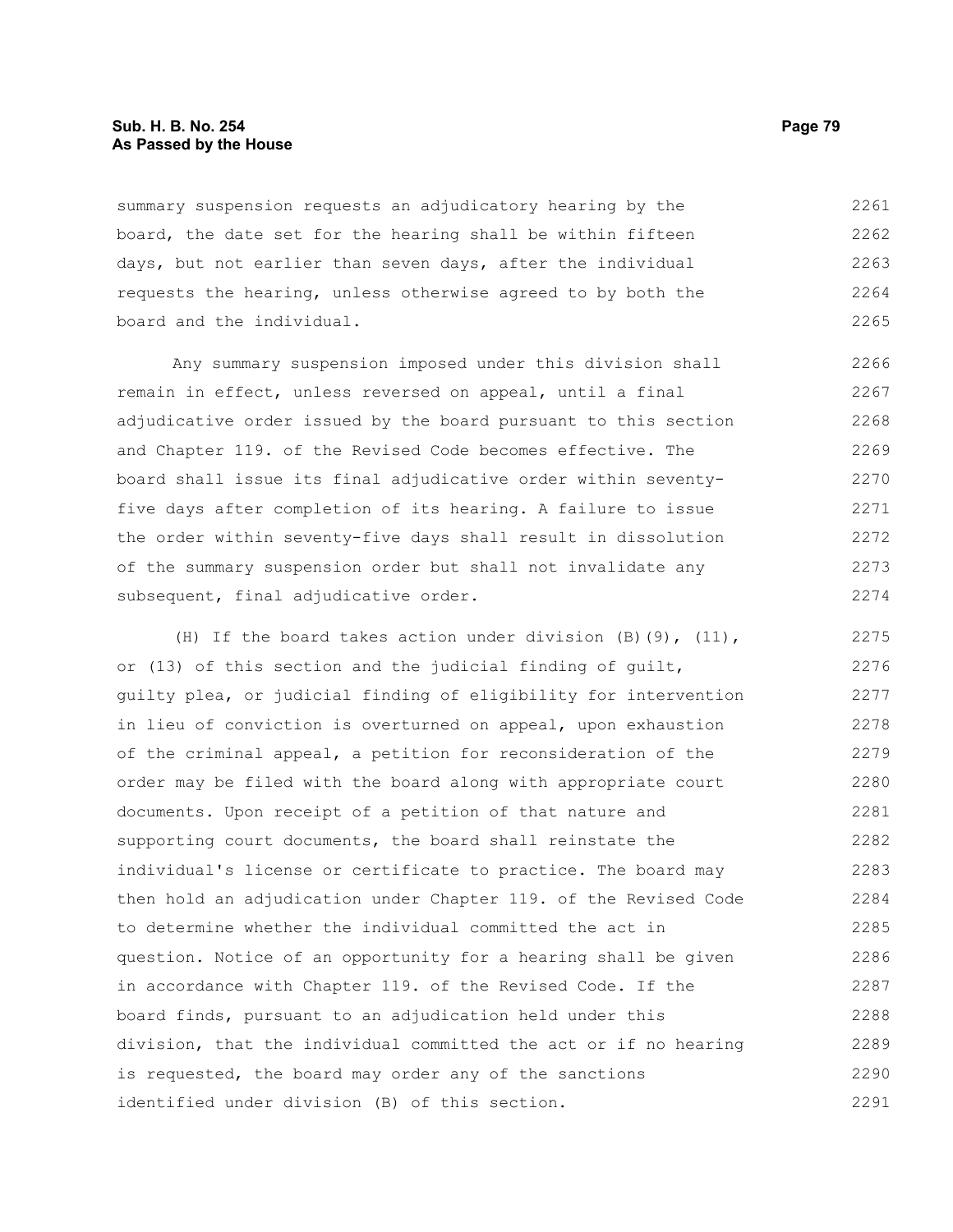## **Sub. H. B. No. 254 Page 80 As Passed by the House**

(I) The license or certificate to practice issued to an individual under this chapter and the individual's practice in this state are automatically suspended as of the date of the individual's second or subsequent plea of guilty to, or judicial finding of guilt of, a violation of section 2919.123 or 2919.124 of the Revised Code. In addition, the license or certificate to practice or certificate to recommend issued to an individual under this chapter and the individual's practice in this state are automatically suspended as of the date the individual pleads guilty to, is found by a judge or jury to be guilty of, or is subject to a judicial finding of eligibility for intervention in lieu of conviction in this state or treatment or intervention in lieu of conviction in another jurisdiction for any of the following criminal offenses in this state or a substantially equivalent criminal offense in another jurisdiction: aggravated murder, murder, voluntary manslaughter, felonious assault, kidnapping, rape, sexual battery, gross sexual imposition, aggravated arson, aggravated robbery, or aggravated burglary. Continued practice after suspension shall be considered practicing without a license or certificate. 2292 2293 2294 2295 2296 2297 2298 2299 2300 2301 2302 2303 2304 2305 2306 2307 2308 2309 2310 2311

The board shall notify the individual subject to the suspension by certified mail or in person in accordance with section 119.07 of the Revised Code. If an individual whose license or certificate is automatically suspended under this division fails to make a timely request for an adjudication under Chapter 119. of the Revised Code, the board shall do whichever of the following is applicable: 2312 2313 2314 2315 2316 2317 2318

(1) If the automatic suspension under this division is for a second or subsequent plea of guilty to, or judicial finding of guilt of, a violation of section 2919.123 or 2919.124 of the Revised Code, the board shall enter an order suspending the 2319 2320 2321 2322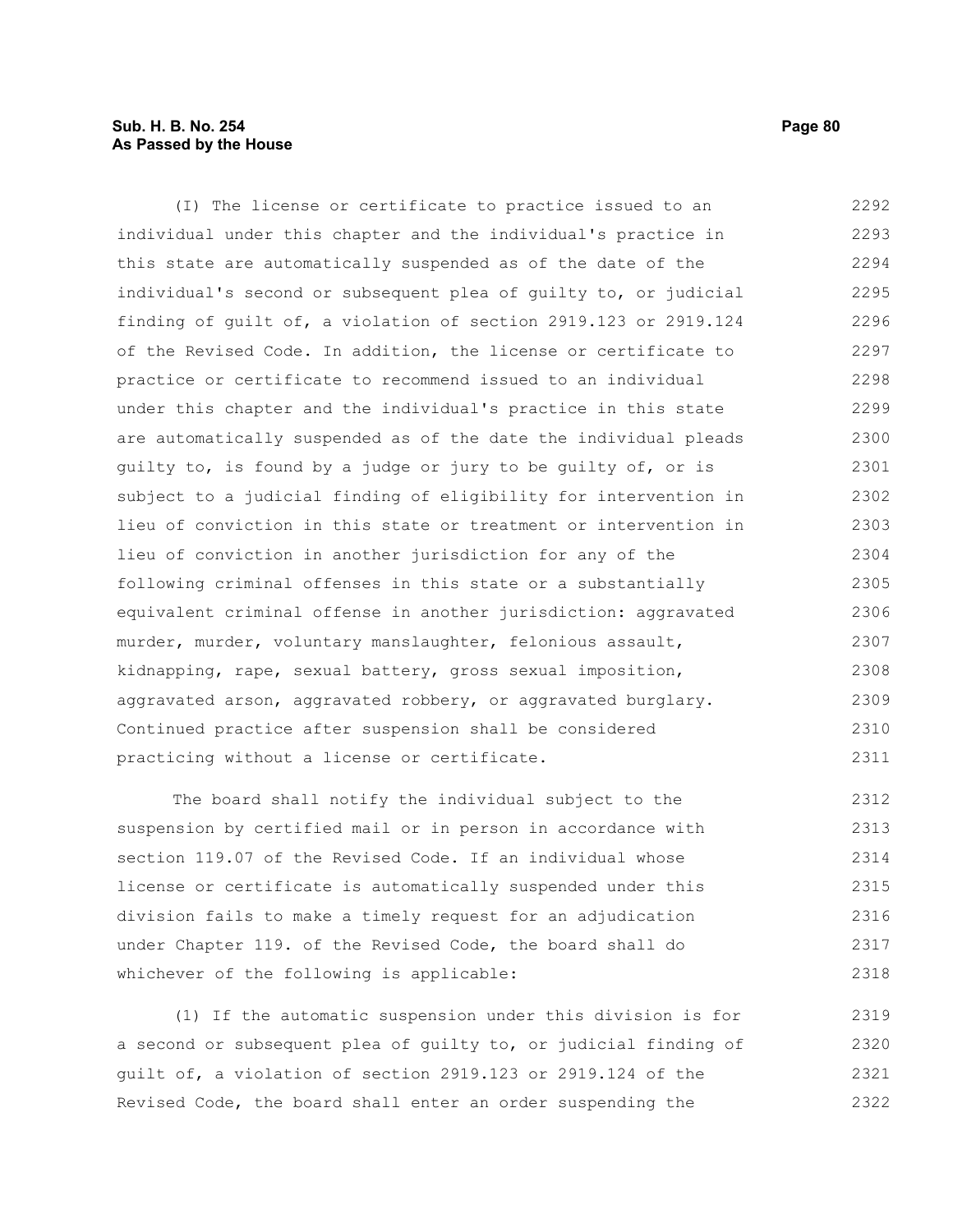individual's license or certificate to practice for a period of at least one year or, if determined appropriate by the board, imposing a more serious sanction involving the individual's license or certificate to practice. 2323 2324 2325 2326

(2) In all circumstances in which division (I)(1) of this section does not apply, enter a final order permanently revoking the individual's license or certificate to practice. 2327 2328 2329

(J) If the board is required by Chapter 119. of the Revised Code to give notice of an opportunity for a hearing and if the individual subject to the notice does not timely request a hearing in accordance with section 119.07 of the Revised Code, the board is not required to hold a hearing, but may adopt, by an affirmative vote of not fewer than six of its members, a final order that contains the board's findings. In that final order, the board may order any of the sanctions identified under division (A) or (B) of this section. 2330 2331 2332 2333 2334 2335 2336 2337 2338

(K) Any action taken by the board under division (B) of this section resulting in a suspension from practice shall be accompanied by a written statement of the conditions under which the individual's license or certificate to practice may be reinstated. The board shall adopt rules governing conditions to be imposed for reinstatement. Reinstatement of a license or certificate suspended pursuant to division (B) of this section requires an affirmative vote of not fewer than six members of the board. 2339 2340 2341 2342 2343 2344 2345 2346 2347

(L) When the board refuses to grant or issue a license or certificate to practice to an applicant, revokes an individual's license or certificate to practice, refuses to renew an individual's license or certificate to practice, or refuses to reinstate an individual's license or certificate to practice, 2348 2349 2350 2351 2352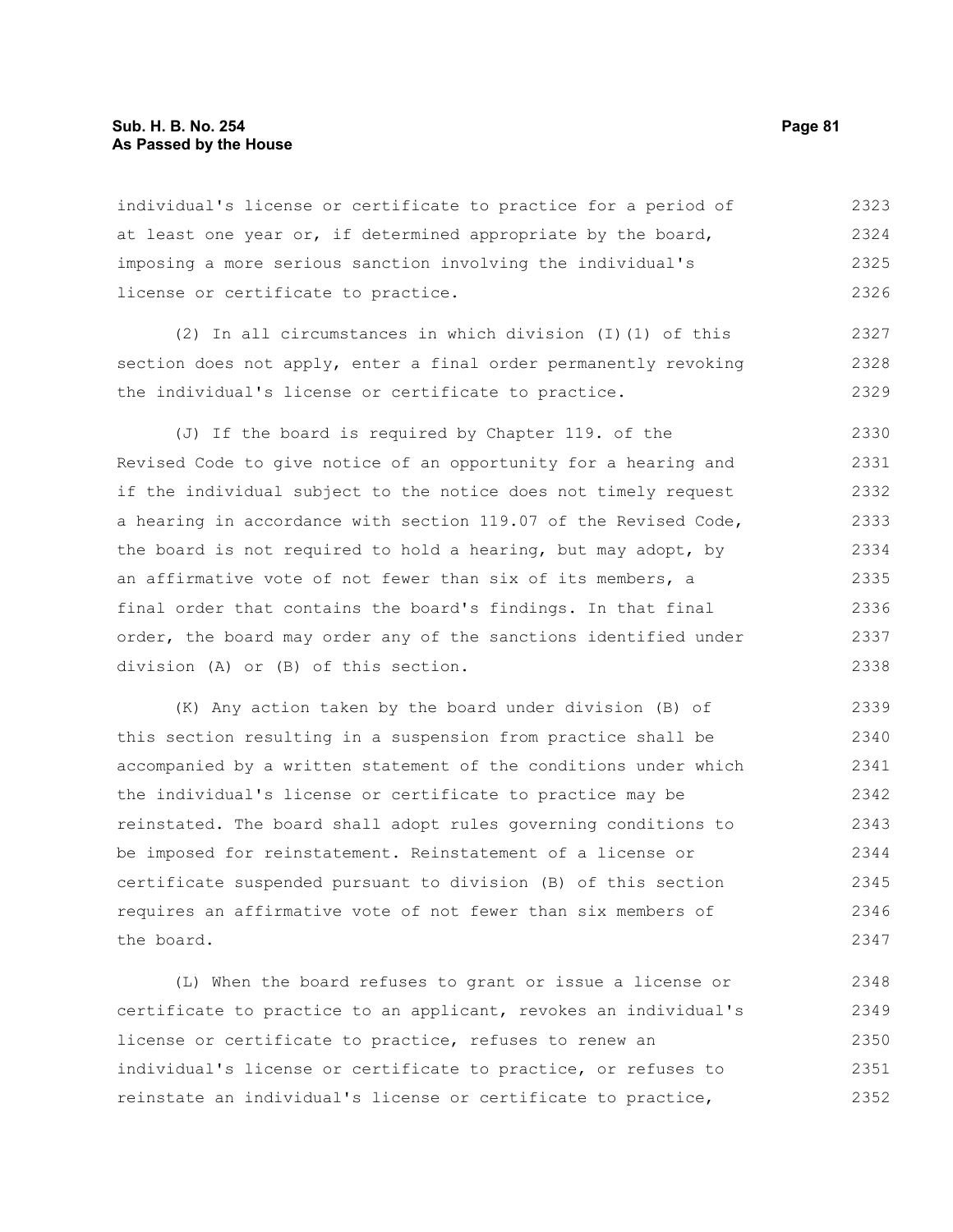### **Sub. H. B. No. 254 Page 82 As Passed by the House**

the board may specify that its action is permanent. An individual subject to a permanent action taken by the board is forever thereafter ineligible to hold a license or certificate to practice and the board shall not accept an application for reinstatement of the license or certificate or for issuance of a new license or certificate. 2353 2354 2355 2356 2357 2358

(M) Notwithstanding any other provision of the Revised Code, all of the following apply:

(1) The surrender of a license or certificate issued under this chapter shall not be effective unless or until accepted by the board. A telephone conference call may be utilized for acceptance of the surrender of an individual's license or certificate to practice. The telephone conference call shall be considered a special meeting under division (F) of section 121.22 of the Revised Code. Reinstatement of a license or certificate surrendered to the board requires an affirmative vote of not fewer than six members of the board. 2361 2362 2363 2364 2365 2366 2367 2368 2369

(2) An application for a license or certificate made under the provisions of this chapter may not be withdrawn without approval of the board. 2370 2371 2372

(3) Failure by an individual to renew a license or certificate to practice in accordance with this chapter or a certificate to recommend in accordance with rules adopted under section 4731.301 of the Revised Code shall not remove or limit the board's jurisdiction to take any disciplinary action under this section against the individual. 2373 2374 2375 2376 2377 2378

(4) At the request of the board, a license or certificate holder shall immediately surrender to the board a license or certificate that the board has suspended, revoked, or 2379 2380 2381

2359 2360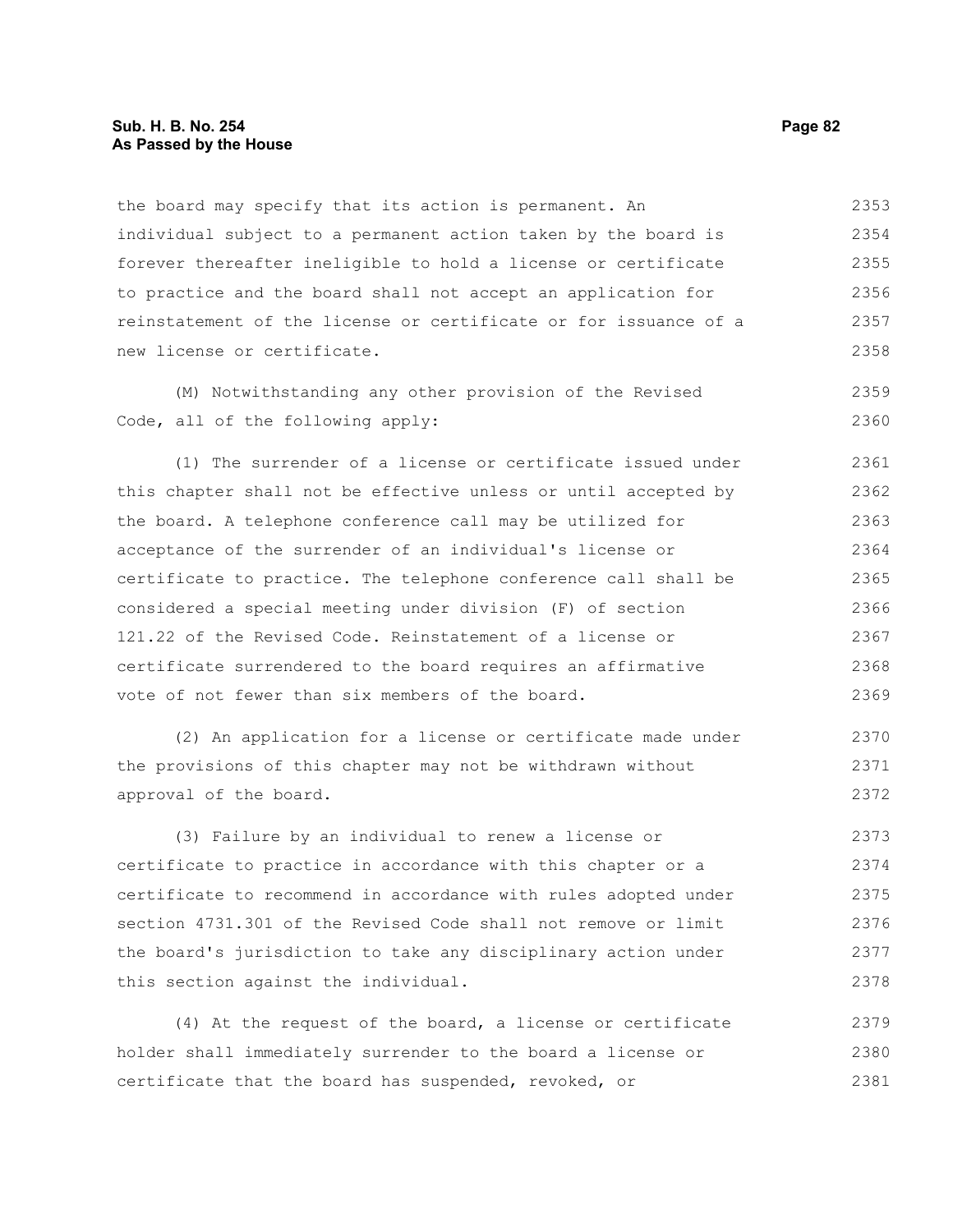permanently revoked.

(N) Sanctions shall not be imposed under division (B)(28) of this section against any person who waives deductibles and copayments as follows: 2383 2384 2385

(1) In compliance with the health benefit plan that expressly allows such a practice. Waiver of the deductibles or copayments shall be made only with the full knowledge and consent of the plan purchaser, payer, and third-party administrator. Documentation of the consent shall be made available to the board upon request. 2386 2387 2388 2389 2390 2391

(2) For professional services rendered to any other person authorized to practice pursuant to this chapter, to the extent allowed by this chapter and rules adopted by the board.

(O) Under the board's investigative duties described in this section and subject to division (F) of this section, the board shall develop and implement a quality intervention program designed to improve through remedial education the clinical and communication skills of individuals authorized under this chapter to practice medicine and surgery, osteopathic medicine and surgery, and podiatric medicine and surgery. In developing and implementing the quality intervention program, the board may do all of the following: 2395 2396 2397 2398 2399 2400 2401 2402 2403

(1) Offer in appropriate cases as determined by the board an educational and assessment program pursuant to an investigation the board conducts under this section; 2404 2405 2406

(2) Select providers of educational and assessment services, including a quality intervention program panel of case reviewers; 2407 2408 2409

(3) Make referrals to educational and assessment service 2410

2382

2392 2393 2394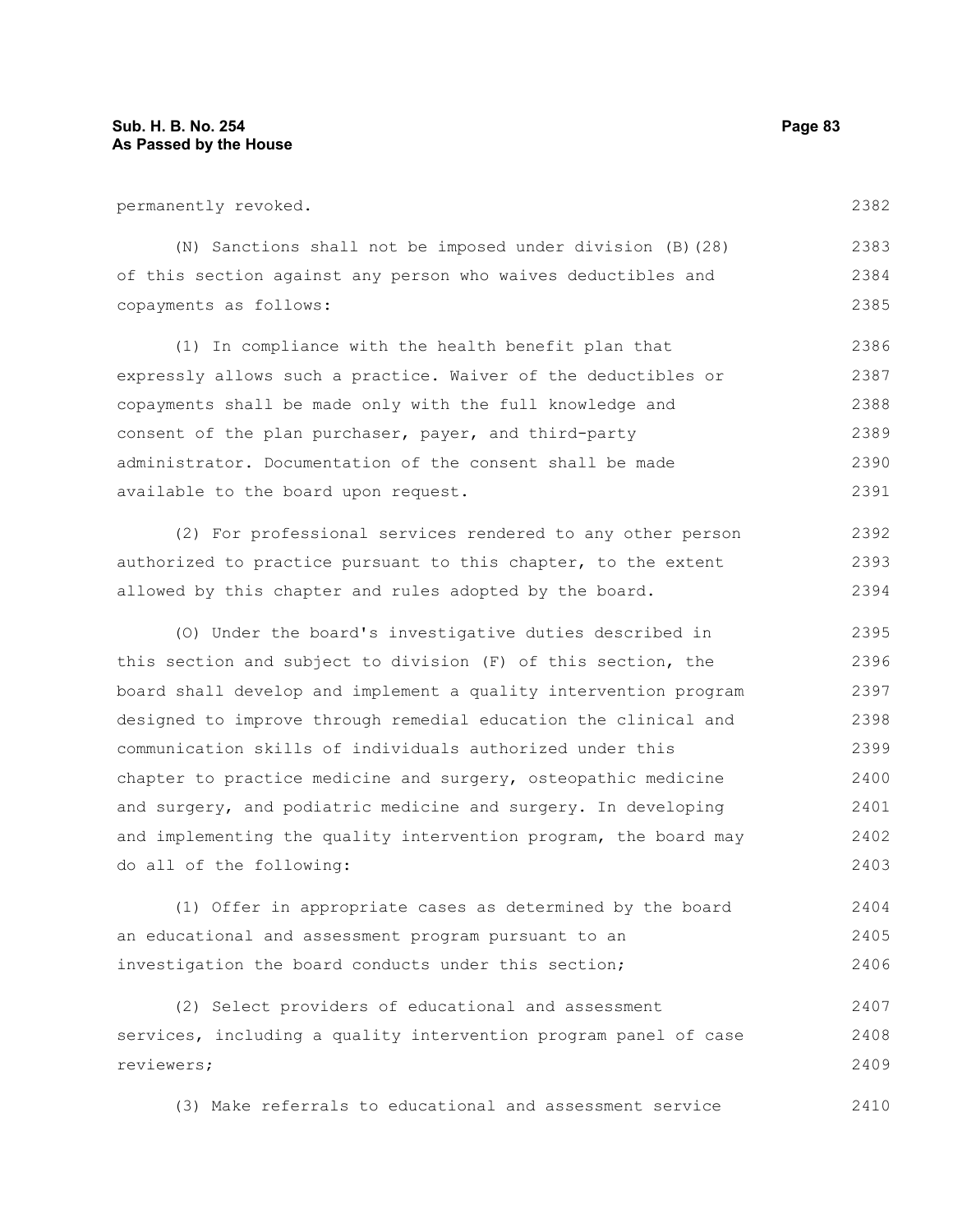providers and approve individual educational programs recommended by those providers. The board shall monitor the progress of each individual undertaking a recommended individual educational program. 2411 2412 2413 2414

(4) Determine what constitutes successful completion of an individual educational program and require further monitoring of the individual who completed the program or other action that the board determines to be appropriate; 2415 2416 2417 2418

(5) Adopt rules in accordance with Chapter 119. of the Revised Code to further implement the quality intervention program. 2419 2420 2421

An individual who participates in an individual educational program pursuant to this division shall pay the financial obligations arising from that educational program. 2422 2423 2424

(P) The board shall not refuse to issue a license to an applicant because of a conviction, plea of guilty, judicial finding of guilt, judicial finding of eligibility for intervention in lieu of conviction, or the commission of an act that constitutes a criminal offense, unless the refusal is in accordance with section 9.79 of the Revised Code. 2425 2426 2427 2428 2429 2430

**Section 2.** That existing sections 121.22, 149.43, 307.629, 307.99, and 4731.22 of the Revised Code are hereby repealed. 2431 2432

**Section 3.** Section 4731.22 of the Revised Code is presented in this act as a composite of the section as amended by H.B. 263, H.B. 442, and S.B. 260 of the 133rd General Assembly and H.B. 110 of the 134th General Assembly. The General Assembly, applying the principle stated in division (B) of section 1.52 of the Revised Code that amendments are to be harmonized if reasonably capable of simultaneous operation, 2433 2434 2435 2436 2437 2438 2439